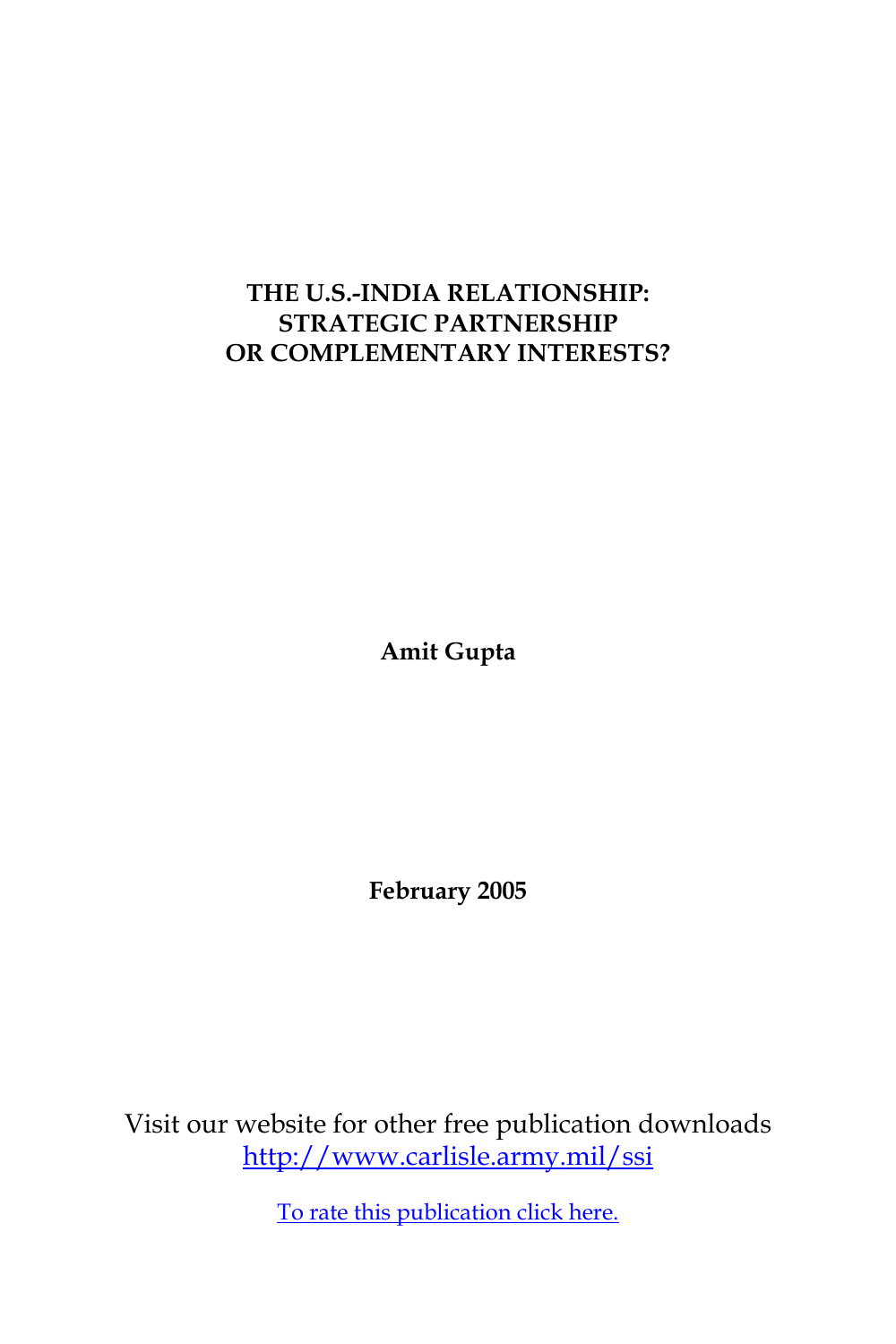This manuscript was funded by the U.S. Army War College External Research Associates Program. Information on this program is available on our website, *http://www.carlisle.army.mil/ssi/*, at the Publishing button.

\*\*\*\*\*

 The author would like to thank Dr. Steve Metz and Dr. Antulio Echevarria for their support and an anonymous reviewer for his comments.

\*\*\*\*\*

 The views expressed in this report are those of the author and do not necessarily reflect the official policy or position of the Department of the Army, the Department of Defense, or the U.S. Government. This report is cleared for public release; distribution is unlimited.

\*\*\*\*\*

 Comments pertaining to this report are invited and should be forwarded to: Director, Strategic Studies Institute, U.S. Army War College, 122 Forbes Ave, Carlisle, PA 17013-5244. Copies of this report may be obtained from the Publications Office by calling (717) 245-4133, FAX (717) 245-3820, or by e-mail at *SSI\_Publishing@carlisle.army.mil*

\*\*\*\*\*

 All Strategic Studies Institute (SSI) monographs are available on the SSI Homepage for electronic dissemination. SSI's Homepage address is: *http://www. carlisle.army.mil/ssi/*

\*\*\*\*\*

 The Strategic Studies Institute publishes a monthly e-mail newsletter to update the national security community on the research of our analysts, recent and forthcoming publications, and upcoming conferences sponsored by the Institute. Each newsletter also provides a strategic commentary by one of our research analysts. If you are interested in receiving this newsletter, please let us know by e-mail at *SSI\_Newsletter@carlisle.army.mil* or by calling (717) 245-3133.

ISBN 1-58487-186-5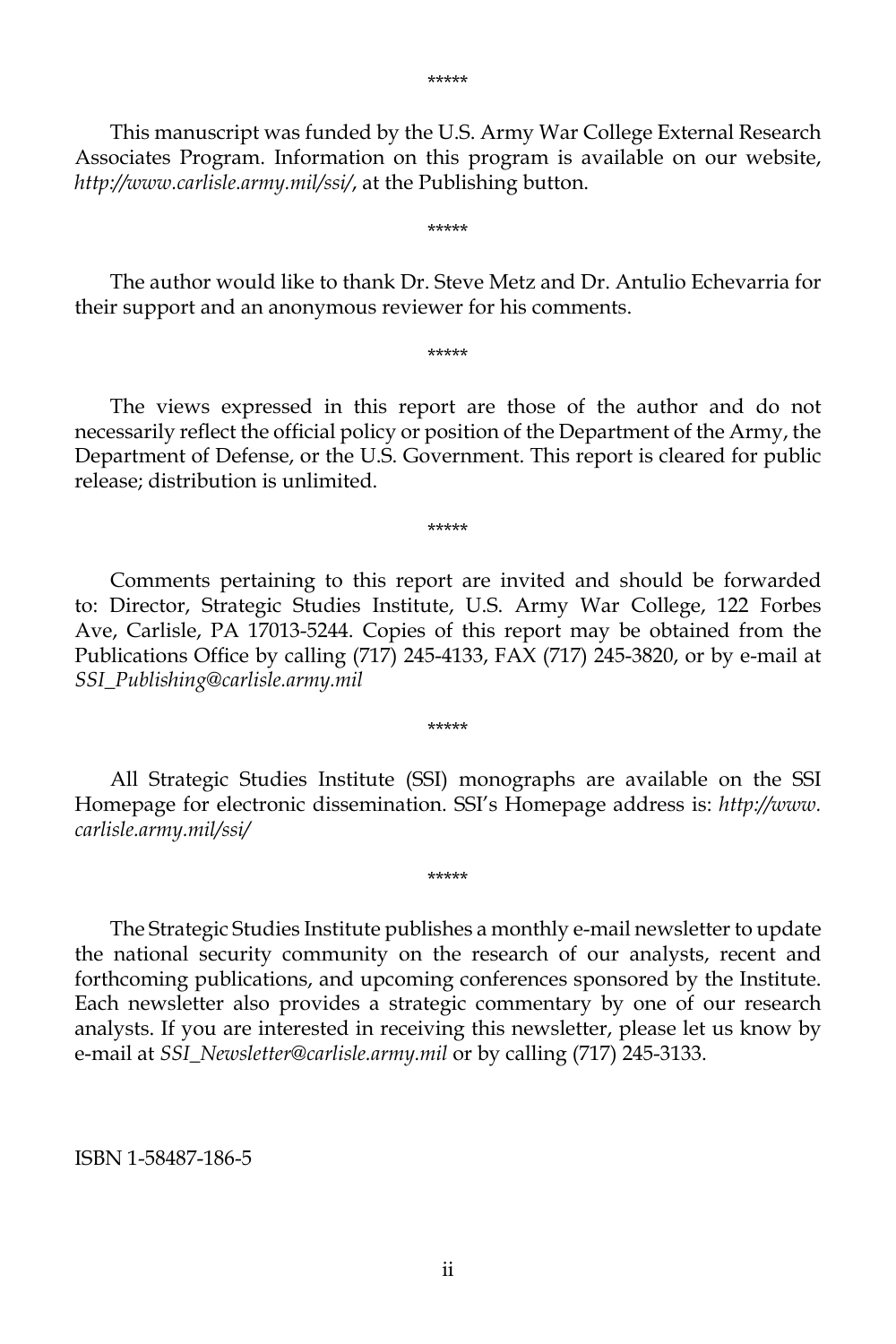#### **FOREWORD**

 This monograph examines the U.S.-India security relationship and argues that significant differences in their worldviews precludes the development of a strong strategic relationship at present. However, India's continued economic and military growth, as well as its ongoing commitment towards secularism and democracy, makes it a future ally towards establishing strategic stability in Asia and in assisting future nation-building efforts across the globe.

 In the short run, therefore, the relationship should be based on securing complementary interests: ensuring stability in the Indian Ocean; democracy across the world; and getting the Indian government to work proactively to prevent the proliferation of weapons of mass destruction and their associated systems.

Doage & Roalf.

DOUGLAS C. LOVELACE, JR. Director Strategic Studies Institute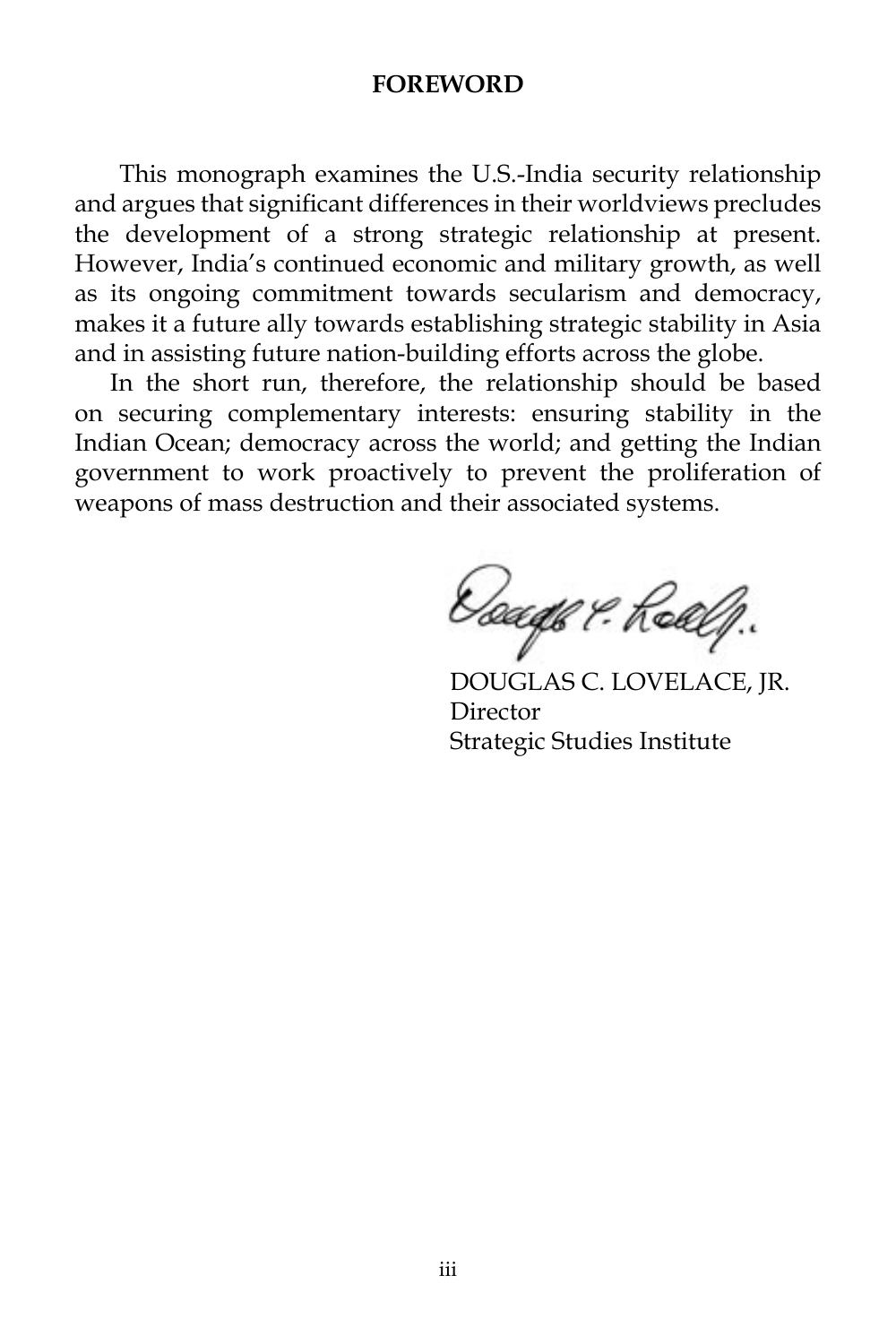### **BIOGRAPHICAL SKETCH OF THE AUTHOR**

AMIT GUPTA is a Visiting Professor in the Department of Strategy and International Security at the U.S. Air War College in Montgomery, Alabama. He is the author of *Building an Arsenal* and co-editor with Raju Thomas of *India's Nuclear Security*. His writings have appeared in *Orbis*, *Asian Survey*, *Mediterranean Quarterly*, *Round Table*, *Armed Forces Journal International*, and the *International Journal of the History of Sport*. He is currently editing a book on the India's future military force structure and is also writing an extended piece on the globalization of cricket.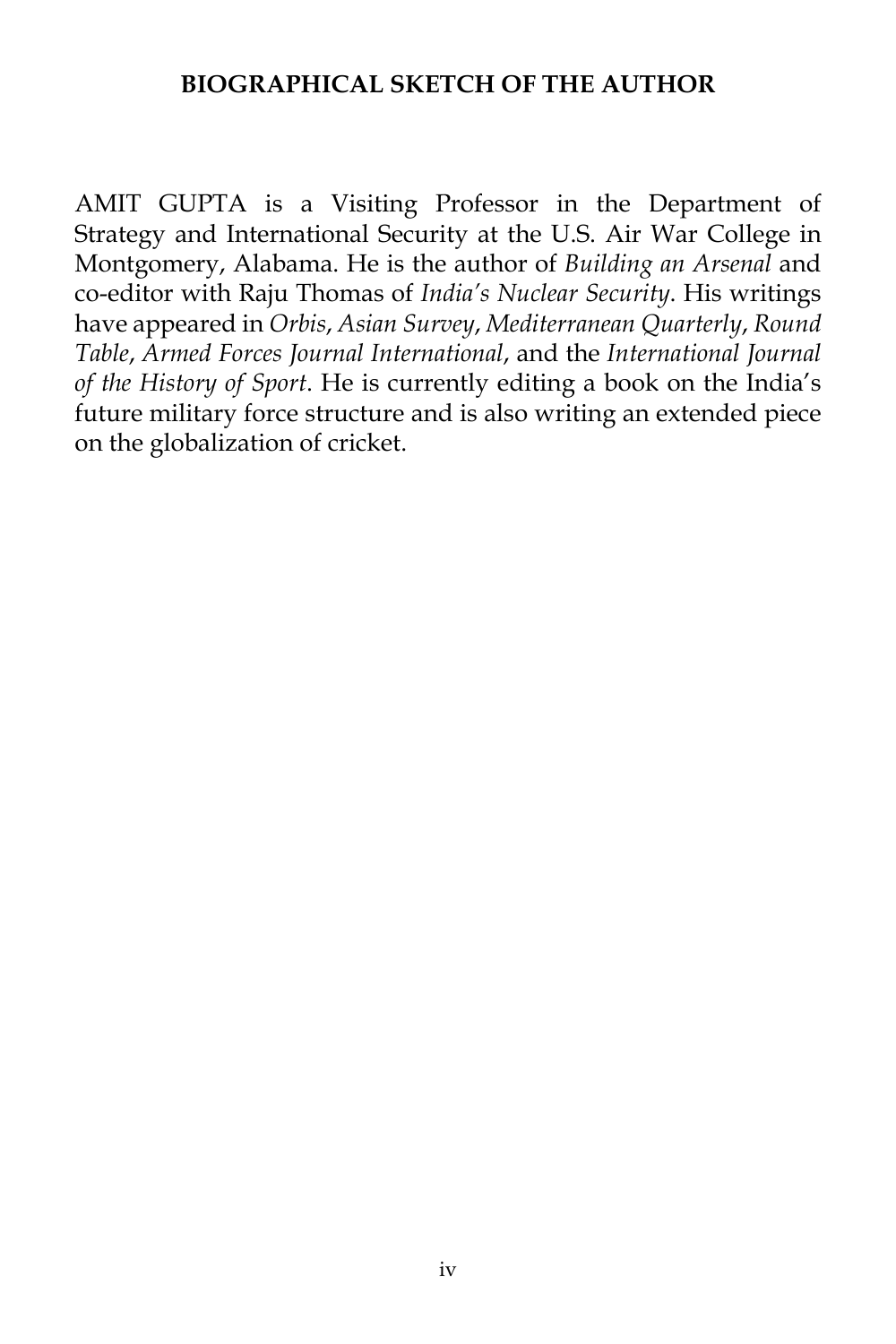### **SUMMARY**

 Can India and the United States create a strategic partnership that will further the security and foreign policy interests of both countries? This monograph argues that given the divergent worldviews of the two countries, it would be difficult to develop a strategic partnership. Further, the two countries differ about India's nuclear status, with the United States not in favor of making India into a de jure nuclear weapons state. Indian analysts also remain concerned about the reliability of the United States as a supplier of high technology, and continued U.S. support to Pakistan is also seen as slowing down the positive growth of the relationship.

 The two countries do, however, have complementary interests, and it is in American interests to facilitate the development of a strong India that can play a role in ensuring strategic stability in Asia as well as promoting shared values of democracy and secularism. One needs to qualify this statement by saying that, given the self-imposed limitations on India's part, any such partnership would only evolve in the long term. In the short term, U.S. interests partially are served by having India work to secure multilateral security initiatives in Asia, particularly in the Indian Ocean littoral.

 From an American perspective, the following steps can be taken to enhance the U.S.-India relationship and to make India play a more proactive role in furthering U.S. international security interests. First, the United States could further develop Indian educational capabilities to provide higher technological and managerial education to a growing number of students from West, Southwest, and Central Asia. Second, the Indian Navy could be used to enforce a broader maritime security framework in the Indian Ocean. Third, India has the capacity to provide significant numbers of troops for peacekeeping, peace enforcement, and nation-building efforts. Fourth, the United States should expect India to play a more proactive role in nonproliferation issues. Fifth, Indian diplomatic assets can be used to start a substantive dialogue with Iran. Sixth, the United States must expect India to continue to develop its nuclear and conventional military capability and use this capability, as Henry Kissinger has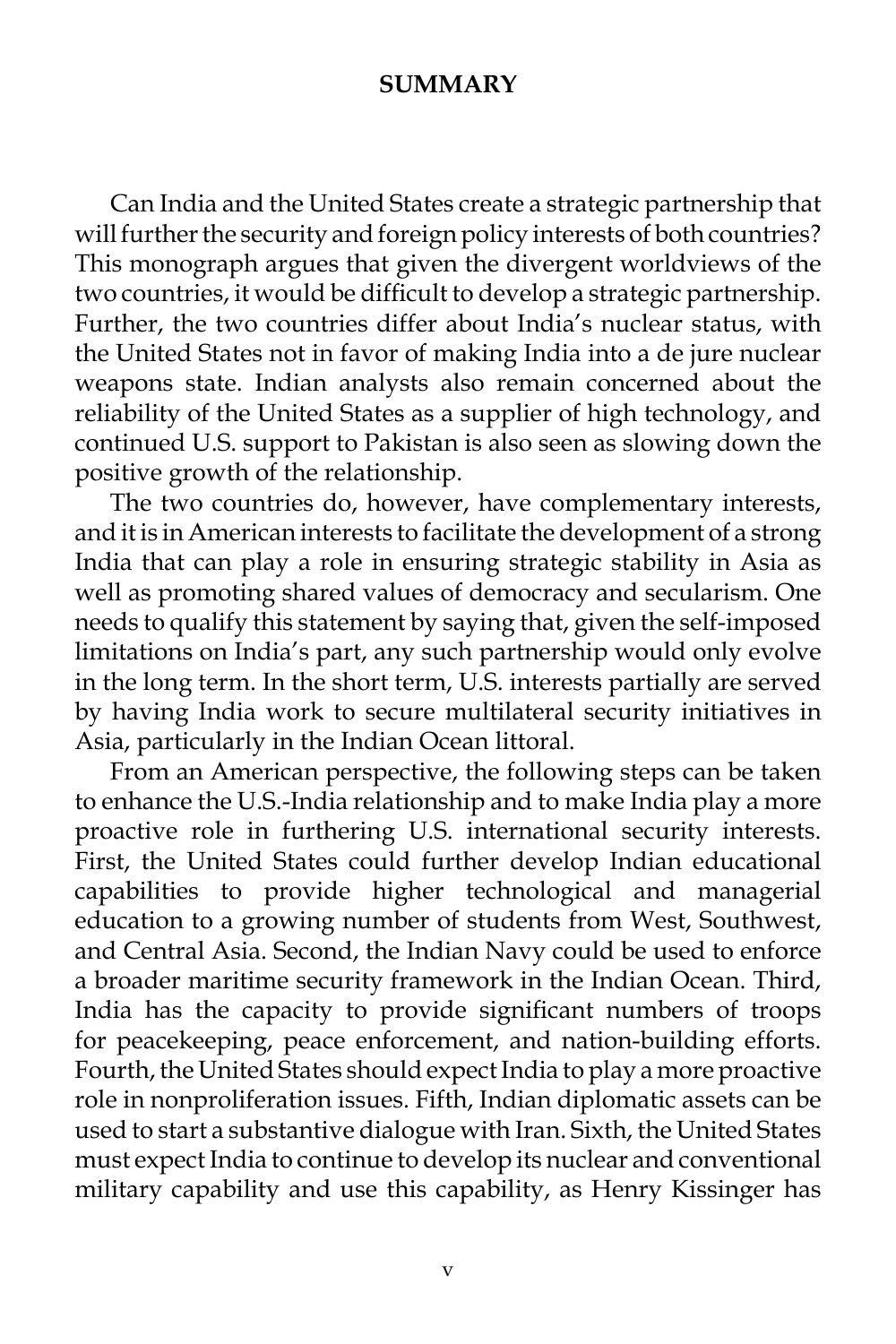suggested, to "prevent the rise of another dominant power to emerge between Singapore and Aden. And this is compatible with American interests."1

 For India to carry out such a role and emerge as a long-term strategic partner, the United States has to reshape some of its own policies to permit the rise of India to the status of a major power. Reshaping American policies would specifically include:

- Supporting India's quest to become a permanent member of the United Nations Security Council.
- Reshaping international nonproliferation regimes to permit India, Israel, and Pakistan to become de jure nuclear weapons states.
- Eventually, recognizing the Line of Control in Kashmir as the international border and, therefore, freezing the territorial status quo in South Asia. This would help reduce India-Pakistan tensions and permit India to play a greater international role.

# **ENDNOTES**

 1. "Analysis. On the record: Dr. Henry Kissinger," *The Indian Express*, November 16, 2004.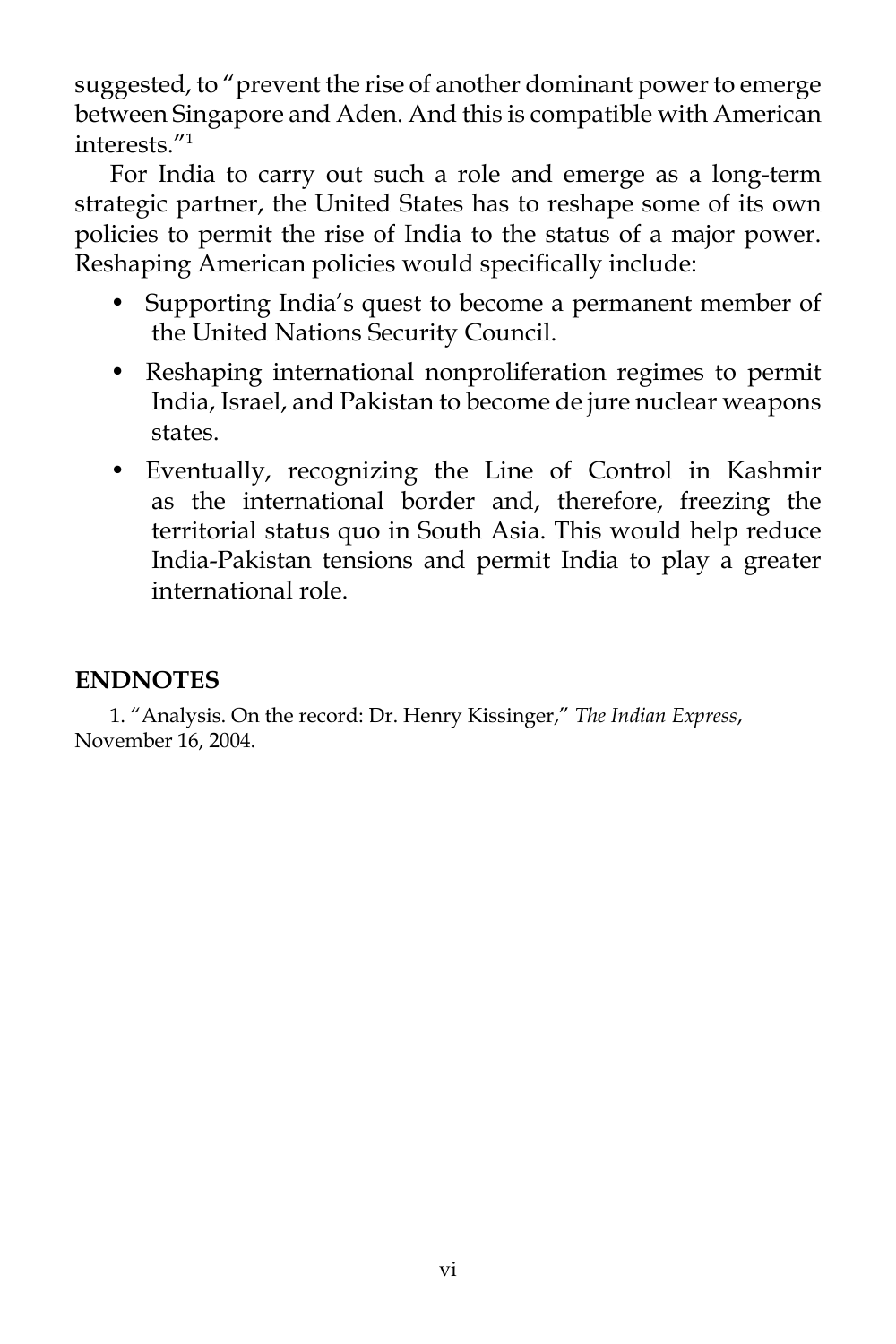# **THE U.S.-INDIA RELATIONSHIP: STRATEGIC PARTNERSHIP OR COMPLEMENTARY INTERESTS?**

### **Introduction.**

 Can India and the United States create a strategic partnership that will further the security and foreign policy interests of both countries? Since the advent of the second Bush administration, there has been a warming in relations between the two countries, with increased military contacts and talk of technology transfers. Further, the two countries share democratic values and are concerned about the spread of terrorism in the broader Asian region. Economically, India remains a large and relatively untapped market that would be of interest to American multinationals. These ties have led to some speculation about a potential U.S.-India security partnership emerging.

 This monograph argues, however, that given major differences in the worldviews of the two countries, it would be difficult to develop a strategic partnership. The two countries do, however, have complementary interests and, therefore, it is in American interests to facilitate the development of a strong India. That country can then play a role in ensuring strategic stability in Asia, as well as promote American values of democracy and secularism (which India also shares). One needs to qualify this statement by saying that, given the self-imposed limitations on India's part, any such partnership would only evolve in the long term. In the short term, U.S. interests are partially served by having India work to secure multilateral security initiatives in Asia, particularly in the Indian Ocean littoral.

### **Background.**

 In the past, U.S.-Indian relations have been marked by divergent worldviews that led both countries not to develop the type of relations that the United States had with other major democracies, despite several instances of overlapping security interests. Initial suspicions about post-independence India stemmed from its unwillingness to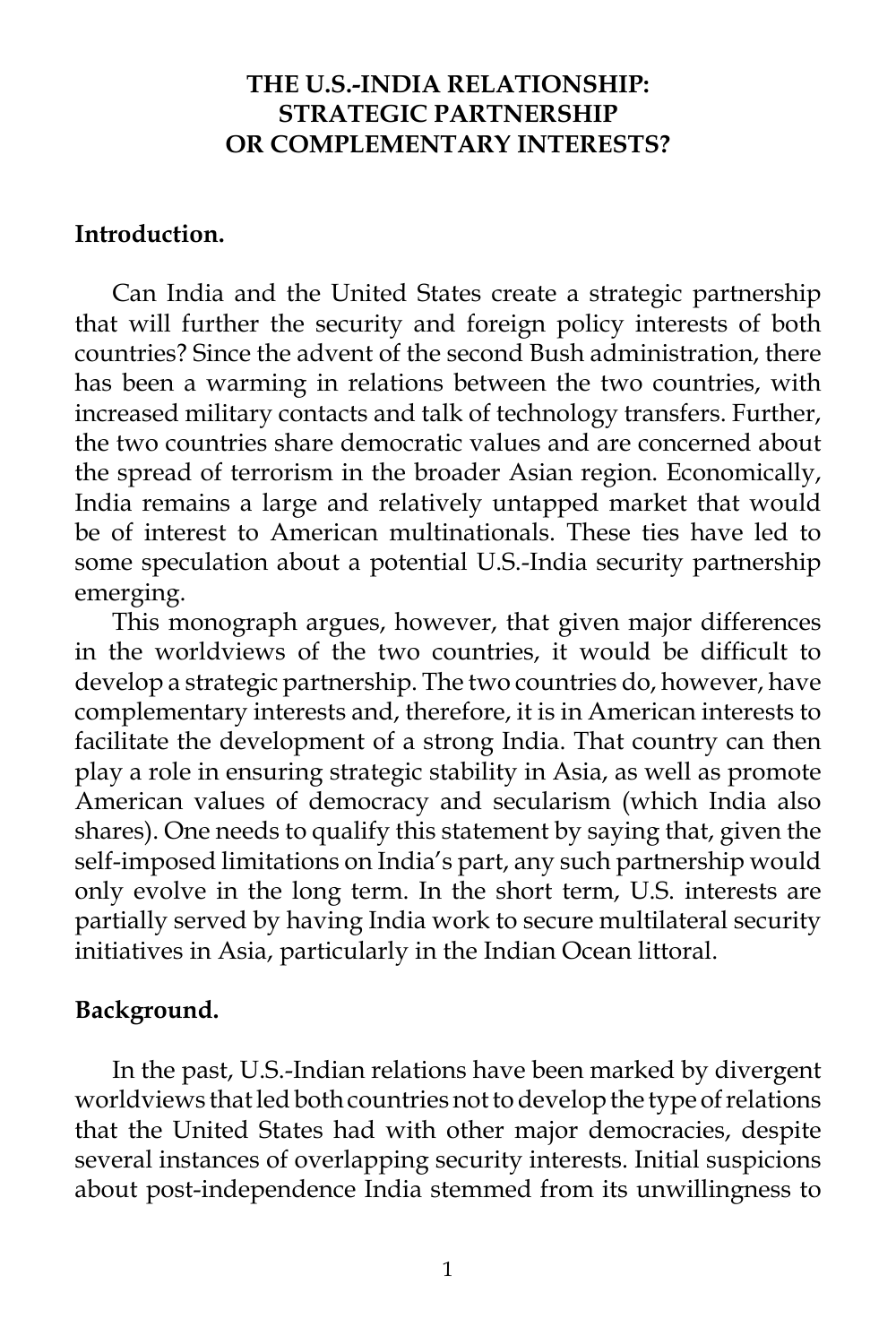commit to the western alliance in the emerging Cold War, as well as India's adoption of a quasi-socialist economy. While the relationship briefly blossomed during and immediately after the Korean War with India as a member of the United Nations (UN) armistice commission, it soon ran aground with the twin crises of 1956—Hungary and Suez. India condemned the Israel-French-British invasion of Suez but was far more reluctant to condemn the Soviet Union's brutal crushing of the Hungarian revolt. Relations between the two countries again briefly flourished after the Sino-Indian war of 1962 when the United States transferred conventional weapons to India, discussed covering India under its nuclear umbrella, and for a while was inclined to set up intelligence posts in the country to monitor China. At the economic level, India became a major recipient of U.S. assistance. The United States provided significant amounts of food aid to India in the 1960s first to tide over the country during the Bihar famine and, later, to start an agricultural Green Revolution in the country.

 Subsequent attempts to get India and Pakistan to negotiate a settlement on the disputed state of Kashmir, however, made the Indian government distance itself from the United States. At the same time, growing Soviet problems with China led to a strengthening of the India-Soviet Union relationship―particularly in the sphere of military cooperation. The two countries signed a peace and friendship treaty in August 1971 that allowed New Delhi greater diplomatic and military freedom to counter Pakistan.

 Difficult relations with the United States continued in 1971 during the Bangladesh war. Indian officials believe that the Nixon administration sent an aircraft carrier, the U.S.S. *Enterprise*, into the Bay of Bengal to put pressure on India to halt the military campaign against Pakistan.<sup>1</sup>

 The relationship remained cool in the 1970s both due to American disinterest―the Vietnam war and events in the Middle East had taken priority in U.S. foreign policy―and because India, in 1974, decided to test a nuclear device. U.S. nonproliferation measures automatically were implemented against India, and the 1974 test led to a strengthening of both U.S. nonproliferation policies (with the Glenn-Symington Amendments to the Foreign Assistance Act and the 1978 Nuclear Nonproliferation Act) as well as those of other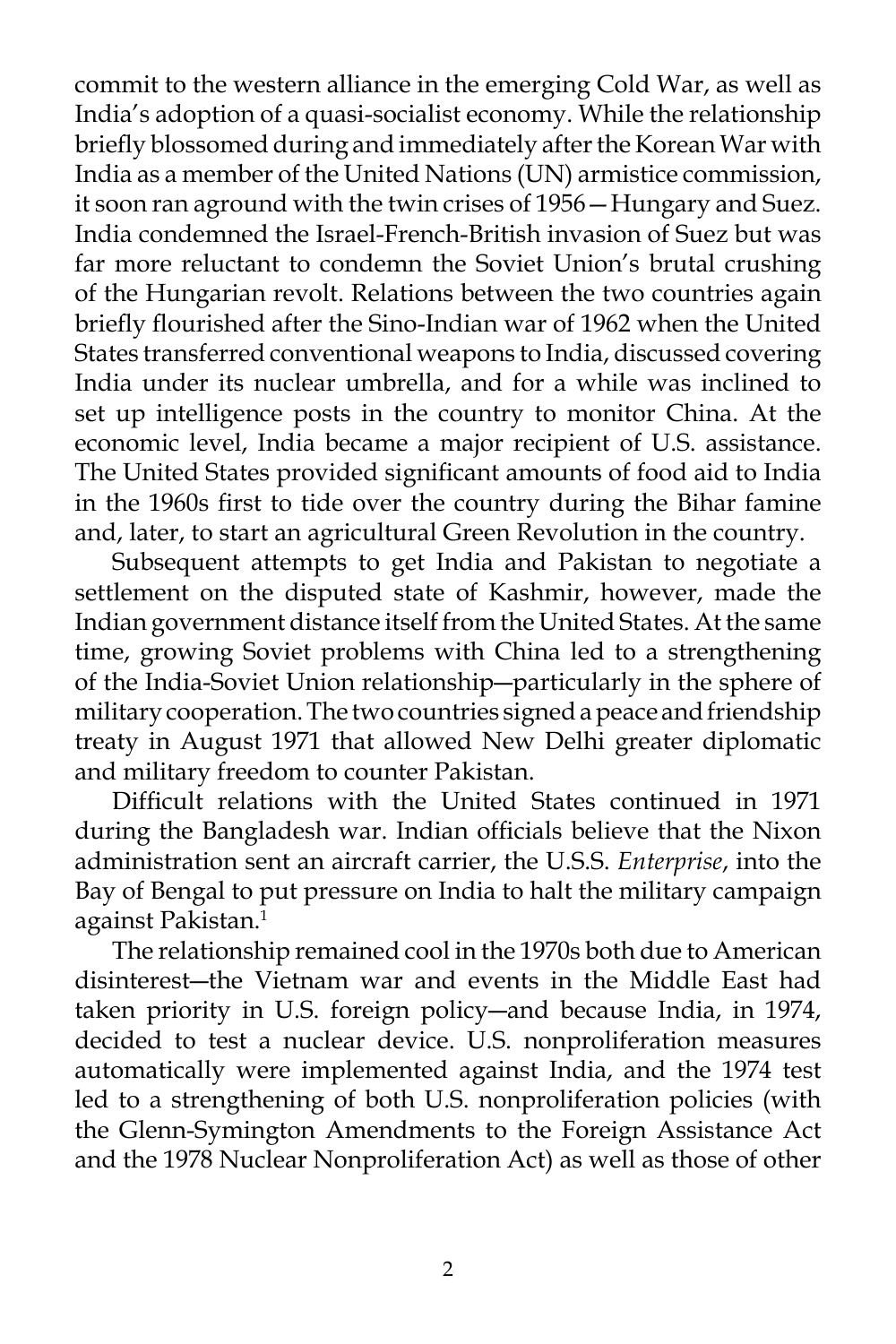western suppliers―through the creation of the London Club in 1975 and the decision by Western nuclear suppliers to ask for "fullscope" safeguard over any future technology transfers to other countries. At the same time, the United States had decreasing interest in Pakistan because it was no longer relevant as a frontline state in the Cold War.

 The situation of disinterest changed after the Soviet Union's invasion of Afghanistan in 1979. The United States, seeking to contain Soviet expansion toward the Indian Ocean and the Persian Gulf, decided to supply arms to Pakistan and to use Pakistani territory as a conduit for supplying weapons to and for training the Afghan *Mujahideen*. This was done even while it became apparent that Pakistan had decided to follow India's example and initiated a nuclear weapons program. Although the personal relationship between President Reagan and Indian Prime Minister Indira Gandhi was cordial, and her son and successor, Rajiv Gandhi, was able to garner considerable goodwill in the United States, the rationale of the Cold War kept the two countries apart. It was also during the Rajiv Gandhi period (1984-89) that the first discussions about transferring defense related technology began. India expressed an interest in purchasing American avionics and powerplants for its Light Combat Aircraft program.<sup>2</sup>

It was only after the end of the Cold War and the coming to power of the Narasimha Rao government in India in 1991 that relations began to improve. The new Indian government, recognizing that the economy was in a crisis, sought to carry out a series of structural and market reforms that relaxed previous obstacles to foreign investment in the country and allowed the economy to be rejuvenated. Indian and American groups began to meet to discuss defense cooperation, especially the transfers of technologies to assist in the development of India's conventional weapons production programs. At the same time, the first Bush administration declared in 1990 that Pakistan was not complying with the nonproliferation measures and cut off military and economic assistance to Islamabad (the President could not certify under the Pressler Amendment of 1985 that Pakistan did not have a nuclear device).

 The Clinton administration sought to improve relations further, but the May 1998 nuclear tests by India and Pakistan led to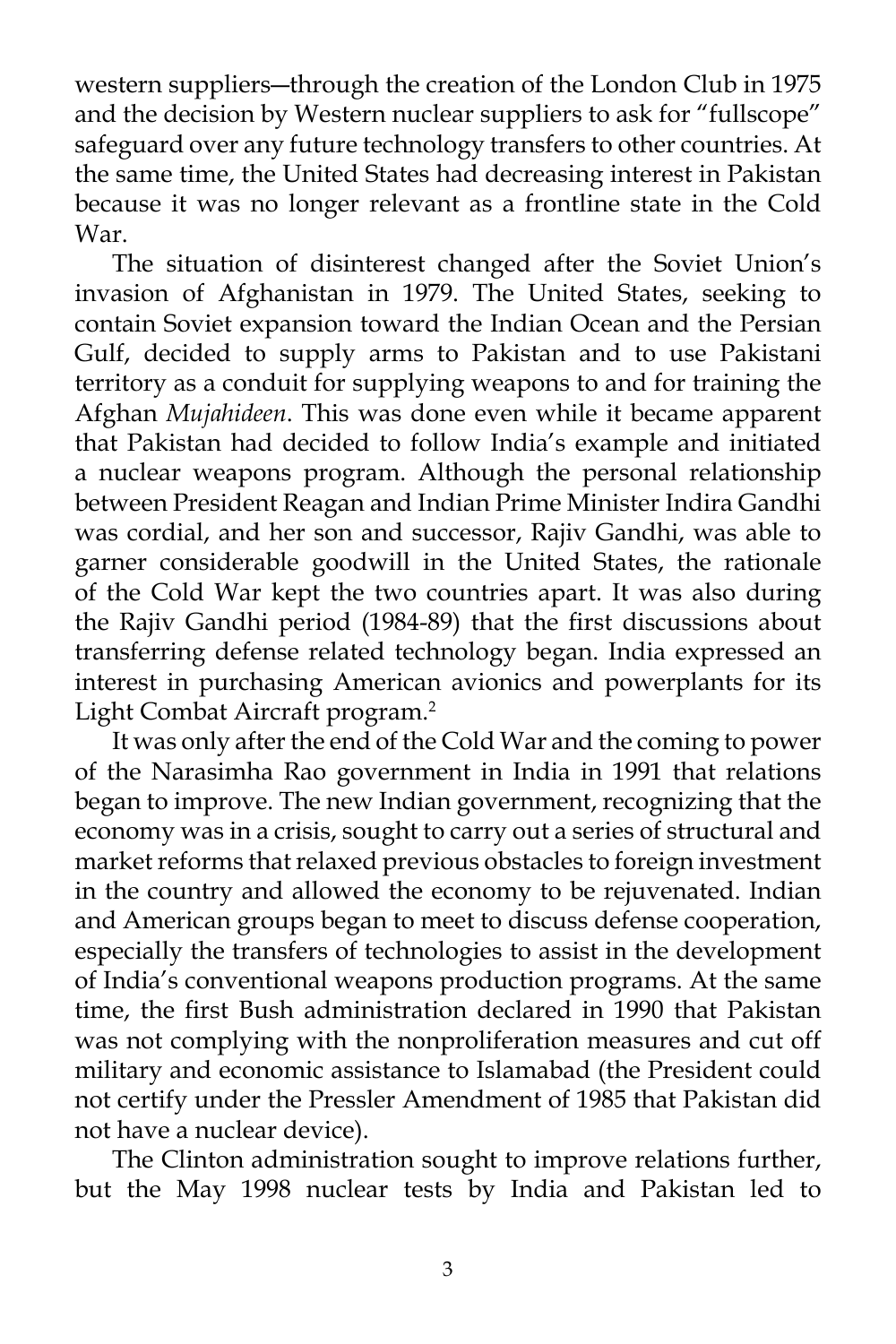another series of sanctions being imposed on both countries. While subsequent congressional amendments were to pull back most of the economic sanctions, key ones remained, particularly in the area of military technology transfers. India's Light Combat Aircraft program was delayed because of its inability to obtain General Electric F-404 powerplants to power the prototypes. While sanctions led to a cooling down of the relationship, the United States was proactive in keeping the peace between the two nuclear neighbors.

 After the nuclear tests of 1998, Deputy Secretary of State Strobe Talbott conducted nine rounds of meetings with India's then foreign minister Jaswant Singh in an effort to reduce the dangers emanating from both countries' going overtly nuclear. The discussions led to a shift in U.S. policy on nuclear issues in the region. The earlier position of the Clinton administration was to "cap, reduce, and rollback" the nuclear programs of both countries. This position changed, at least in the short term, to one of urging India and Pakistan to keep their nuclear forces nondeployed and at the lowest possible levels.<sup>3</sup>

 The Clinton administration also made a significant differentiation between India, which it treated as a nuclear democracy, and other proliferating states whom it first labeled rogue states and later states of concern. By treating India and Pakistan differently, it was able to continue developing relations with the two countries―although far more warmly with India than Pakistan―while seeking to limit the damage caused by regional proliferation. At the same time the Clinton administration successfully practiced international crisis diplomacy in the region.

 In 1999, during the Kargil crisis (which followed a Pakistani advance into a remote, high altitude part of Kashmir on the Indian side of the Line of Control), the United States was instrumental in getting Pakistan to withdraw its troops from the Kargil and Drass sectors of Indian Kashmir and in staving off a potential full-scale nuclear conflict between the two countries. Former White House staffer Bruce Riedel has written that President Clinton applied pressure on the Nawaz Sharif government in Pakistan to back down, and that the Pakistan military was thought to be readying its nuclear warheads.4 The United States, however, did proceed to develop bilateral linkages with India on issues of mutual interest―one such forum being the Joint Commission of Counterterrorism.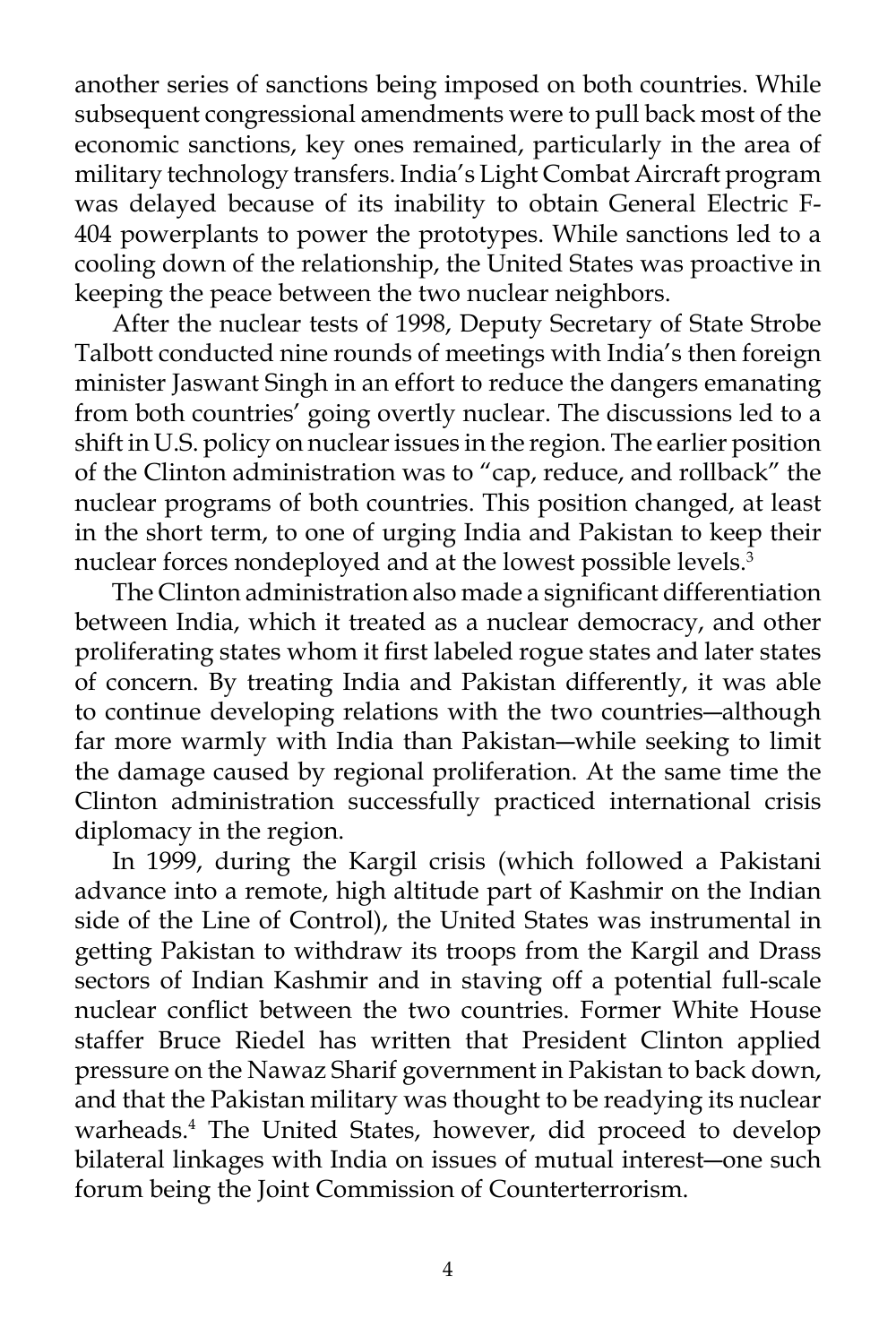The relationship took a turn for the better with the advent of the second Bush administration which saw India as playing an important role in future U.S. foreign policy towards Asia. As Secretary of State Colin Powell put it in his confirmation hearing:

We must deal wisely with the world's largest democracy. Soon to be the most populous country in the world, India has the potential to help keep the peace in the vast Indian Ocean area and its periphery. We need to work harder and more consistently to assist India in this endeavor, while not neglecting our friends in Pakistan.5

Some have argued that this appraisal of India's position came from the administration's stance that China was no longer just a major trading partner but had become a strategic competitor that needed to be contained in Asia. This proposed strategy gained further credence after the April 2001 collision and forced landing of a Navy PC-3 surveillance aircraft by the Chinese Air Force.

 By mid-2001 it seemed that India and the United States were building a new relationship that was based on military ties and an increasingly similar worldview. Thus the Indian government was one of the first to endorse the Bush administration's National Missile Defense proposal, especially welcoming the fact that missile defense would go hand-in-hand with deep cuts in U.S. nuclear arsenals. There was also some degree of agreement between the two countries on the limitations of the International Criminal Court, particularly on the issue of peacekeepers. In addition, the two governments decided to not criticize each other in public―moving away from a policy that the Indians had followed in the Cold War days. Indian concerns about the U.S. stand on the Kyoto treaty were conveyed privately to the Bush administration. The administration, similarly, muted its criticism of India's test of a 700-kilometer medium range *Agni-1* missile in early 2002.6

 The attacks of September 11, 2001, however, saw the United States, much to India's consternation, renew its security relationship with Pakistan.<sup>7</sup> India offered unconditional support to the United States, including basing rights for carrying out an air campaign over Afghanistan, but Pakistan's proximity to Afghanistan made it necessary for the United States to renew its alliance with Islamabad. India's concerns about terrorism were highlighted by the attack on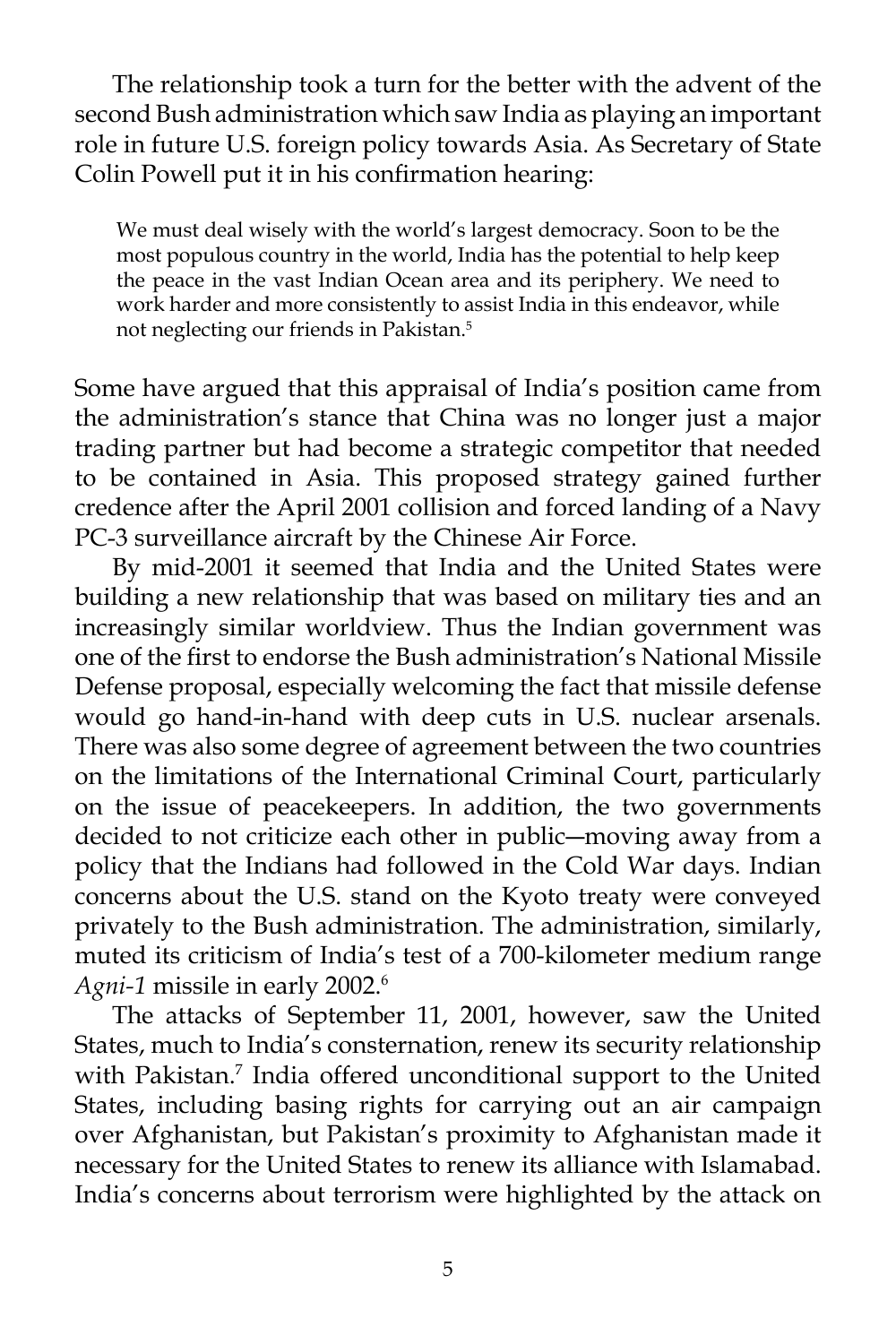the Indian parliament on December 13, 2001, which was viewed in New Delhi as an attack carried out reportedly by the banned Lashkare-Taiba group at the behest of Pakistan's InterServices Intelligence (ISI).8 India mobilized its armed forces and placed them along the border with Pakistan but decided not to pursue a military action, following a U.S. undertaking to put pressure on President Musharraf to halt cross-border infiltration. New Delhi remains dissatisfied with these efforts because it argues that infiltration has not been totally halted. Thus there has been talk among some analysts in India that the U.S. ability to intervene successfully in South Asian crises is declining, and that India in future crises will have to rely on itself to address the problems posed by Pakistan-sponsored infiltration.<sup>9</sup>

 After 1 year of exceptionally hostile relations between India and Pakistan (with then Indian foreign minister Yashwant Sinha stating that India had a much better case to go for preemption against Pakistan than the United States had against Iraq),<sup>10</sup> the Indian prime minister, in April 2003, offered to talk to the Pakistani leadership in a third and final attempt to secure peace between the two countries (the first attempt was the Lahore summit of 1999, and the second, the Agra summit of 2001). The Indian government set aside its precondition that Pakistan halt all cross-border infiltration and Pakistan, in turn, ratcheted up its demands for negotiations on the "core issue" of Kashmir.

 Since then India-Pakistan talks have taken a more positive turn as both countries have conducted negotiations on a range of issues including Kashmir. India has proposed a list of 72 confidence-building measures, and Pakistan has responded with its own set of proposals. More importantly, the two countries agreed to a ceasefire along the Line of Control in Kashmir, which was extended in September 2004.

 The U.S. role remains one of facilitating negotiations between the two sides which has left the two countries somewhat dissatisfied. India would like the United States to put more pressure on Islamabad to halt cross-border infiltration, while Islamabad would like the United States to act as an intermediary between the two countries― carrying out the same role it fulfills for Israel and Palestine. The dissatisfaction with U.S. efforts is compounded because the two countries have somewhat contradictory worldviews.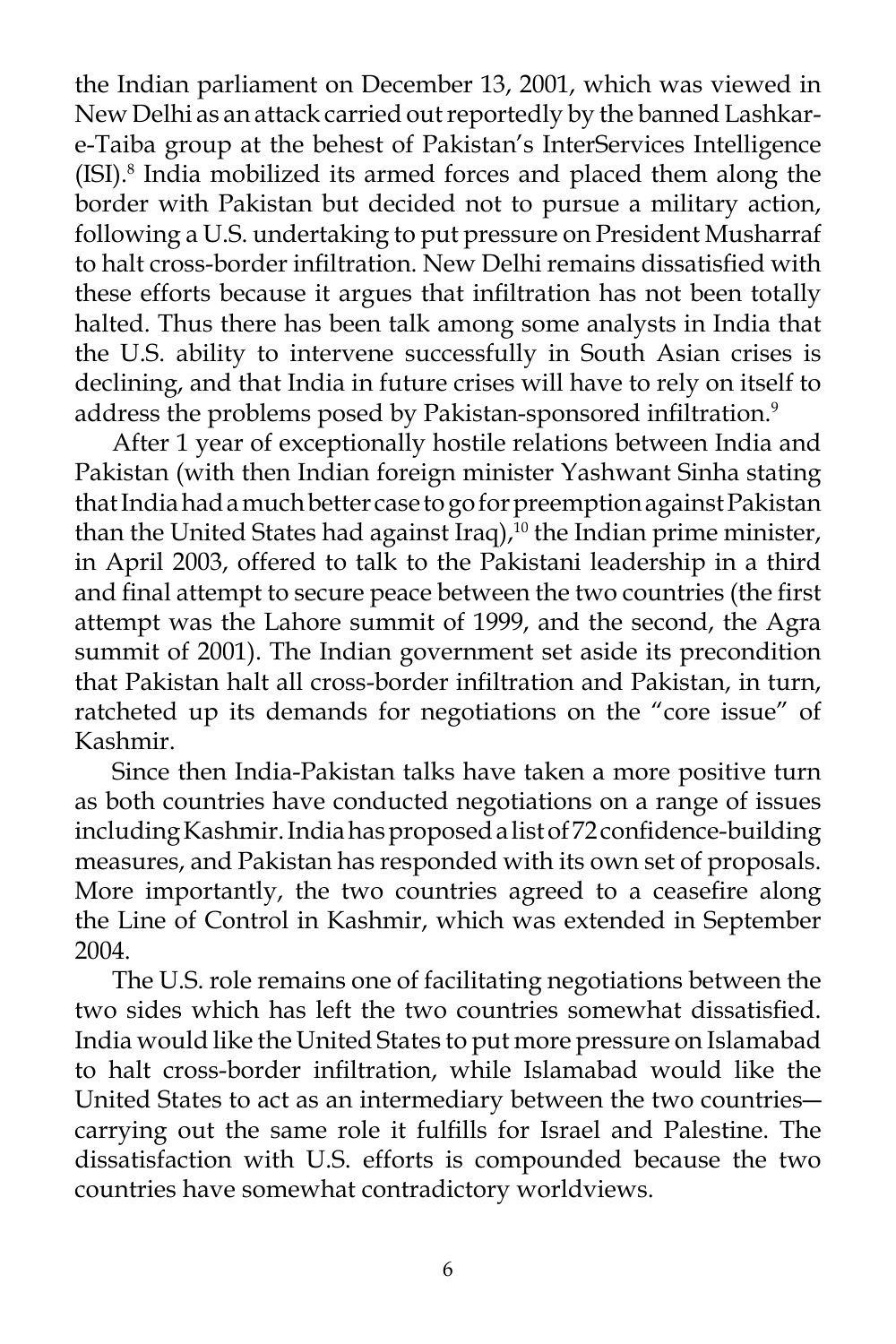## **U.S. Worldview and India.**

 As the remaining superpower, the United States is in a unique position in contemporary international relations. Not only does it have military and technological superiority over its closest rivals, but also is positioned to dictate political and diplomatic outcomes in a way that it never has before. This was brought home during the buildup to the Gulf War when the United States withdrew its resolution in the UN Security Council and, with limited international support, successfully carried out regime change in Iraq. The U.S. strategic superiority is unlikely to fade away in the near future for three reasons. First, American military superiority continues to grow not only in terms of technological prowess but increasingly in terms of training and tactics.

 As Barry Posen has argued, America's military supremacy rests on its control of the commons―the deep seas, airspace over 15,000 feet, and outer space.<sup>11</sup> While no nation has sovereignty over these environments, a country must have control over them to prosecute modern warfare successfully.

 America has control over all three commons and is likely to retain this advantage for some time because of its commitment to military research and development (R&D) that provides it with a growing technological edge over potential challengers (as Posen points out, current U.S. R&D expenditure almost matches the combined defense budgets of Germany and France).<sup>12</sup> This capability is enhanced by two additional factors: a world-wide network of bases that extend the U.S. military reach; and the division of the world into a series of commands that can work together effectively to prosecute U.S. military strategy.13

 This military capability can prevail over any standing military in the world and permitted the second Bush administration to believe that it would militarily prevail in Iraq, establish democracy there, and set the template to bring about change in the Middle East.

 While the United States has control over the commons, one environment in which its military preponderance can be challenged is the land environment. There, regular and irregular forces that have sufficient manpower, are motivated, and know the terrain will fight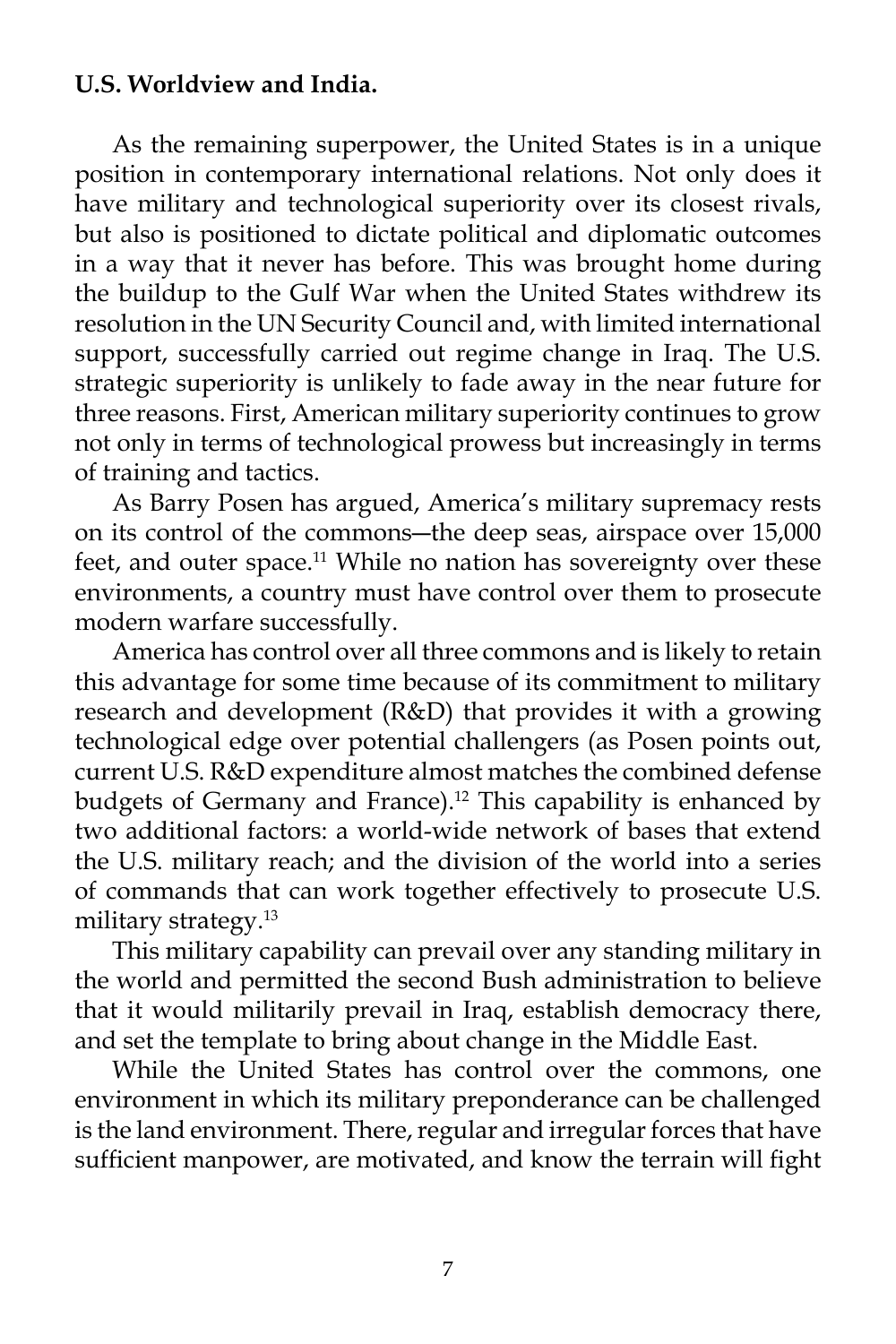American forces. As we have seen in Iraq, such forces, despite their technological backwardness, have been able to exact a considerable toll from the technologically superior and better-trained U.S. forces. In short, technology does not successfully substitute for personnel on the ground.

 Having said that, the costs are high for a regime that opposes U.S. interests. While the United States has had problems with regime installation in Iraq, it easily succeeded in toppling Saddam Hussain's Baathist government. Any country opposing U.S. security interests, therefore, runs the risk of having its regime overthrown unless it has a high level of domestic legitimacy. In fact, this lack of legitimacy may have made the Libyan government of Colonel Mohammar Qaddafi recognize its vulnerability and move to dismantle its Weapons of Mass Destruction (WMD) programs and sue for peace with the United States.

 Second, the U.S. economy remains attractive enough for foreign and domestic investors to continue to keep their investments. Neither Europe nor Japan will be able to completely take over as an economic alternative to the United States. While there has been some discussion of how the United States suffers from an economic deficit,<sup>14</sup> and this may lead to a pullout of funds from this country to more lucrative foreign markets, the fact remains that the United States continues to attract high levels of external investments, thus making it possible to sustain its domestic and foreign policies.

 The third factor that works in the favor of the United States is its soft power, particularly its attractiveness to global intellectual labor. Much has been written about the flow of migrants from the developing world into the West, but this has tended to focus on those working in the lower economic spheres in western societies―the Mexicans in the United States, the Turks in Germany, and North Africans in Italy. Less discussed is the flow of highly-skilled or intellectual labor across boundaries, and the United States was the clear winner in this process. Highly-skilled labor flows in Europe tended to be between European Union (EU) members or in the sporting arena―the global flow of soccer players into Europe.<sup>15</sup> But the United States was able to attract the best intellectual minds from around the world to work in its universities and high-technology industries for several reasons.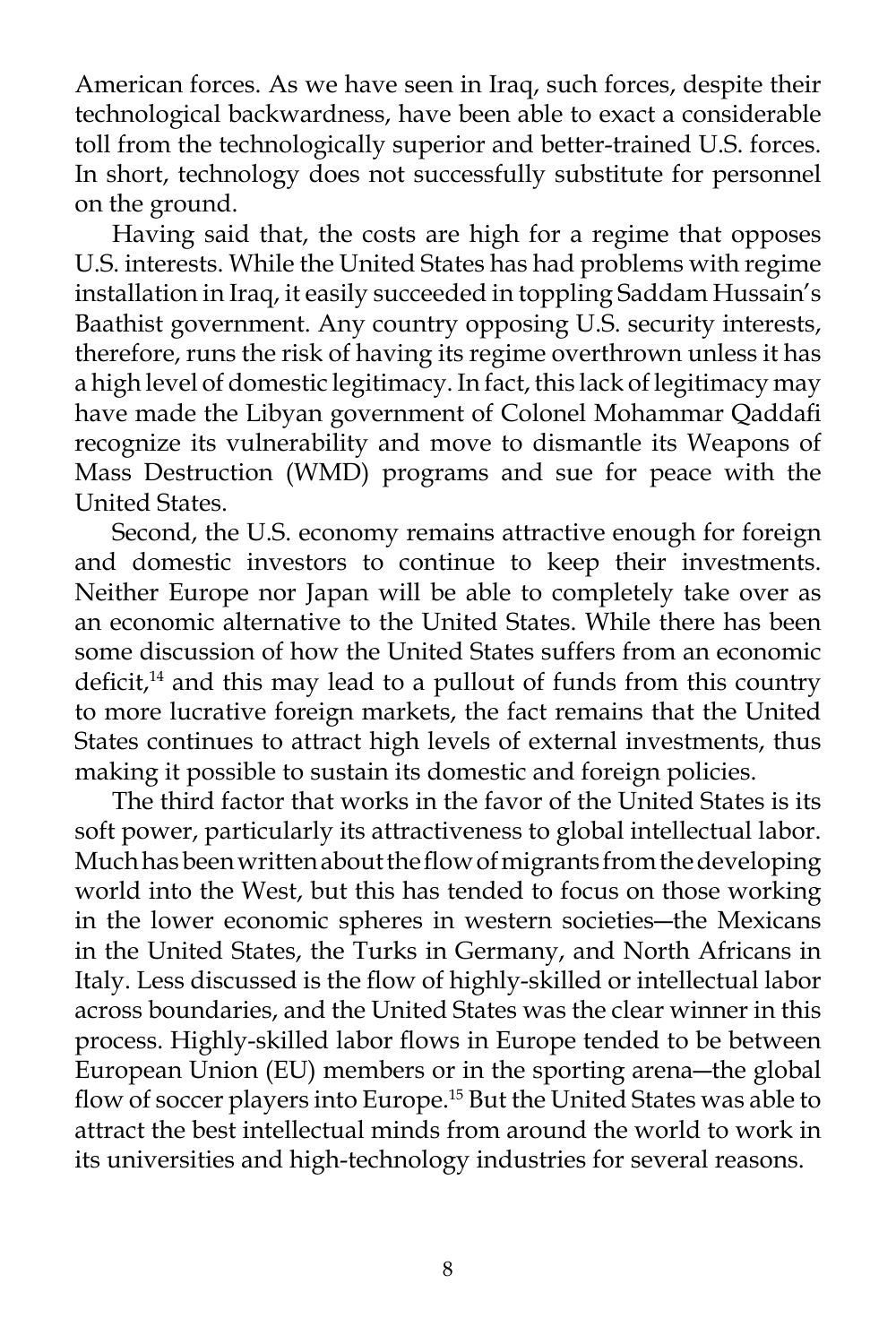Europe, particularly Britain, had cut off financial aid to foreign students, making higher education in these countries unattractive to prospective intellectual labor imports from the rest of the world. The United States, in contrast, retained a vibrant university system that actively recruited the best minds from around the world.

 Racism and cultural intolerance also raised their ugly faces in the 1990s, thus reducing the attractiveness of Western Europe to highlyskilled professionals; the rise of le Pen in France, Haider in Austria, Bossi in Italy, and neo-Nazis in Germany contributed to making the EU the second choice for high-level professionals. Further, the inability of these states to become truly multicultural and accepting made it unlikely that they would be the best targets for anyone seeking to emigrate. A case in point was the flow of Hong Kong Chinese to Canada and the United States rather than to England. Finally, competing European firms and universities could not match the much higher wages in the United States. These three inducements have made the United States not just the military leader of the world but also its economic and cultural leader.

### **America's Security Agenda.**

 At the same time, however, the limits of American military power and global leadership are also apparent. While the United States has the military capability to intervene and prevail in any part of the world, the more difficult task is to stay in a country for an extended time to carry out nation-building and the restoration of civil society. The challenges faced in Iraq and Afghanistan with policing the country, restoring civil order, and helping shape democratic institutions point to the need to have forces willing to stay in country for extended periods of time to create the needed civil situation. The coalition of the willing in Iraq lacks enough countries with the military experience to wage a counterinsurgency successfully. Further, the traditional allies of the United States may not be the best suited for carrying out peacekeeping and peace enforcement operations in a non-Western setting. Thus, if the United States is to counter charges of being an imperial power in the Middle East, it will require non-Western states by its side in its military efforts. In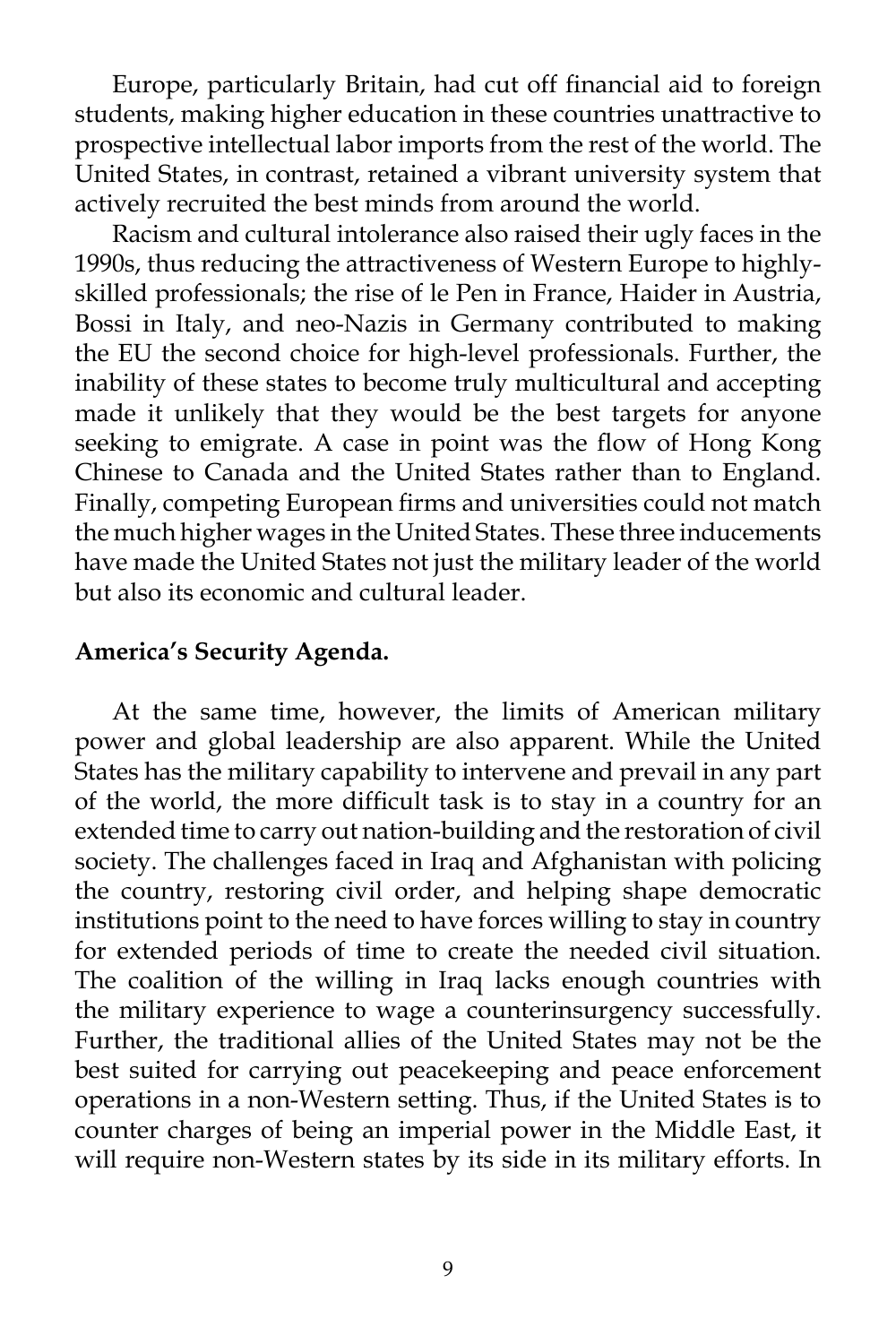his exasperation with Paris and Berlin, Secretary of Defense Donald Rumsfeld may have labeled France and Germany "old Europe," but, in another way, he was closer to the truth. Using European countries to establish peace only further fuels the allegations that a new kind of imperialism is being imposed on the world.

 The other central challenge for the United States is the need to help create secular democracies around the world. While the events of September 11, 2001, demonstrated the need for a proactive military policy to target terrorism, it also brought home the realization that the international system had to be moving in the direction of secular democratic states. This became apparent in Central Asia where the various authoritarian regimes were combating Islamic fundamentalist groups. While the countries of Central Asia cannot be described as democracies, their populations are both educated and relatively secular. Helping to consolidate these trends, while strengthening the role of democracy in the region, will not only combat radical Islam there but also globally serve as a role model for modern Muslim states. With both these issues, the United States may be able to get support from India and develop a series of complementary interests, particularly in the latter area of promoting democratic secularism.

 A third important area for the United States is strategic stability and the containment of China. Strategic stability in Asia is affected by the proliferation of WMD, the spread of terrorism, and the rise of China as a potential hegemonic power in the region. Of these, the Indian role may be most influential in future attempts to constrain China.

 The Bush administration, unlike its predecessor, was to brand China a strategic competitor,<sup>16</sup> and there was some discussion on how to contain it. China's military modernization efforts, its territorial dispute with Taiwan, its claims over the Paracel and Spratly Islands (which are rich in energy reserves), and its policy on the transfers of WMD and related delivery systems pose long-term concerns for the United States.

 In the aftermath of 9/11, some of these issues have been pushed into the background, and a new level of cooperation has emerged with China, particularly on the issue of Islamic terrorism. China has worked with the United States on the global counterterrorism effort, adopted stringent regulations on dual-use missile technology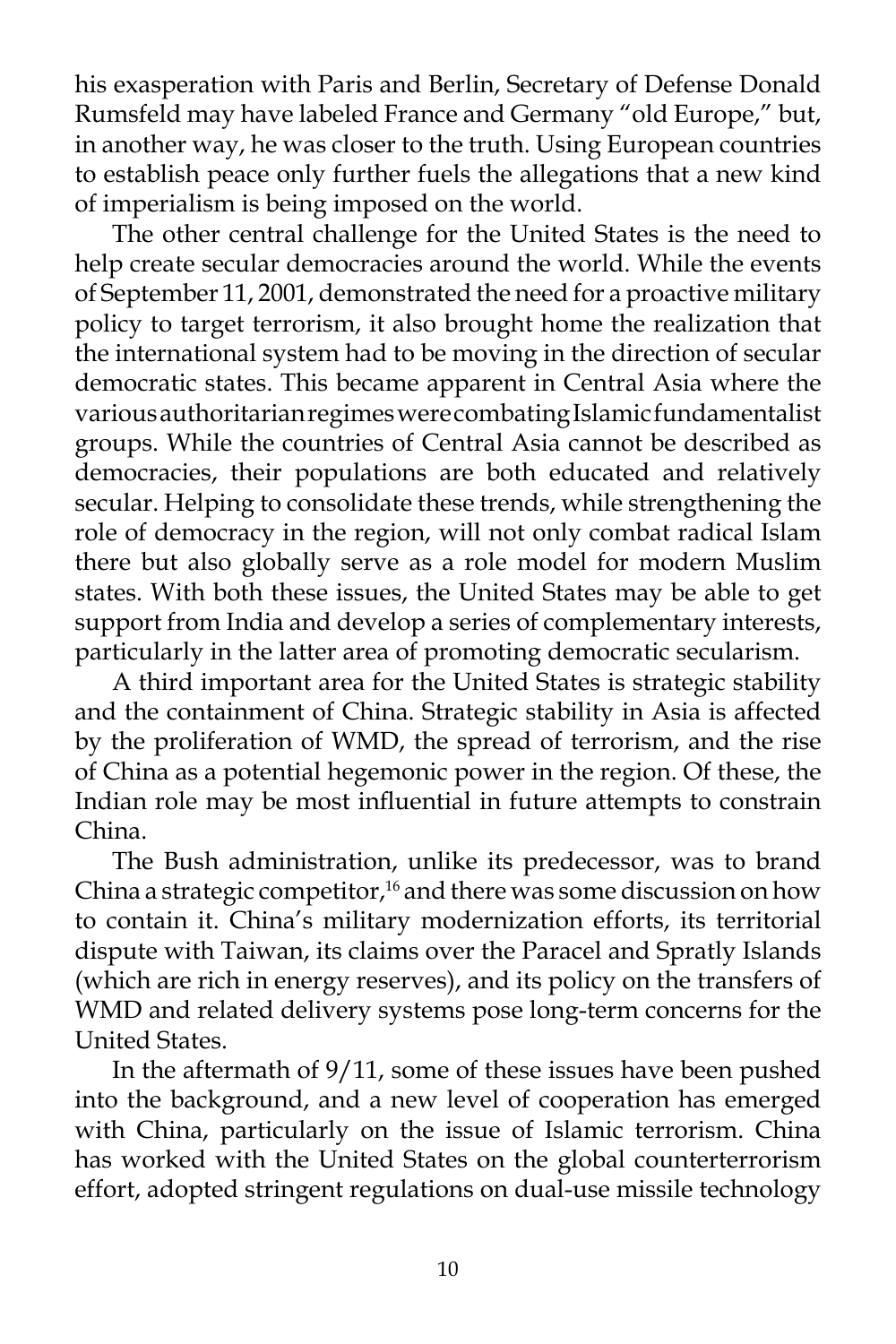exports and other proliferation issues, and facilitated the diplomatic discussions between the United States and North Korea in April 2003. China's concerns about radical Islamic groups helping foment the insurgency in Xinjiang would also work to strengthen the ties with the United States.

 On the other hand, the post-September 11 presence of the United States in Central Asia is viewed with concern in Beijing since it puts the United States in another geographic location that encircles China. China also remains as concerned about U.S. plans to carry out a National Missile Defense program as it is about Washington's possible change of attitude to the reunification of Taiwan with China.

 Further, the huge volume of trade with China has placed the United States in a situation where it now depends on the cheap supply of goods from China. Breaking away from a trading relationship that is in excess of \$180 billion will be difficult for the United States to do in a relatively short period of time. Yet if the United States at some point is to attempt to put greater diplomatic and military pressure on China, it may precisely have to achieve a lesser trade dependence on that country.

 The three challenges of nation-building, democratization, and containing China will require money, manpower, and a new set of alliance partners than those used traditionally by the United States. India could be a useful partner in these endeavors, but it would require recognizing the contradictions between the American and Indian worldviews.

### **The Indian Worldview: The Reformist State.**

 Indian foreign policy is best understood by recognizing that the country has assumed a somewhat unique position in international affairs because its leadership has sought to make the country into a reformist state. Typically, the international system is viewed as being divided between status quo and revolutionary states. Status quo states are those that seek to maintain the structure of the international system and the order that ensues from it.

 Revolutionary states seek to dismantle the structure and the order that goes with it, partially or completely. Revolutionary states have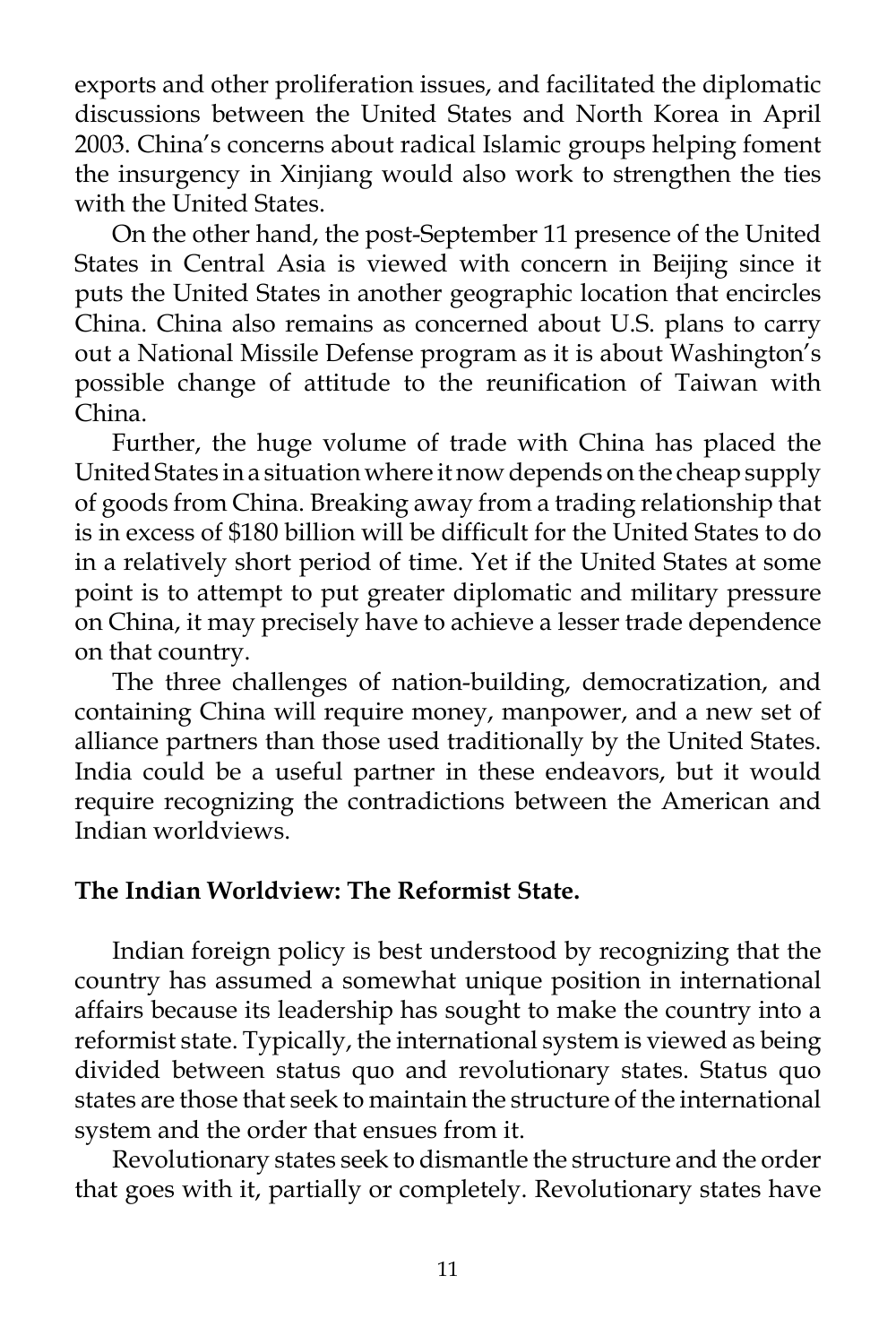been described as rogue states, states of concern, and, more recently, as the axis of evil. While one can question which states are placed in this category, especially since the newer members lack the global capacity to challenge the hegemonic power of the status quo states (unlike the way the former Soviet Union and, to a lesser degree, Mao's China did during the Cold War), the fact remains that such a category of states continues to exist.

 India, on the other hand, is a reformist state―one that by and large accepts the structure and order of the international system but wishes to make incremental changes to it in order to improve its own power potential and status within the international system. India's first prime minister, Jawaharlal Nehru, envisaged such a position for India when he suggested that, while India was a poor country, it was a great country, and that it had a pivotal role to play in world affairs. This role was to try and achieve the needs of world peace and freedom that were not only part of the post-colonial revolution occurring in the post-World War II world but also critical to India's internal development and national security objectives.<sup>17</sup>

 As a reformist state, India has sought to participate in maintaining the status quo in the international system while shaping it so that New Delhi gets a greater say in world affairs. Thus India has been a consistent supporter of the United Nations and participated in over 50 peacekeeping operations. But India's objective remains to become a permanent member of the UN Security Council. India has refused to sign the Nuclear Nonproliferation Treaty, but at the same time the Indian government has not assisted in the proliferation of nuclear weaponry or its associated delivery systems―in the late 1980s, for example, India refused to sell nuclear weapons to Libya.<sup>18</sup> Similarly, India has joined the Antarctic Club and is a Pioneer member of the Law of the Seas treaty, thus signaling its commitment to international law yet ensuring that it will influence decisionmaking in both bodies.

 The second part of the Indian foreign policy, which is also an evolutionary response to the shift in power within the international system in the 1990s, is to seek a multipolar world (as defined by Indian policymakers, it is a quest to strengthen multilateral institutions). During the Cold War, India, through the nonaligned movement, sought to prevent the international system from becoming a tight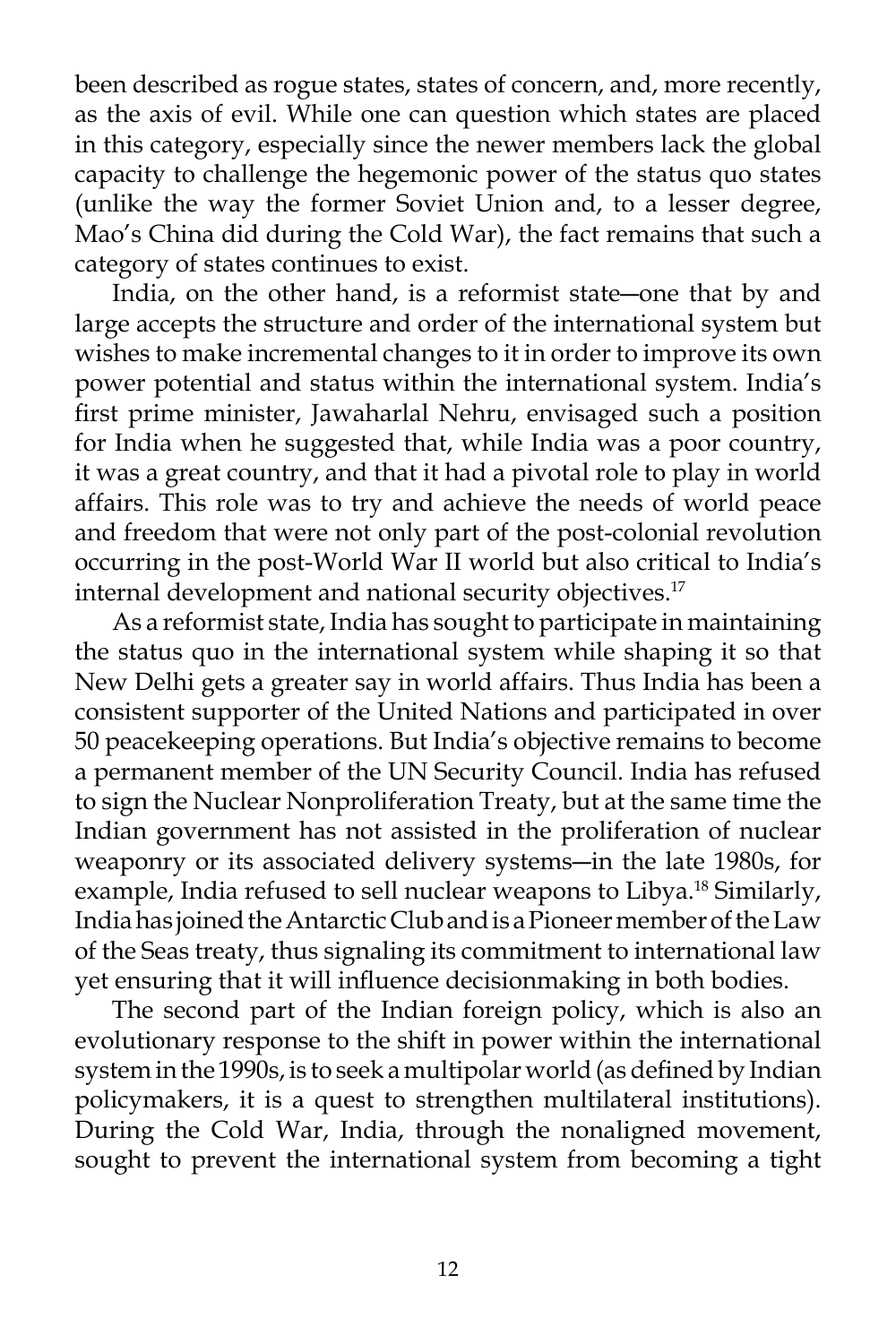bipolar system that put the countries of the world into two armed camps. Now India, like other major actors in the international system, would prefer to have a world order where the United States was counterbalanced by a group of powers. Former Foreign Minister Yashwant Sinha alluded to this, as well as to India's international ambitions, when he said:

We must also work to spread democracy at the national and also international level. Sometimes the multilateral vocation of the United States is forgotten. Almost all the significant multilateral institutions were created as a result of U.S. initiative. The United Nations, the World Bank, the International Monetary Fund [IMF] and the GATT [General Agreement on Tariffs and Trade] reincarnated now as the World Trade Organization. They needed initial guidance. Now several decades after their creation will require changes in their governance. We need to readjust the structures of decisionmaking in international bodies to reflect contemporary reality. We cannot hope to foster a democratic culture in the world until the principal international institutions are themselves democratized and made more representative.<sup>19</sup>

 The India-Russia relationship could possibly serve as a basis for future cooperation and for securing a multilateral international order, but it is restricted by the internal weaknesses of Russia and its diminished international stature. After the collapse of the Soviet Union, Russia, as the successor state, sought to distance itself from its traditional ally, India, and pursue a pro-Western policy. During the premiership of Yevgeny Primakov, Russian interest in India was revived, as the Russian premier proposed a strategic partnership between India, China, and Russia.<sup>20</sup> In 2000, India and Russia signed the Declaration on Strategic Partnership but made it clear that it was aimed exclusively at countering terrorism and extremism. Since then, little has happened to suggest that India, China, and Russia will form a strong alliance that could potentially counter the United States. Russian Ambassador to India Alexander Kadakin has argued, "Strategic partners means that we support each other in our joint vision of the world. We are against a so-called unipolar world; we stand for a multipolar world. We are for political cooperation, we are against terrorism together."21

 India, however, has downplayed the idea of a strategic partnership. At the same time, it has continued to buy significant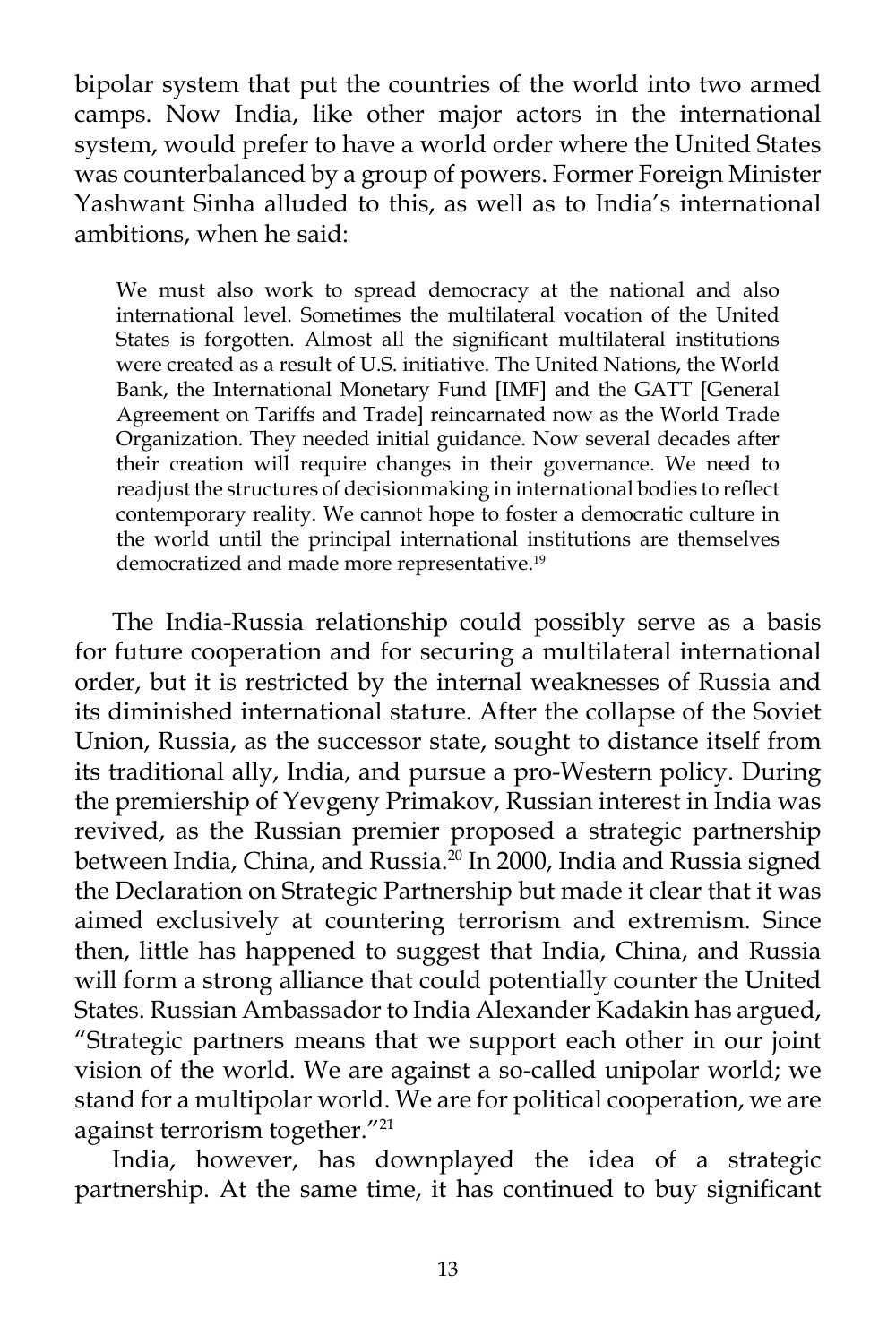amounts of weaponry from Russia, including systems that will potentially enhance its nuclear force structure. These sales should not be viewed, however, as a strengthening of the Russia-India strategic partnership but, instead, as a commercial venture on the part of the Russians. For the Indians, similarly, the purchase of weaponry from Russia comes as much from the inability to conclude domestic weapons programs successfully, as the willingness of Russia to once again throw open its arms cupboard and provide India with weapons systems that it could neither afford or get the permission to purchase from western suppliers. At the same time India-Russia trade relations no longer have the importance that they did during the Cold War. Indian exports to Russia are less than 2 percent of the country's total exports, while its imports from Russia are less than 1 percent of total imports. Optimistic assessments of India-Russia trade suggest that the two countries may reach \$5 billion in bilateral trade by 2005, almost half of what is projected for India-China trade.

 But perhaps the most difficult part of creating a Russia-India strategic partnership is how little Russia can now offer politically or economically to India. Politically, Russia is no longer the force the former Soviet Union was and consequently cannot serve as a counter to either China or the United States. Economically, Indian businesses remain pessimistic about the prospects in the Russian market. Russian Foreign Minister Sergei Lavrov complained in an interview that India had yet to recognize that Russia was a market economy, and that Indian banks and other financial structures needed to accept the guarantees of private Russian banks.<sup>22</sup>

 The decline of Russia's fortunes have led the Indian political leadership to recognize the limits of this old relationship, and, while Russia continues to serve as India principal armorer, it is not a relationship that can be used politically to enhance India's ascension to a great power status. Thus while being uncomfortable with America's unipolar status, India will have to rely on the United States to achieve its own great power aspirations.

 The third contradictory factor is that India continues to seek a South Asia that is free from the influences of external powers and where it is the paramount country in the region. Such a goal may remain at odds with those of the United States, which views a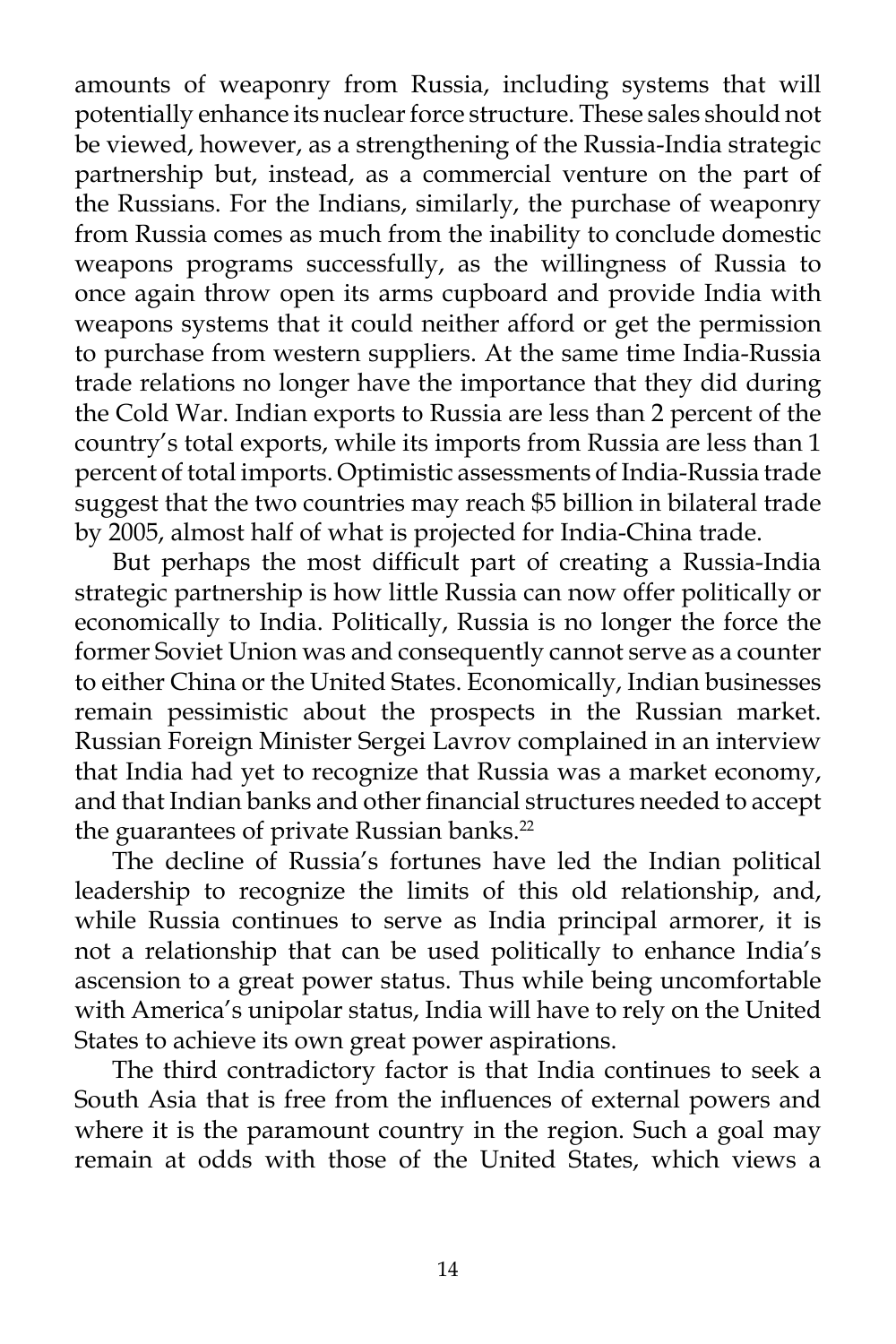relationship with Pakistan as a key part of the War on Terror. India views with concern the perceived American attempt to equate the two countries (particularly in their nuclear policies) and believes that the United States has not put enough pressure on Pakistan to halt its support to jihadi groups operating in Indian Kashmir.

 From an Indian perspective, the other important aspect of U.S. foreign policy that has implications for India is that only two longterm strategic partnerships with the United States actually exist― one with Israel and the other with the United Kingdom. With these countries, the United States is the closest when it comes to consulting on operations, commitments of defense, the sharing of technology, and the willingness to apply pressure on other states to facilitate these countries' diplomatic strategies and to enhance their national security.

 It would be difficult for India to create a similar strategic relationship with the United States because it neither has the historical and cultural ties that have forged these strategic relationships, nor does it want, as a reformist state, to pursue the types of policies that would cement such a relationship. India would be unwilling to be the type of military partner that the United Kingdom has been in U.S. global military efforts. The Indian unwillingness to commit to the first and second Gulf War coalitions is a case in point. Further, India does not have the type of historical and cultural-emotional ties that have forged a strong U.S.-Israel relationship. While Indian-Americans have played a role in cementing these ties, $2<sup>3</sup>$  it would be an exaggeration to suggest that they have the type of political and economic influence that the American Jewish community does.

 Lastly, for a congruence of American and Indian worldviews, there has to be recognition of India's quest to become a global power. Yet current American policies, both intentionally and unintentionally, serve to restrict such progress. The first major constraint is the U.S. lack of recognition of India's nuclear status. Despite the 1998 tests and the subsequent lengthy meetings between then Deputy Secretary of State Strobe Talbott and then Foreign Minister Jaswant Singh, official U.S. policy remains one of not recognizing India as a nuclear weapons state. Instead, the official policy is to get India to become a signatory to the Nuclear Nonproliferation Treaty (NPT) and to terminate its nuclear weapons program. As U.S. Assistant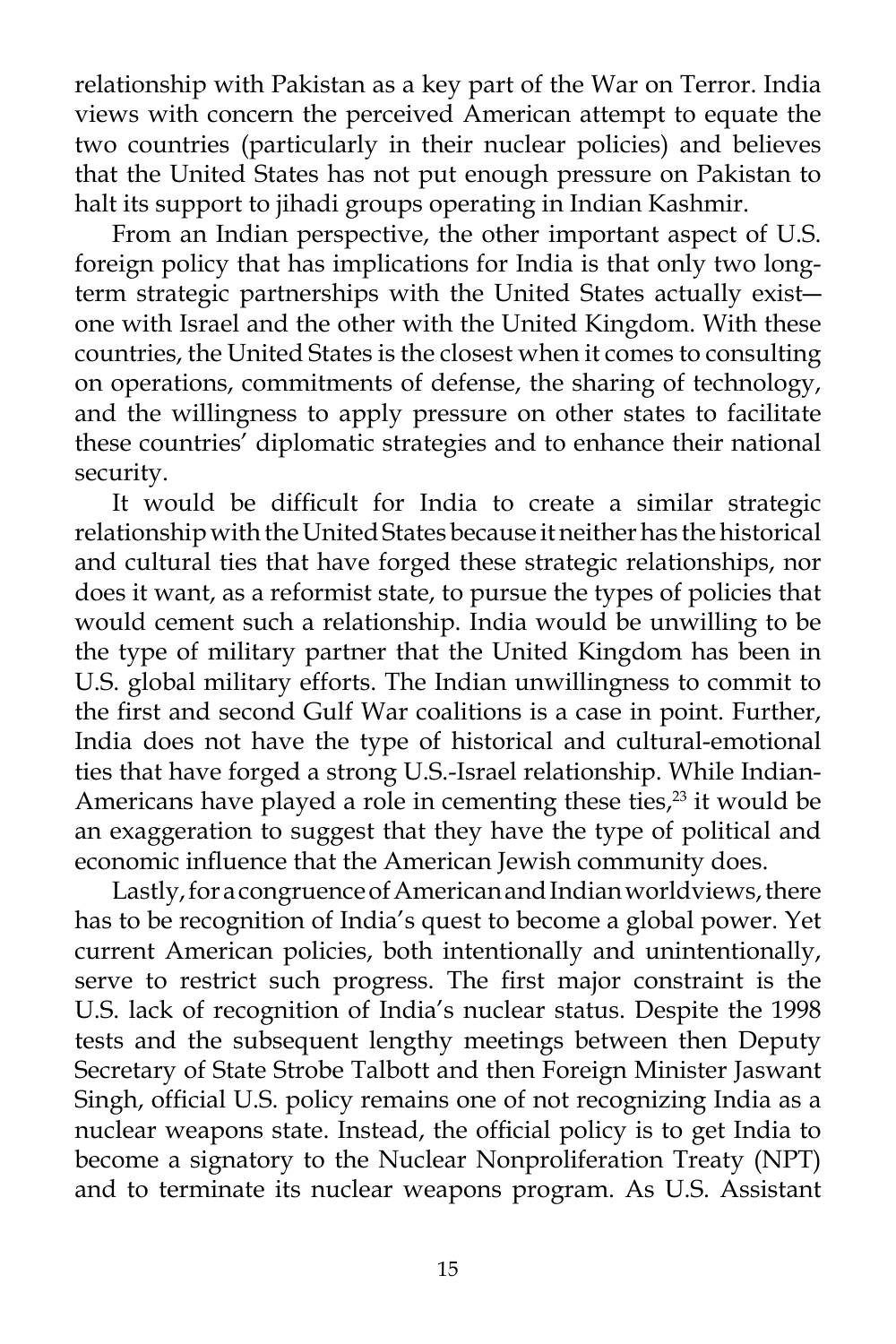Secretary for Nonproliferation John Wolf stated at the Third Session of the Preparatory Committee for the 2005 Review Conference of the Treaty on the Non-proliferation of Nuclear Weapons (New York, May 4, 2004):

Turning to South Asia, our focus there is not on compliance, as neither India nor Pakistan is a party to the NPT. While we remain committed to universal NPT adherence, our focus in South Asia has been, and remains, on preventing actions that would undermine the global nonproliferation regime and regional stability―be it through nuclear testing, deployment, nuclear use, or proliferation to other countries. The United States has an active dialogue with both countries on these issues.

We have taken steps recently with both countries to strengthen relations in order to advance our regional goals, enhance the fight against terrorism, and to secure cooperation from both countries on export controls. *These steps should not, however, be taken to suggest that we have "accepted" the status of either country as a nuclear weapon state under the NPT. We have not. Moreover, we will not reward either country for their decisions to acquire nuclear weapons or for the 1998 tests that made the world and the region a more dangerous place* (emphasis added).

*We have steadfastly avoided taking any actions that would be contrary to our long-established nuclear export control policy. India and Pakistan remain ineligible under U.S. law and policy for any significant assistance to their nuclear programs. We continue to call on India and Pakistan not to conduct nuclear tests, to end the production of fissile material for nuclear weapons, to take steps to reduce regional tensions and to prevent the use of nuclear weapons*  (emphasis added). $24$ 

Such recognition is crucial, however, because it would lead to a change in the policies of all the de jure nuclear powers that continue to deny India its rightful nuclear status. Further, the lack of a legal nuclear status prevents the transfer of vital technologies that India requires for its own modernization and economic development.

 India would like to get a range of dual use and space technologies from the United States since these are crucial to the country's future economic and technological growth. For several reasons, the United States has been reluctant to transfer such technologies.<sup>25</sup> Nonproliferation concerns drive such reservations since American officials are worried about the transfer of sensitive technologies to third parties. While the United States has agreed to ease some of the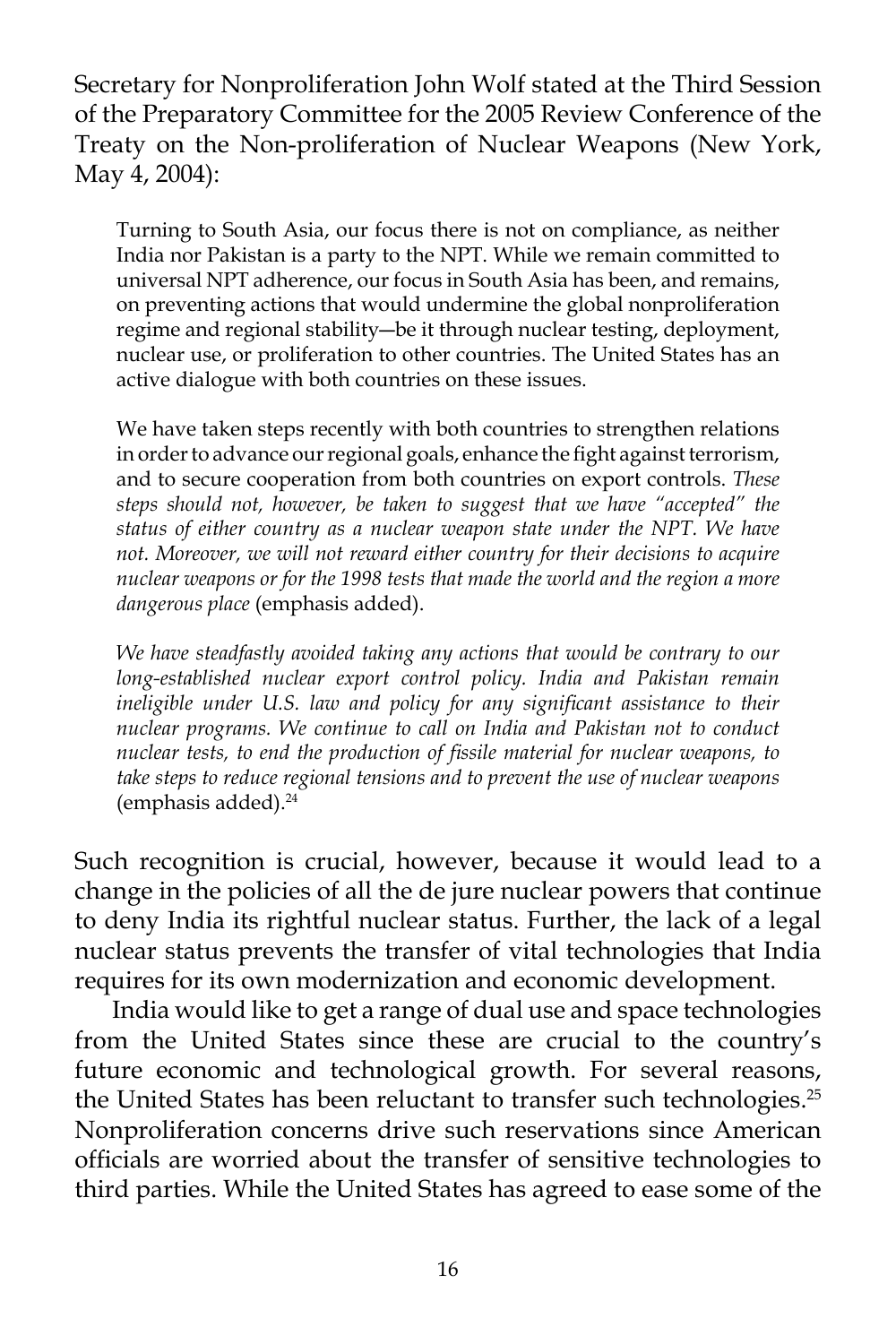restrictions on the sale of dual-use, space, and nuclear technologies to India,<sup>26</sup> the U.S. Department of Commerce has made it clear that such transfers will be for civilian purposes and take place within the limits set by multilateral nonproliferation regimes.<sup>27</sup> This has led to suggestions that the recent reported progress in the National Security Studies Program (NSSP) is cosmetic at best.<sup>28</sup> U.S. officials, however, contend that significant changes have taken place, removing the need for 25 percent of all license applications for U.S. exports to India.<sup>29</sup> At some stage, however, technology transfers in the military field also will have to be considered. And as long as such multilateral limits exist, it could mean the imposition of sanctions when India takes measures in the military field that are inimical to broader U.S. interests.

 Coupled with the problems associated with technology transfers are the divergent views on the Indian nuclear program. Despite 14 meetings between Talbott and Singh (after the India's 1998 nuclear tests), the United States remains committed in the long term to having India rollback its nuclear program and sign the NPT. Until this official position is reversed, India will neither achieve its status as a legitimate major power nor can Washington expect New Delhi to be a willing and cooperative partner in matters of international security. This lack of international recognition for its nuclear ambitions has placed India in the position of not being able to utilize its nuclear capability to enhance its security and its international status. Resolving the nuclear issue is vitally important to India, given that it has the status of a third tier nuclear state.

# **India: Third Tier Nuclear State?**

 In fact, since 1998, India has been a third-tier nuclear state. First tier nuclear states (the United States and Russia) have far greater numbers of nuclear weapons than their nearest rivals. They also have global reach with their nuclear weapons and can deter nuclear retaliation by other states, particularly those at lower tiers in the nuclear hierarchy.30

 Second tier nuclear states have smaller nuclear forces with less advanced technological capabilities than first tier states and an extraregional, but not global, reach. While they have a first use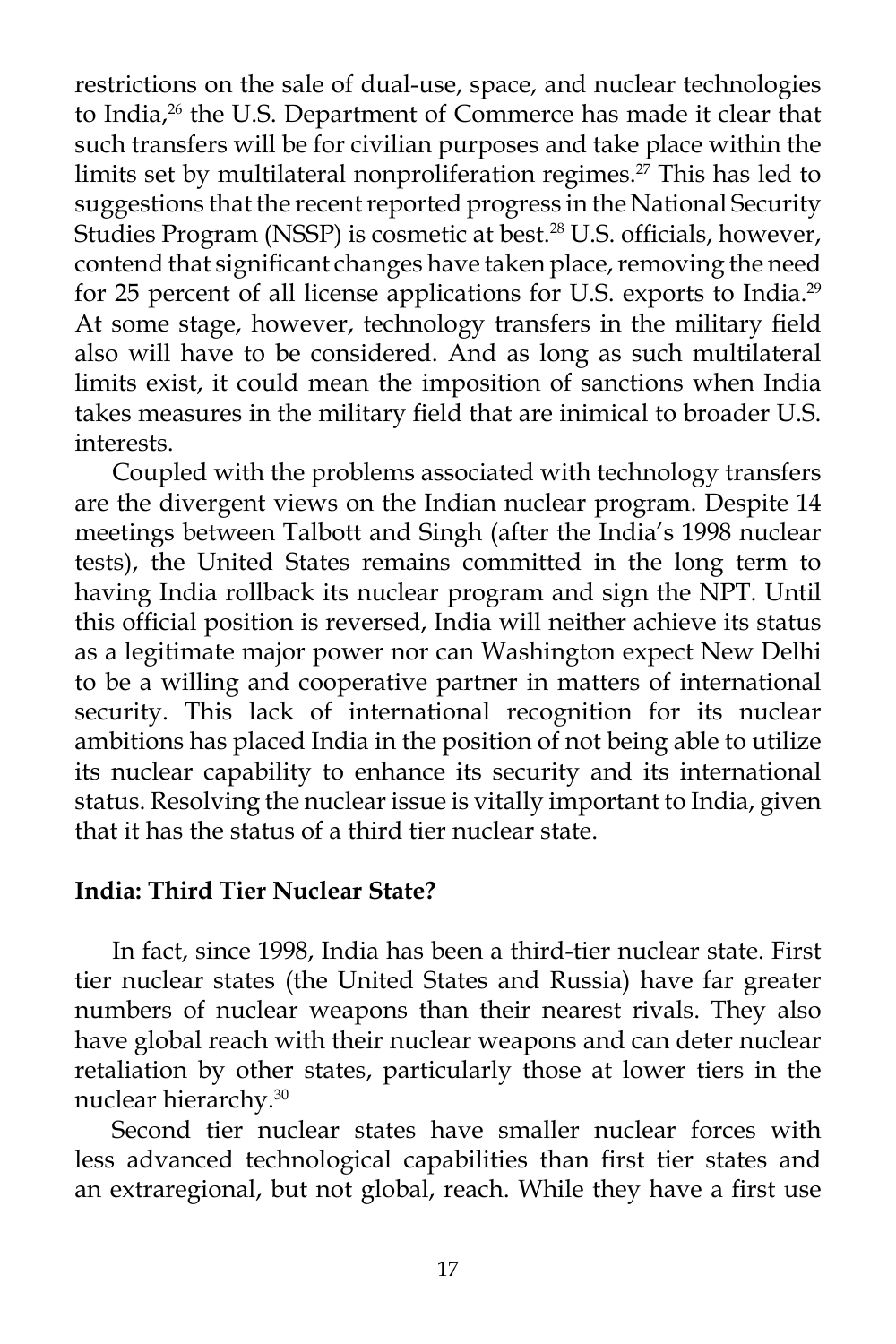capability against more powerful states, they do not have a first strike capability. Nor do they have a credible deterrent capability against first tier states.

 Third tier nuclear states (which currently include India, Israel, Pakistan, and possibly North Korea) have forces that are numerically small, not technologically advanced, limited in range to their regions, and do not have a deterrent capability against first or second tier nuclear states.<sup>31</sup> The management of nuclear crises at the third tier level also has required the intervention of external parties. Additionally, no third tier nuclear state has been involved in the decisionmaking processes that framed the legal and institutional basis of the international nuclear order. Instead, these states have been the targets of the international regimes created to check proliferation.

 Indian analyst Sisir Gupta explained the limitations of the third tier state when he wrote that becoming a nuclear state would be insufficient for enhancing the country's security or its international status. Instead, India would become just one of several countries to have a nuclear capability. Gupta argued that if India had to be more than just another nuclear state (the n plus 20 dilemma), it would have to use its nuclear status to reshape the international system.<sup>32</sup>

 Gupta's analysis is still relevant in the present-day international context. India's current nuclear capability and its glacial progress towards developing a stronger nuclear capability condemn it to the status of a third tier nuclear state. For India to be viewed as more than a regional nuclear power that is obsessed with Pakistan, it has to develop a nuclear deterrent that is taken seriously by China as well as the other first and second tier nuclear states.

 In the case of China, India, at present, lacks the ability to target its eastern seaboard and, therefore, lacks a credible deterrent against that country. The Indian government has, in fact, repeatedly postponed the testing of the *Agni III* missile that would give India such a capability. India's reticence to do so may result from technical delays or the desire to not strain a Sino-Indian relationship that is beginning to thaw and move forward along positive lines. Yet without such a capability, India will not be taken seriously in China's strategic calculations.

 A credible deterrent also would require the acquisition of a nuclear submarine fleet that would provide a second strike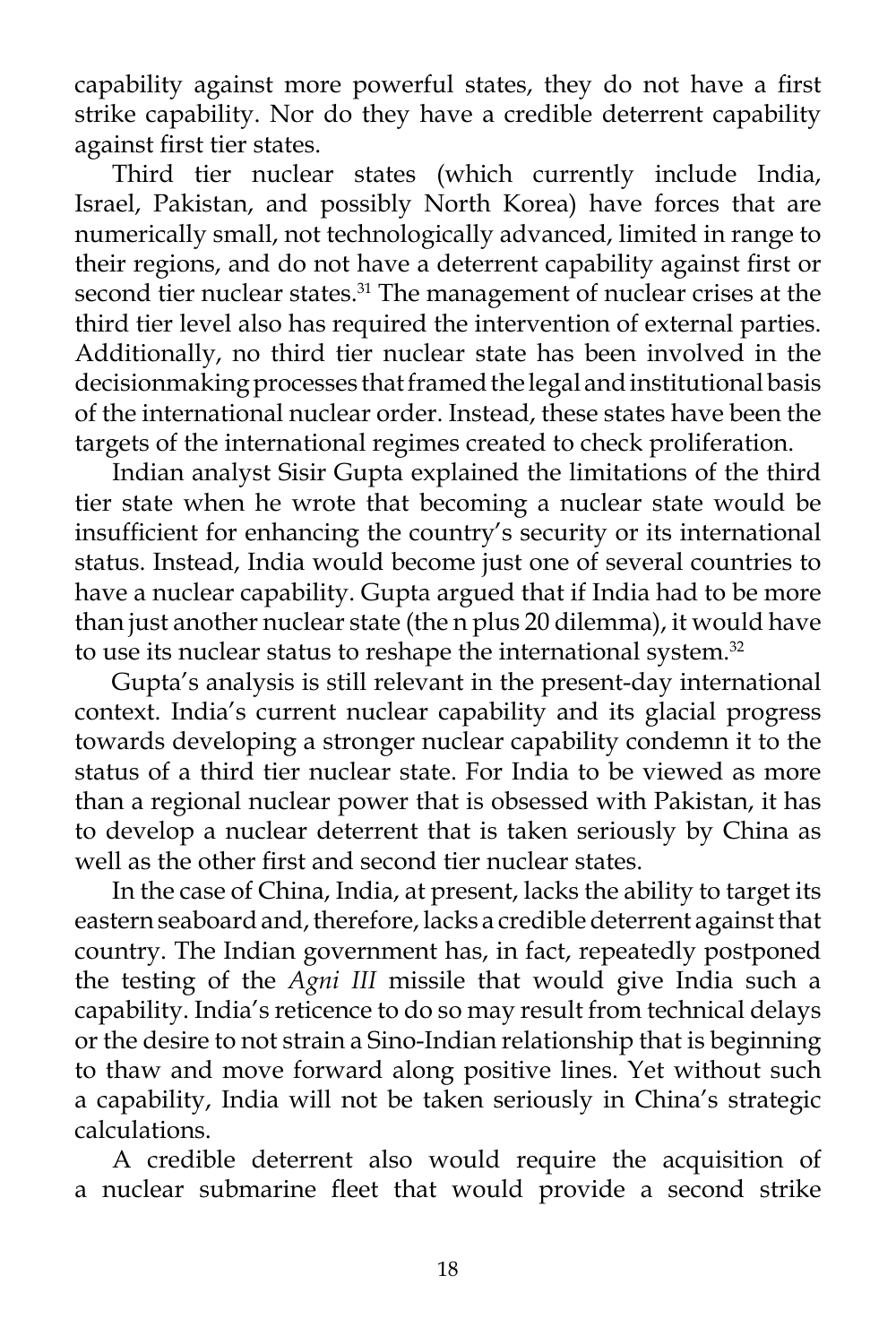capability against both China and Pakistan. Indian Navy Chief Admiral Arun Prakash has asked for such a capability, but the indigenous Advanced Technology Vehicle Project is making slow progress, and India, officially at least, has not penned a deal with Russia to acquire the nuclear-powered *Akula* submarines.<sup>33</sup>

 The United States is not keen to see the development of an Indian nuclear capability. As Ashley Tellis has argued, the United States would like India to have a nuclear force that has no intercontinental ballistic missiles (ICBMs), where the growth of the nuclear force is slow, and the number of weapons built is low.<sup>34</sup> The no ICBM, slow and low approach satisfies Washington because it does not give India a military capability to threaten the continental United States. At the same time, the slow and low approach would ensure that the South Asian arms race did not escalate rapidly or that the rapid growth of a nuclear force presented the problems of ensuring the security of nuclear weapons.

 For the United States, the central concerns are that India and Pakistan not enter into a shooting war that escalates rapidly to a potential nuclear showdown. Such a conflict would jeopardize U.S. counterterrorism operations in Afghanistan and Pakistan, and drag Washington into a South Asian nuclear conflict. The other concern is that both Indian and Pakistani nuclear forces remain secure and do not fall into the wrong hands. Here, too, there is a real problem created by India's de facto, as opposed to de jure, nuclear status. Lacking legal recognition, neither India, or for that matter Pakistan, can receive technologies like permissive action links (PALs)― electromechanical locking mechanisms that safeguard nuclear weapons from unauthorized use―to make their weapons safer. The American logic is that, apart from being a violation of existing nonproliferation laws,<sup>35</sup> transferring such technologies would make it easier to deploy such weapons and increase the likelihood of their usage.

 The three American concerns of no ICBMs, slow growth, and low numbers condemn India to a third tier nuclear status that not only makes it difficult for the country to achieve a credible nuclear capability, but also to be a nuclear state that will not be taken seriously when it comes to engaging in discussions about the future of the international nuclear order. No ICBMs and the lack of a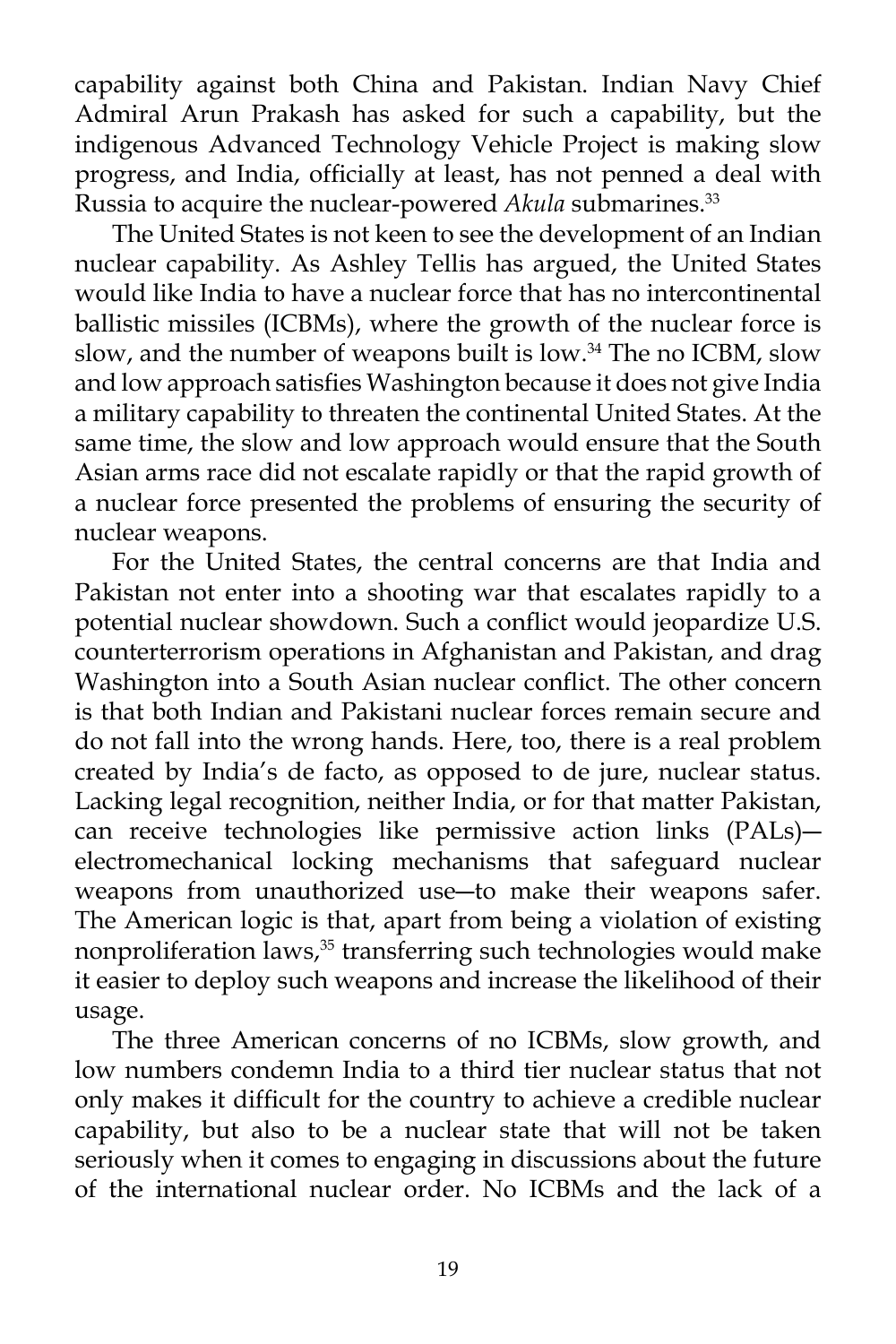submarine-launched force essentially would take away the Indian ability to deter China (with Pakistan being a different case). $36$  The present nuclear force provides a second use capability against China and that, too, is only against mid-level towns in the southwestern regions of China and not China's industrial heartland.<sup>37</sup> A second use capability provides an ability to hurt China, but it is difficult to say whether an attack on a second level town that is not in China's political heartland would deter military action by Beijing.

 A second problem with the possession of a third tier nuclear force is that it does little to enhance the country's prestige or its ability to translate its military capability into political leverage. As Bharat Wariawalla has argued, if nuclear weapons are the currency of international power, then a country has to be able to display that currency.38 An India that is reduced by international constraints to possessing a third tier nuclear force with limited range and limited capabilities would never be invited by the major powers to participate in global disarmament negotiations since the currency it displays would be a weak one.

 Third, if India is to play the role of stabilizer in Asia, it requires fewer restrictions placed on its nuclear and conventional capabilities. This not only requires giving India a freer hand with its nuclear force structure but also providing the technologies to enhance its conventional capabilities. At the conventional level, one such restriction is the denial of missile defense technology to India. If India is to successfully operationalize its no-first use nuclear doctrine, it has to build in a capability to deal with an accidental or unauthorized launch of nuclear weapons by an enemy state. To do so, a national missile defense capability is essential since it could help protect against such an attack and maintain a high nuclear threshold. A national missile defense capability would also reiterate India's intention to be a defensive, as opposed to an offensive, nuclear power. On the other hand, some would argue that providing India with a nuclear missile defense (NMD) capability would enhance its ability to wage war against Pakistan and thus destabilize the South Asian region. For this reason, sections of the U.S. Government have opposed the sale of the Israeli *Arrow* anti-ballistic missile to India.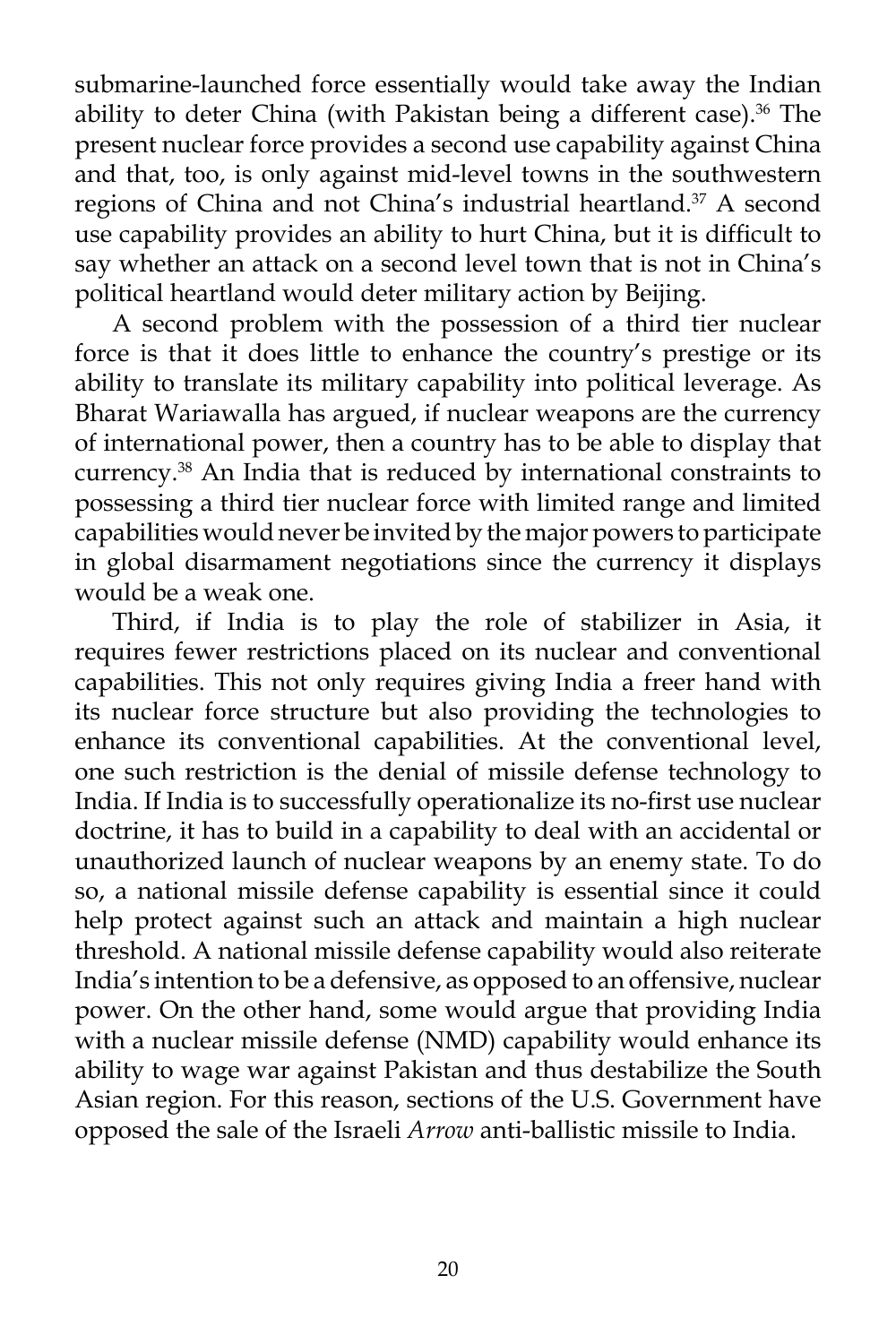# **Domestic Political Opposition.**

 There is also continued opposition among some Indian domestic political groups about forging a closer relationship with the United States. The main party in the ruling United Progressive Alliance, the Indian National Congress, would like to continue India's traditional policy of nonalignment even though it has limited utility in the present-day international system. While in the opposition, current Indian foreign minister Natwar Singh argued that nonalignment had effectively served the country's interests. As he put it, "The broad foreign policy framework left behind by Nehru has stood us in good stead. There is no other foreign policy India can follow without becoming a satellite. The people of India will not allow this country to be a camp follower of any country, howsoever powerful."39

 Reflecting the continued wariness about unipolarity, the Indian parliament, in fact, unanimously condemned the U.S. attack on Iraq even as the two countries were headed towards joint military exercises. More recently, the various Indian political parties strongly criticized the government when it said it would closely consider a U.S. proposal for sending Indian troops to Iraq. The Communist Party of India (Marxist) said in a statement that the foreign minister's ambiguous remarks in Washington (about taking a close look at the idea of sending troops) had to be clarified and that, "The government must make it clear that there is no question of sending troops to Iraq to bolster the American occupation." The statement continued that there had been no change in the situation in Iraq whatsoever and, "Iraq has been under American occupation for the last 14 months. There is a popular uprising against the brutal occupation."<sup>40</sup>

 On the other hand, the death of the Cold War presented a series of opportunities to India as the constraints of bipolarity no longer shaped the conduct of Indian foreign policy. No longer constrained by Cold War politics that had seen a growing dependence on the Soviet Union and an attempted relationship with the Arab countries, India was to move in the 1990s to forge a closer relationship with the United States. From a military-strategic perspective, it recognized Israel in 1992, and, a decade later, Israel had emerged as the second largest seller of weaponry to India. The Bharatiya Janata Party (BJP)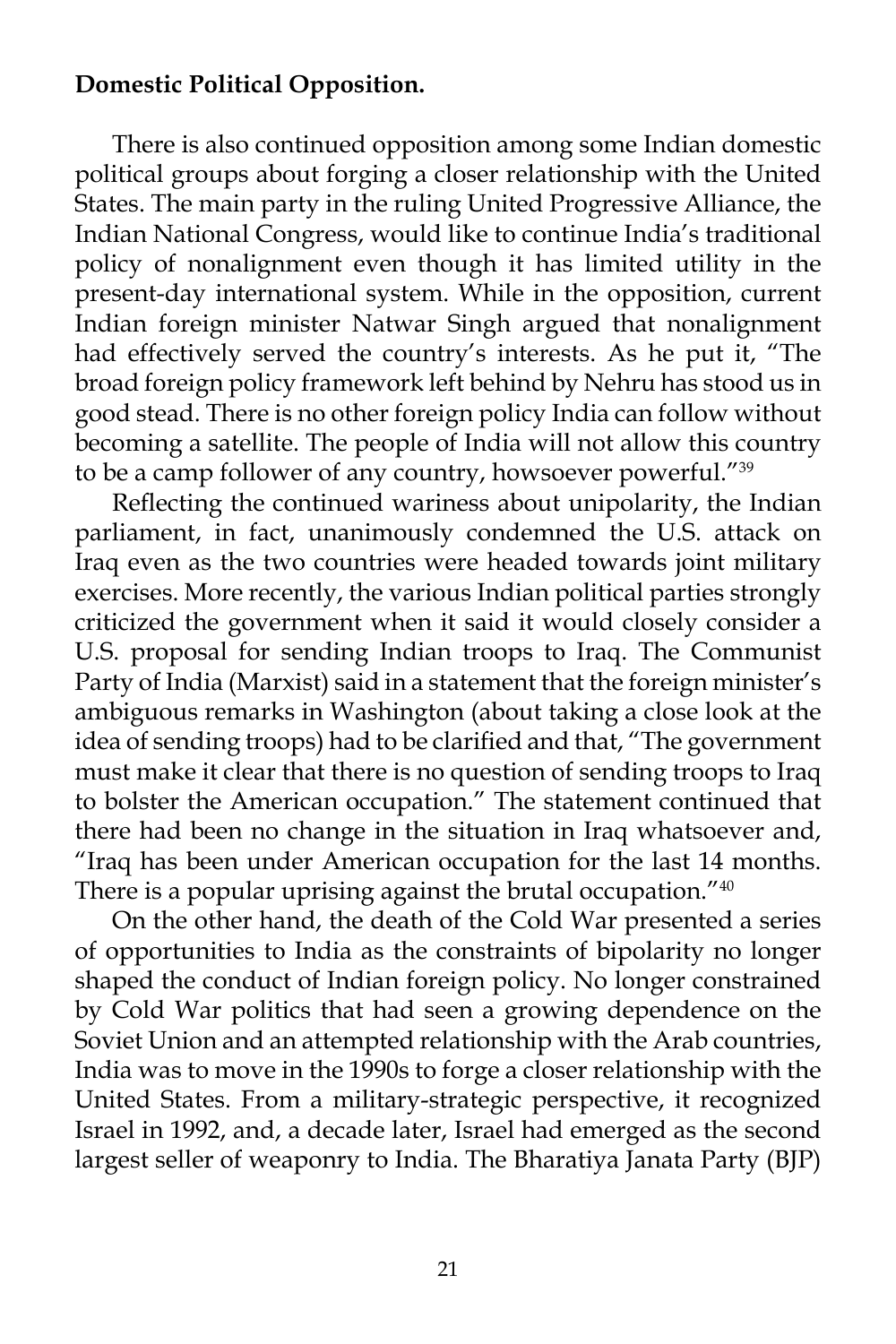viewed a strong relationship with the United States as essential to its plans for developing India and securing it from external threats. As part of the move towards the United States, India also redefined its policy towards Israel.

 In the period of nonalignment, India supported the Arab nations and never gave full diplomatic recognition to Israel. This changed in the early 1990s when the Narasimha Rao government recognized Israel, and an exchange of ambassadors took place. Under the BJP government, the relationship rapidly improved primarily in the area of security cooperation. Israel became the second largest supplier of arms to India. It proved its worth as a reliable supplier by dipping into its war reserves and providing India with the much need artillery shells and mortars to fight the 1999 Kargil limited war with Pakistan.

 Since then, a burgeoning military relationship has emerged between the two countries, and Israel is providing the critical subsystems to upgrade India's Russian arsenal. Israel has also sold the *Green Pine* early warning radar to India and would like to complement it with the *Arrow 2* anti-ballistic missile. The sale of the *Phalcon* airborne early warning system has also been finalized.<sup>41</sup>

 Israeli analysts and some proponents of the relationship in India view this as a U.S.-Israel-India coalition against terrorism. While this posture has definite advantages, particularly the fact that three democratic nations are cooperating, it has also led to the danger of being branded as a Hindu-Zionist-Christian alliance against the Islamic world.

 The Israel-India relationship is unlikely to breakdown since the two countries have complementary interests, and the Indian government is careful to maintain a continued and strong relationship with the Arab nations and Iran. Indian firms have found natural gas in Yemen, Oman is considering investments in Indian industry, and India working with Iran to create a Mumbai-Chah Bahar-St. Petersburg corridor that will cut down the time taken to transport goods, but also work to open economic possibilities along the length of the proposed corridor. India has signed an agreement to purchase natural gas from Iran, and there has been some discussion about extending the proposed Turkmenistan-Afghanistan-Pakistan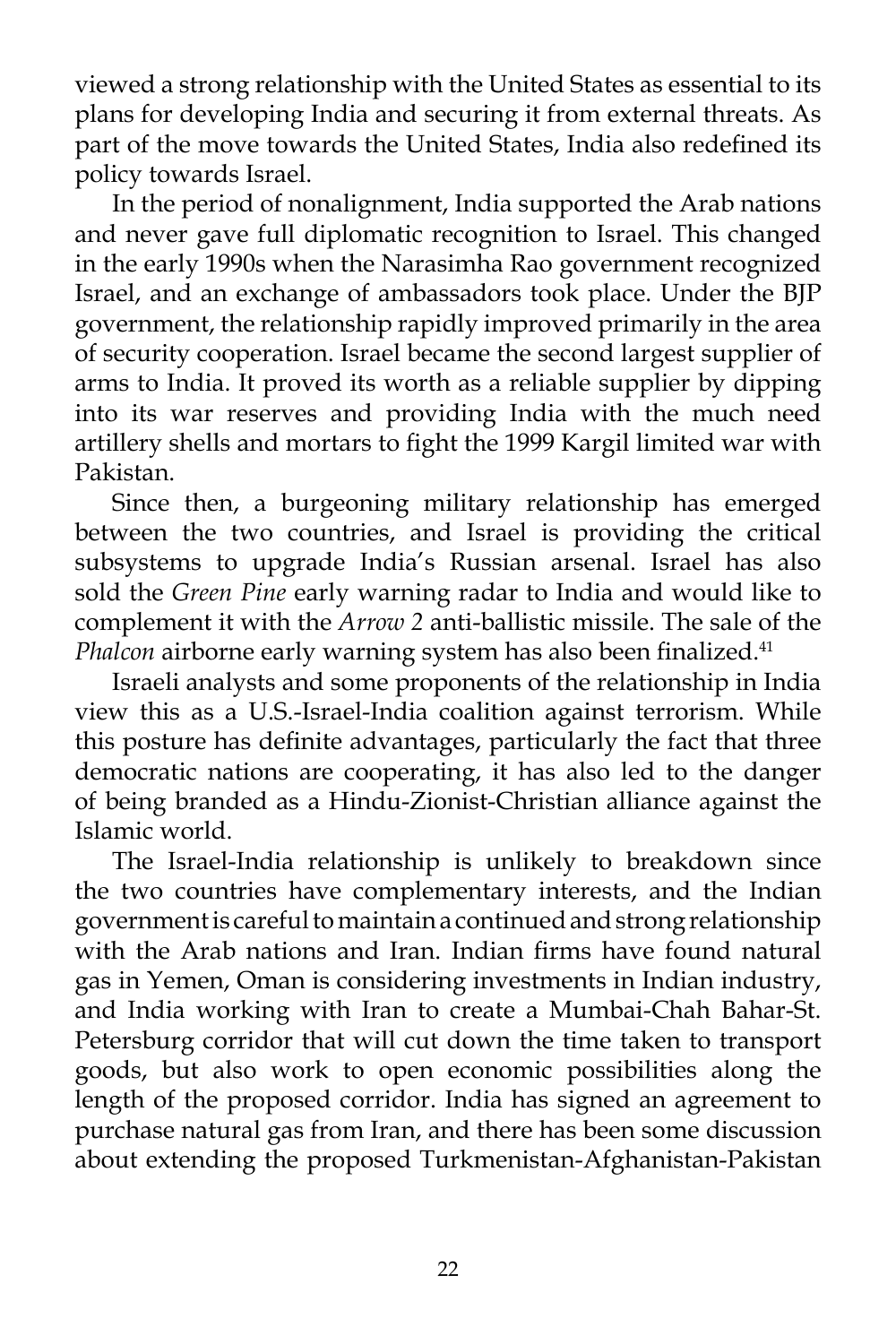pipeline to India. These foreign policy moves brought India into greater consonance with U.S. global strategy.

 The tension between such constraints and opportunities is shaping Indian policy towards the United States. India is moving towards a closer relationship with the United States while still maintaining reservations about how strongly to develop these ties. As a consequence, the U.S.-India security relationship is growing along two lines: on the one hand, there is increasing military and other security related cooperation between the two countries, as witnessed by 10 joint military exercises in the past 2 years; on the other, there is a feeling of disquiet in New Delhi that the United States is unable to get Pakistan to halt cross-border terrorism completely. Given these tensions between constraints and opportunities, it is necessary to look at the supposed bases of the current relationship to see which of these can actually help the development of stronger bilateral ties.

### **Basis of the Relationship.**

 Analysts argue that the recent upswing in India-U.S. relations has been driven by three factors: the existence of an Indian diaspora in the United States; the tactical need to coordinate strategies with India following the demands of the War on Terror; and the Bush administration's belief that India could play a role in the long run as a strategic partner of the United States.

 The long-term effectiveness of all three factors in cementing the relationship has to be qualified. First, the role and influence of the Indian diaspora has been overhyped, and its ability to bring the relationship forward has to be tempered. One of the mistaken beliefs about the Indian diaspora is that it can do for India what the American Jewish community has been able to do for Israel. As the Government of India's High Level Committee on the Indian Diaspora put it:

A section of financially powerful and politically well-connected Indo-Americans has emerged during the last decade. They have effectively mobilized on issues ranging from the nuclear tests in 1998 to Kargil, played a crucial role in generating a favorable climate of opinion in Congress and defeating anti-India legislation there, and lobbied effectively on other issues of concern to the Indian community. They have also demonstrated willingness to contribute financially to Indian causes, such as relief for the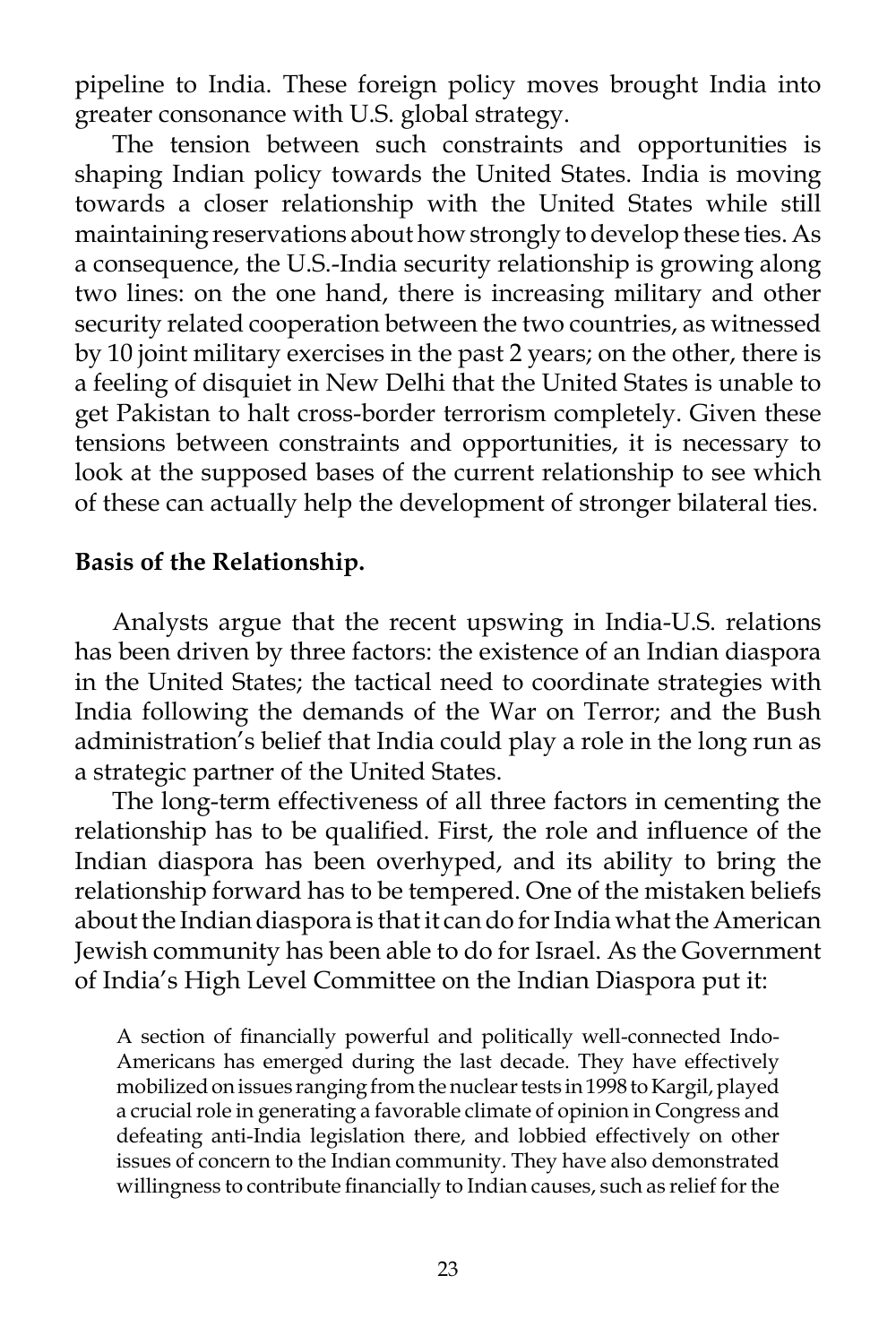Orissa cyclone and the Latur and Gujarat earthquakes, higher technical education and innumerable charitable causes.

For the first time, India has a constituency in the U.S. with real influence and status. The Indian community in the United States constitutes an invaluable asset in strengthening India's relationship with the world's only superpower.<sup>42</sup>

 For a number of reasons, however, the Indian-American community is not similar to the American Jewish community and, therefore, it cannot be used as a role model for influencing policy decisions. The Indian American community is relatively small, approximately 1.7 million people, according to the 2000 census, and even if it were to double in the next decade, as it conceivably will, it will only be about 1 percent of the American population of approximately 300 million. Second, the community does not have the spatial concentration that the Jewish community does in New York or the Cuban-American community has in Miami. Its ability to influence elections in key constituencies or states is limited. Third, the Indian-American community gave about \$7 million in election contributions for the 2000 campaign. This is a miniscule amount when compared to the billions of dollars that were raised in campaign contributions. Fourth, the Indian community, for the most part, is a new community, with its most successful members only now reaching that age group, between 50-65, that contributes generously to political campaigns. When compared with the century-long Jewish community's political contributions and public philanthropy―the creation, for example, of first rate hospitals―the Indian community's influence is far more modest.<sup>43</sup>

 In some areas, notably on the India-Pakistan issue, the Indian diaspora has played a useful role, but it should be recognized that policy measures taken in this area have been in consonance with American foreign policy objectives and not sharply against them. After 9/11, it was only a matter of time before the United States rescinded the economic sanctions it had imposed on India. Finally, some evidence suggests that the support the Indian diaspora provides India on the India-Pakistan issue may not survive a generational change. The generation of Indians who first migrated to this country are the ones most concerned with the issue. The generation born in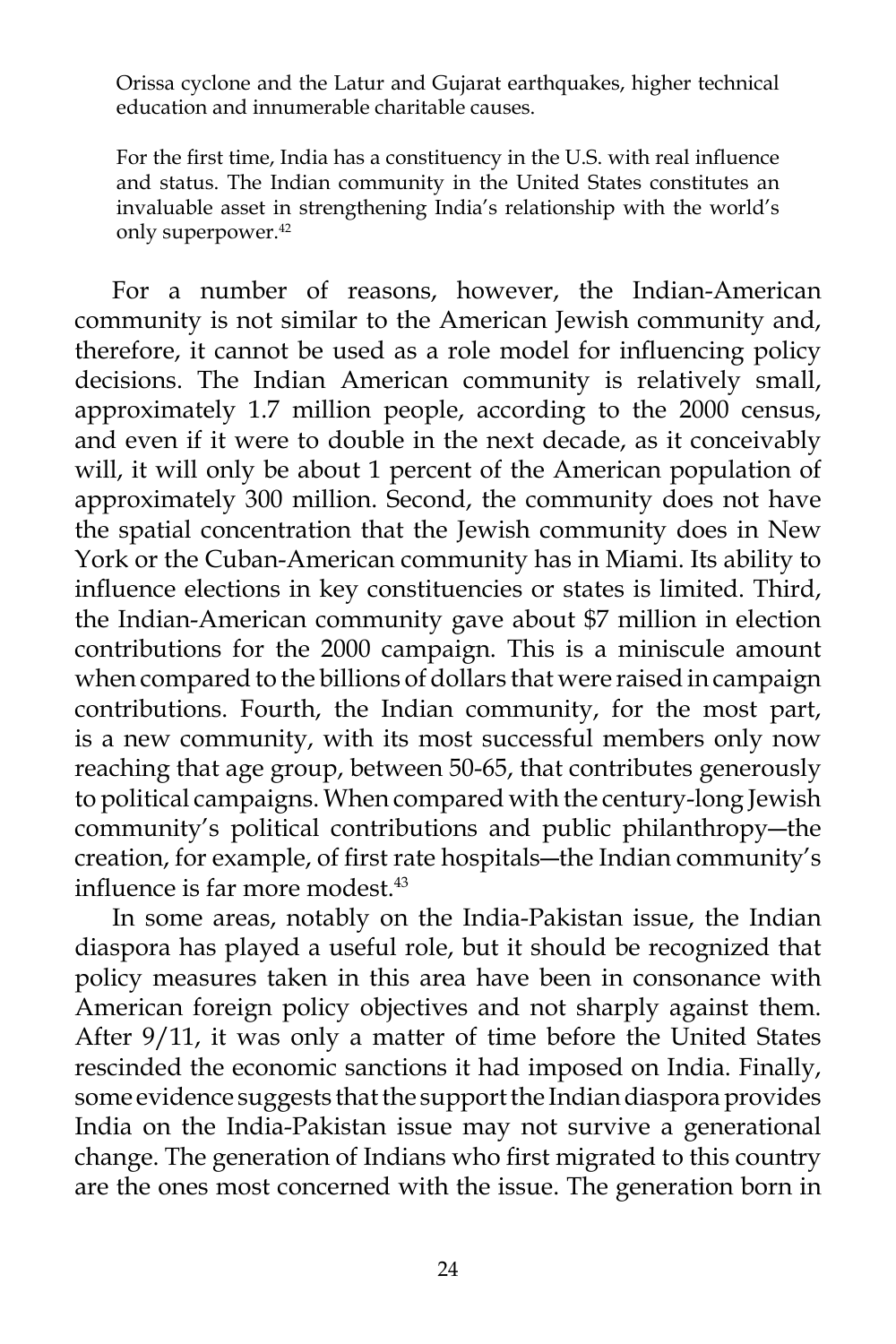America is less concerned about it and, in fact, some have taken to identifying themselves as South Asian-Americans much in the same way as Latinos or African-Americans. Others, however, have taken the path of calling themselves Hindu-Americans.<sup>44</sup> The ability of the diaspora to significantly shape India-U.S. relations, therefore, must be placed at a more modest level than what some analysts, including members of the Indian government, have been arguing.

## **The War on Terror.**

 The second rationale for security cooperation and stronger ties comes from the mutual challenges that India and the United States face in the War on Terror effort. This has seen the growth of cooperation in the areas of law enforcement, intelligence sharing, and, more recently, discussions on technology controls. While these are important steps, they have the tendency of becoming one-sided and may cause legal problems within the country. The United States, as in the case of Pakistan, may ask for an access to Indian airports to conduct biometric scans of outgoing passengers. Such scans can be considered intrusive and may violate the rights of Indian citizens. Further, there is no guarantee that India will get reciprocal rights to identify, track, and extradite people implicated in terrorist activities against it. These, however, are technical issues that can be resolved through bureaucratic negotiations. More problematic are the contradictory views of the United States and India on what exactly constitutes a War on Terror.

 In the immediate aftermath of 9/11, the Indian government offered its wholehearted support to the United States because it viewed the U.S. newly declared War on Terror as one that was aimed at comprehensively dismantling radical groups in South Asia. It also erroneously believed that the United States would view the problem of terror as emanating from both Afghanistan and Pakistan and work militarily and politically to isolate both countries.

 Instead, the United States took a position that did not satisfy Indian security interests. It agreed to put diplomatic pressure on General Musharraf to halt cross-border terrorism but was unable to bring about a complete halt of terrorist activity. As C. Raja Mohan explains: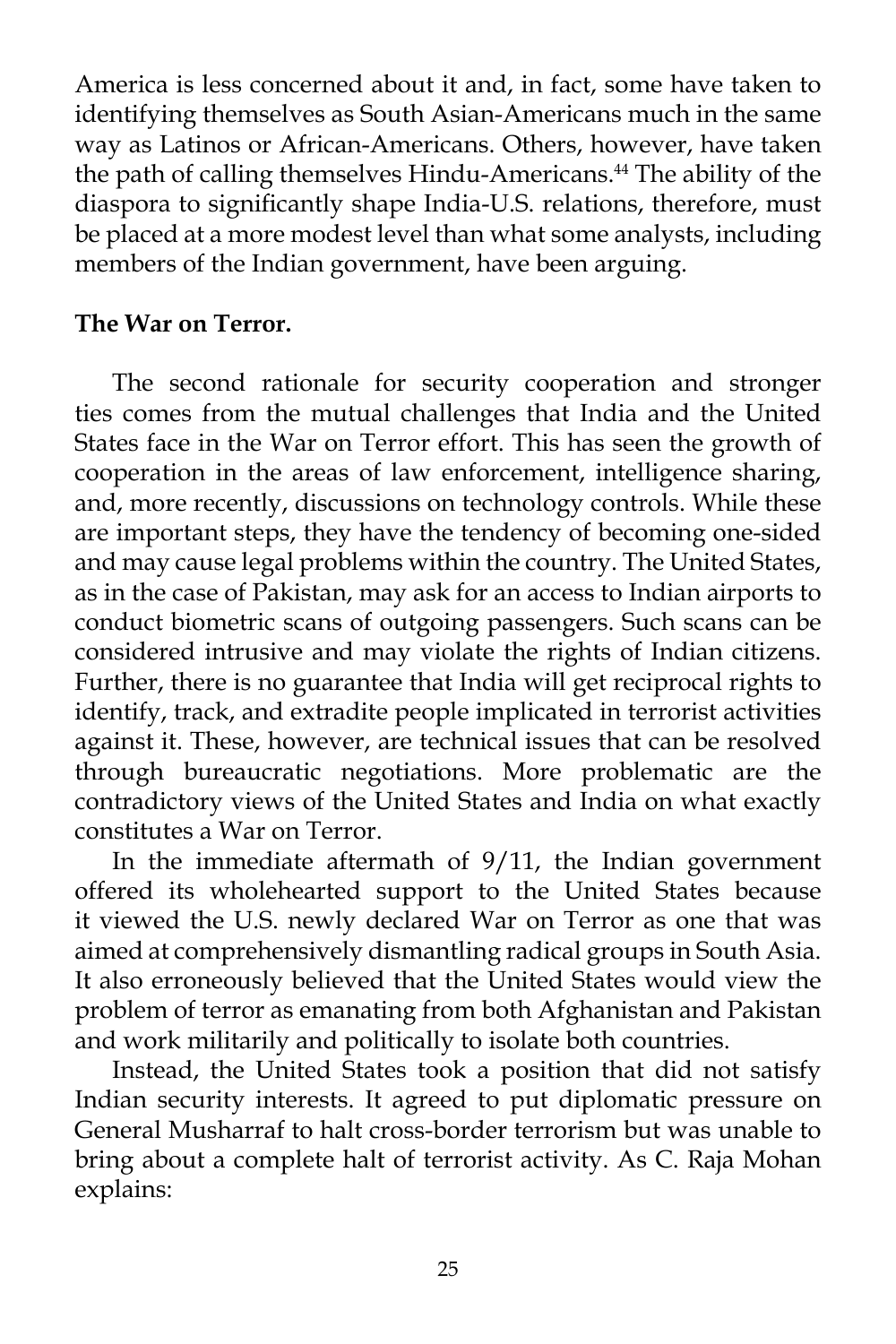In India, there is rising disenchantment at the American unwillingness or inability to deliver Pakistan on cross-border terrorism. This is compounded by renewed calls from Washington for a dialogue with Pakistan. New Delhi says it stood down in the military confrontation with Islamabad last summer following assurances from the highest level in Washington that the Pakistan President, Pervez Musharraf, had promised to put an end to infiltration of terrorists on a permanent basis. Having failed to get Gen. Musharraf to keep his promise, the Government argues, the U.S. has no business to push India into an engagement with Pakistan.<sup>45</sup>

Despite ongoing negotiations between India and Pakistan, disappointment continues in New Delhi about the efforts to get the United States to create an anti-terrorism policy that is in consonance with Indian objectives. This led the Indian prime minister, in September 2004, to express his frustration before the UN:

We speak about cooperation [against terrorism] but seem hesitant to commit ourselves to a global offensive to root out terrorism, with the pooling of resources, exchange of information, sharing of intelligence, and the unambiguous unity of purpose required. This must change. We do have a global coalition against terrorism. We must give it substance and credibility, avoiding selective approaches and political expediency.46

 Indian analysts also point out that India's dependence on the United States, and its deference to Washington's goals in the region, cost the country its military credibility vis-à-vis Pakistan. While, in the aftermath of the military standoff of May-June 2002, Indian policymakers congratulated themselves on the ability to use coercive diplomacy against Pakistan, the statements emerging from Islamabad suggested that General Musharraf thought otherwise. Instead, the Pakistani government congratulated itself on calling the Indian bluff through a mixture of conventional and nuclear deterrence. Thus Islamabad, much like New Delhi, may have learned the wrong lessons from the 2002 crisis.

# **Strategic Partnership? The Constraints of a Hyphenated Relationship.**

 The third potential basis for the relationship is the idea of a strategic partnership, but any such partnership would depend on removing the hyphen in U.S.-India relations―by making it separate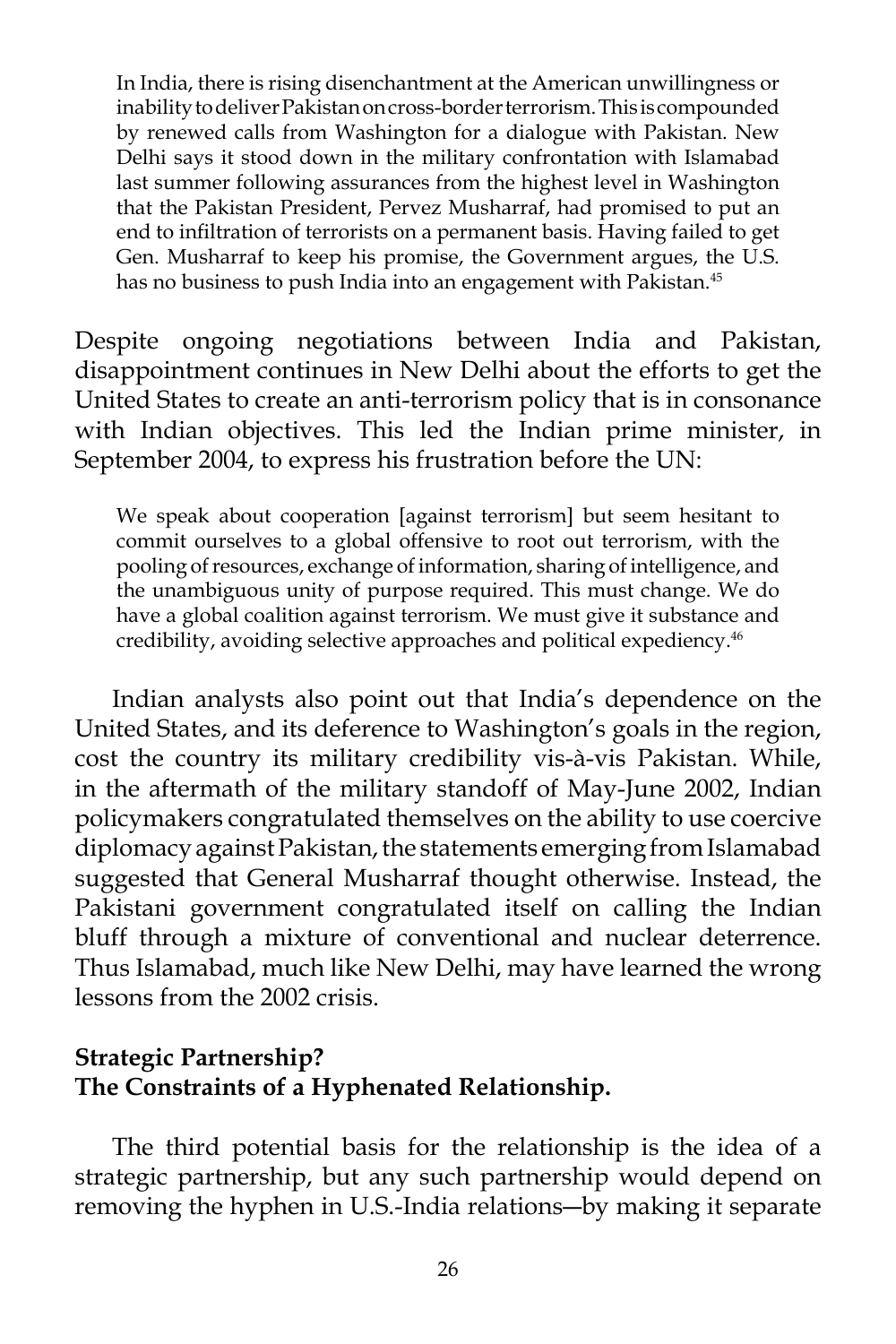from the relationship with Pakistan. On September 9, 2002, Indian foreign minister Yashwant Sinha declared in a speech at the Brookings Institution that the India-U.S. relationship would no longer be a hyphenated one that included Pakistan. Instead, it would be a bilateral relationship where the problems caused by the U.S. link with Islamabad would be downplayed. In fact, India continues to link the Pakistan issue in its dealings with the United States. Before discussing the broader U.S.-India relationship, it is necessary to discuss the misperceptions that complicate Pakistan-India relations and the U.S.-India-Pakistan hyphenated relationship.

### **India-Pakistan Relations.**

 The Indian and Pakistani views of each other are based on unrealistic appraisals. Sections of India's leadership view Pakistanis as long-lost prodigal brothers who will one day see the light and move towards a more constructive relationship with people who are culturally and ethnically similar to them. This view was echoed by India former deputy prime minister L. K. Advani who said, "If East and West Germany could unite despite acrimonious political relations, why not India and Pakistan? There may be difficulties, but it is not impossible. A day will come when the people of both countries will realize that partition has done no good to them."47

 The opposite is true. For Pakistan, a closer relationship with India essentially would mean undoing partition and would place severe challenges on the Pakistani national identity. It would also be the first step in wiping out the political and cultural distinctiveness of Pakistan. Such a distinctiveness could be retained if Pakistan's identity as a nation-state was secure, but two sets of constraints―economic and political―make it difficult to have a concrete Pakistani identity. Economically, the War on Terror has benefited Pakistan by obtaining U.S. assistance in securing International Monetary Fund (IMF) loans and in stabilizing the economy, and the country has witnessed creditable economic growth. But the larger structural constraints that drive the economy have yet to be removed successfully, most notably a halting drive towards market reforms and the ability of the Pakistani government to raise revenues. Coupled with this is the problem of alleviating poverty in Pakistan. The last available figures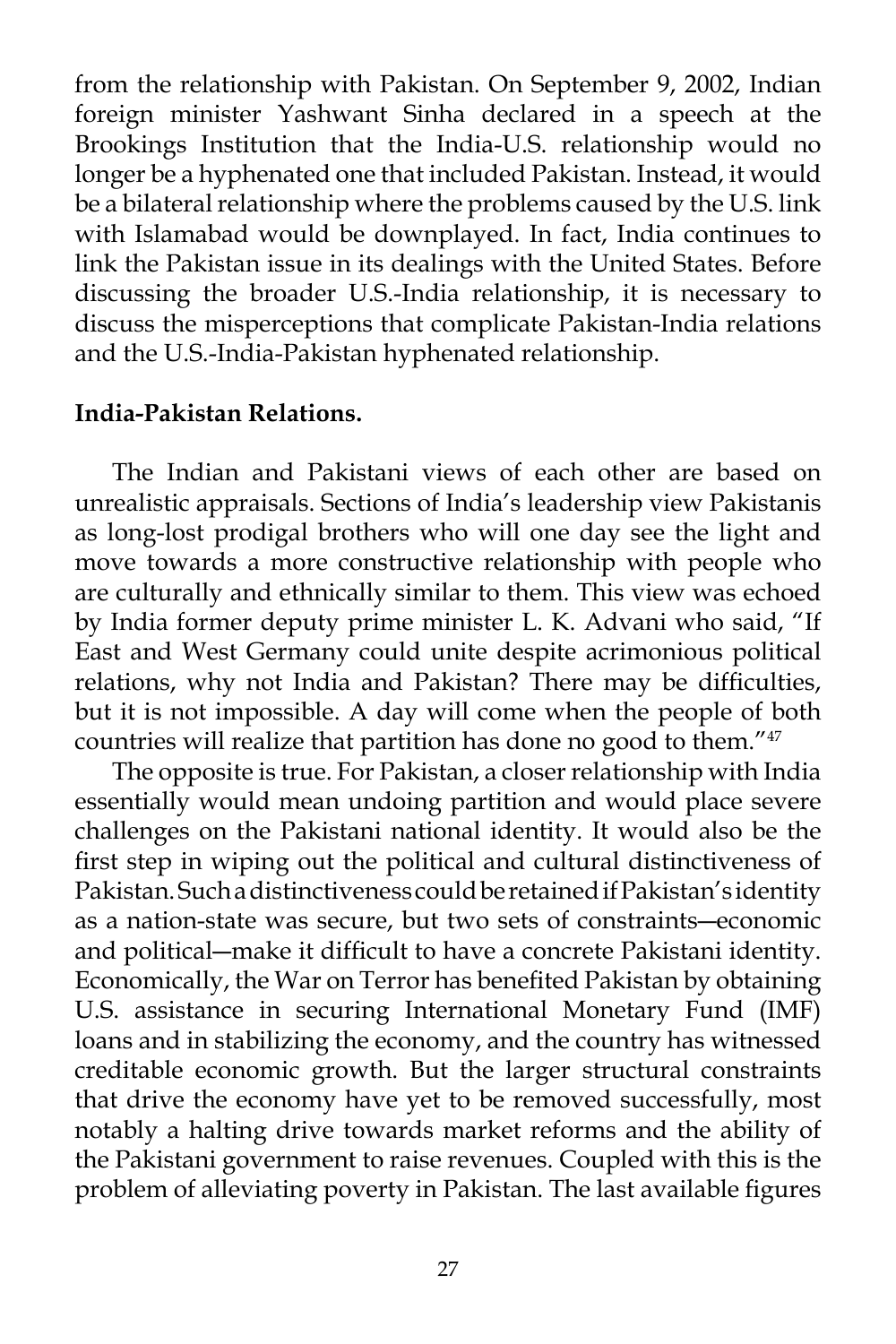on poverty levels in the country show an increase in the population share of people living below the official poverty line from 26 percent in 1990-91 to 32 percent 2000-01.48

 Politically, Pakistan remains a society where ethnic identities supercede national loyalties. Thus both the North West Frontier and Baluchistan remain feudal holdouts as witnessed by the delicate balancing that President Pervez Musharraf has had to undertake to carry out operations against al-Qaeda in these areas. There has also been talk of rising secessionist feelings in Baluchistan. The rise of the fundamentalists in Pakistan, while not threatening the territorial integrity of the state or for that matter the control of the Pakistani military, also suggests that the potential for greater domestic instability exists in that country.

 Pakistan's perceptions of India are similarly flawed and come, by and large, from two historical frames of reference―the partition of 1947 and the creation of Bangladesh in 1971. Thus official Pakistani statements, as well as those of analysts and scholars, continue to harp on the two-nation theory, even though it was discredited with Bangladesh's creation. Within this framework falls the Kashmir issue, which Pakistani analysts argue is a core part of Pakistan's national identity.

 President Musharraf has stated that the only way for Pakistan to have a peace with honor is for a settlement to the Kashmir dispute.<sup>49</sup> This denies a fundamental problem in India-Pakistan relations: that Kashmir is a symptom and not the cause of hostile relations between India and Pakistan. The real threat for Pakistan remains India's size (which does matter) and the fact that it remains a multiethnic, multireligious state. Aslam Siddiqi, a Pakistani scholar writing in 1948, argued that when a small nation bordered a larger nation, the larger nation was likely to dominate it. Geo-political considerations therefore, made it necessary for the smaller country to resist such domination.50 For Pakistan, this geo-political constraint continues to exist, and it grows with the strengthening of the Indian economy and the country's conventional military capability. The other problem comes from the fact that a secular and democratic India makes the need for a Pakistan irrelevant.

 Given these facts, resolving Kashmir may not be in the long-term interests of the Pakistani elite. A satisfactory solution for Pakistan,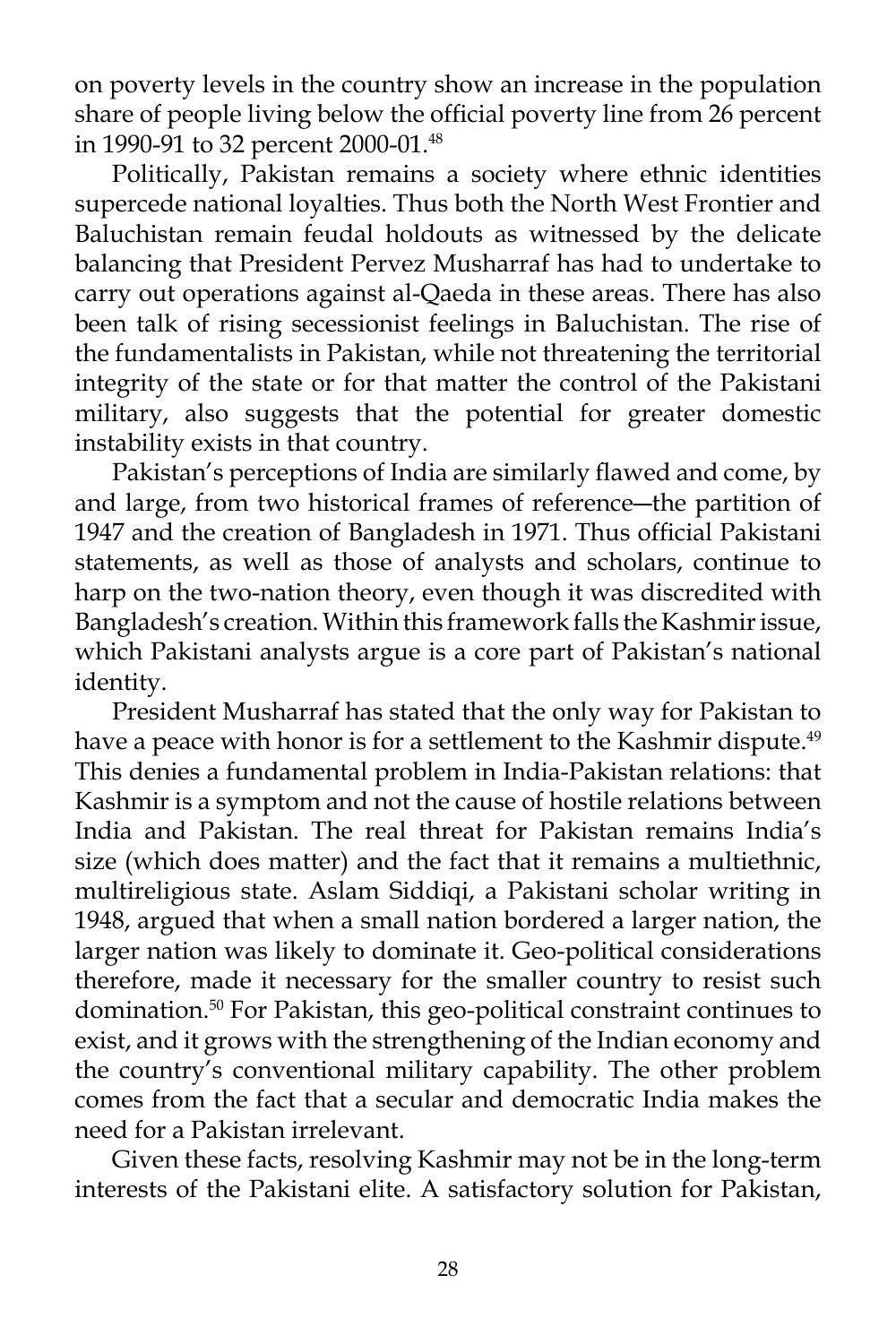one that fulfills its national identity, requires a transfer of all, or at least a significant portion, of Indian Kashmir to Pakistan. Yet this is likely to create more problems for Pakistan that it resolves. It would still leave India a large country of a billion people with a rabidily nationalist government armed with nuclear weapons. This would exacerbate Pakistan's security dilemma. On the other hand, continuing a Kashmir dispute, with casualty levels that are acceptable to India, works to further Pakistan's military interests. A low level insurgency keeps significant numbers of Indian troops tied down in Kashmir, thus preventing them from being used against Pakistan. The domestic consequences of such a resolution would be equally problematic. Once Kashmir is resolved, the rationale for high defense expenditure in Pakistan would be removed, thus threatening the power and prestige of the Pakistani military.

 From the perspective of U.S.-India relations, the Pakistani link will continue until India attempts to develop a new bilateral means to deal with Pakistan. This includes the ability to communicate with Pakistan in a crisis and, most importantly, to be able to make a range of credible threats to Pakistan to ensure that Islamabad is deterred from carrying out actions seen as inimical to Indian interests. In the existing situation, however, the credibility of India to achieve compellance is limited. Its 2002 mobilization along the India-Pakistan border was claimed as a victory for coercive diplomacy by the Indian government. Yet Pakistani officials issued statements arguing that they were coerced by the Indian threat. Instead, President Pervez Musharraf argued that what prevented India from initiating a war was his threat, conveyed through world leaders, to use unconventional measures to halt an Indian conventional attack.<sup>51</sup>

 Coupled with the perceived inability to use nuclear weapons as tools of compellance lies the problem that India and Pakistan are now starting to put mechanisms in place that permit direct communications in a crisis. While a "hotline" exists between the military commanders in the field, it did little to provide any sense of security or information to Pakistan about what Indian motives were in a possible conflict in 2002. In fact, during the May-June 2002 crisis, Ambassador Lodhi claimed that the hotline had not been working "for some days now."52 Thus Pakistan's leadership had to prepare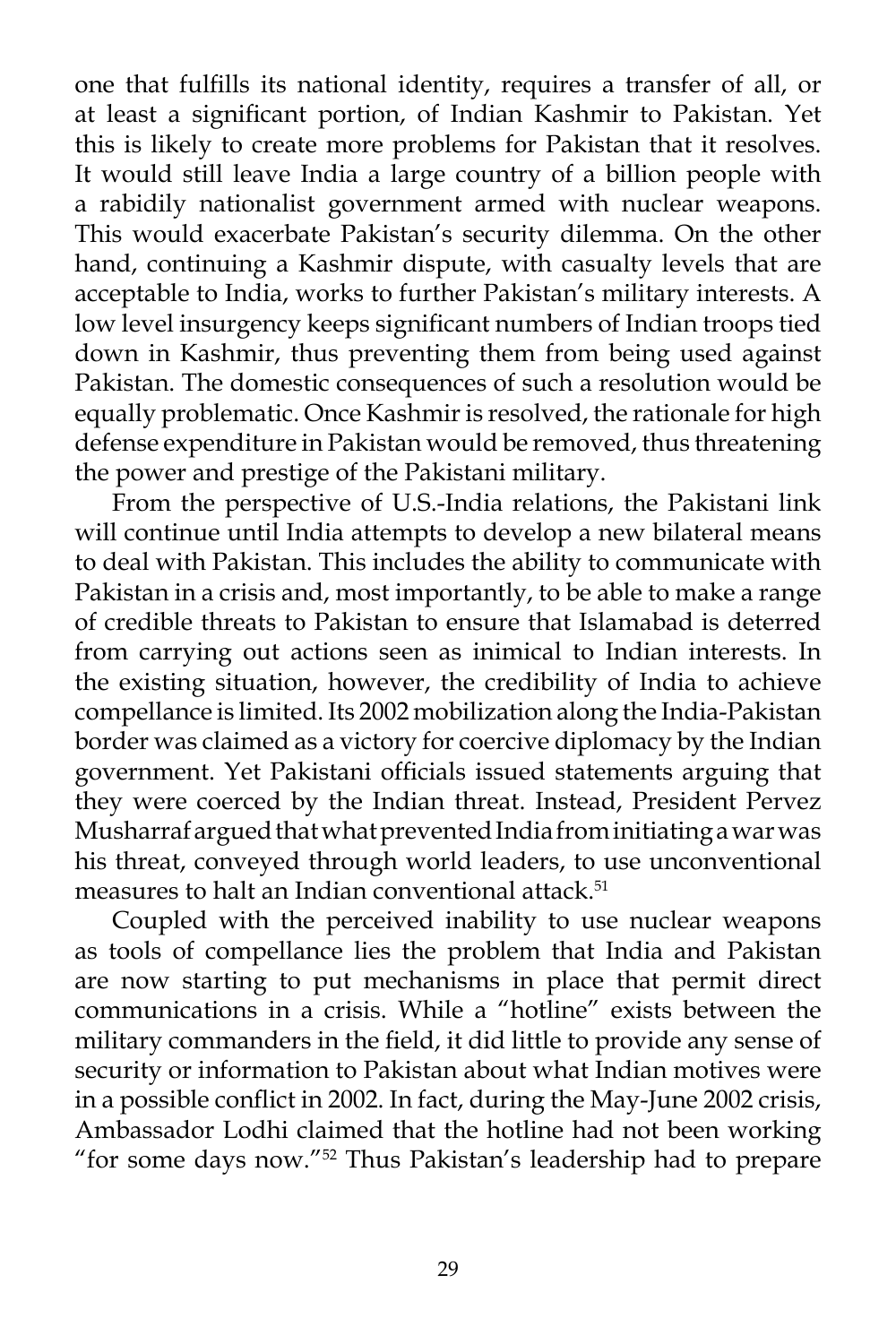for the worst and issue threats for the possible first use of nuclear weapons.

 In the past few months, both countries have recognized the need for more effective communications so as to prevent the escalation of tensions and to further confidence-building. In June 2004, the two countries agreed to establish a hotline between their Foreign Secretaries and Directors General of Military Operations "to prevent misunderstandings and reduce risks relevant to nuclear issues."53 While establishing direct lines of communications (LOC) is important, the real problem lies in getting both sides to trust the messages they send each other in a crisis. Removing the hyphen thus may seem rhetorically easy, but it cannot happen unless the Indian government is able to negotiate on substantive issues with Pakistan. The problem, however, remains one of how to enter into negotiations without dealing with the Kashmir issue.

 A more plausible basis for the relationship comes from the idea that both the United States and India are democracies that share the values of freedom and secularism. Like the United States, India views with concern the breakdown of democracy in the surrounding regions and is also worried by the rise of radical Islamic groups in Central, South, and Southwest Asia. Like the United States, it also would like to see stability in the Indian Ocean littoral and prevent the growth of piracy and maritime terrorism―the 1993 Mumbai bomb blasts were done by a group that smuggled eight and a half tons of cyclotrimethylene trinitramine (RDX) explosives into the country by sea. If these mutually shared values and complementary interests are taken into account, then there is a potential for cooperation between the two states on a range of issues.

# **Cooperation and Its Limits.**

 In the past few years, India-U.S. relations have focused on military cooperation, the possibility of technology transfers, and discussions about India's potential as an emerging market. Military cooperation has been the most highly visible aspect of the changed relations between the two countries. The two militaries have conducted 10 joint exercises, and Indian naval vessels have been escorting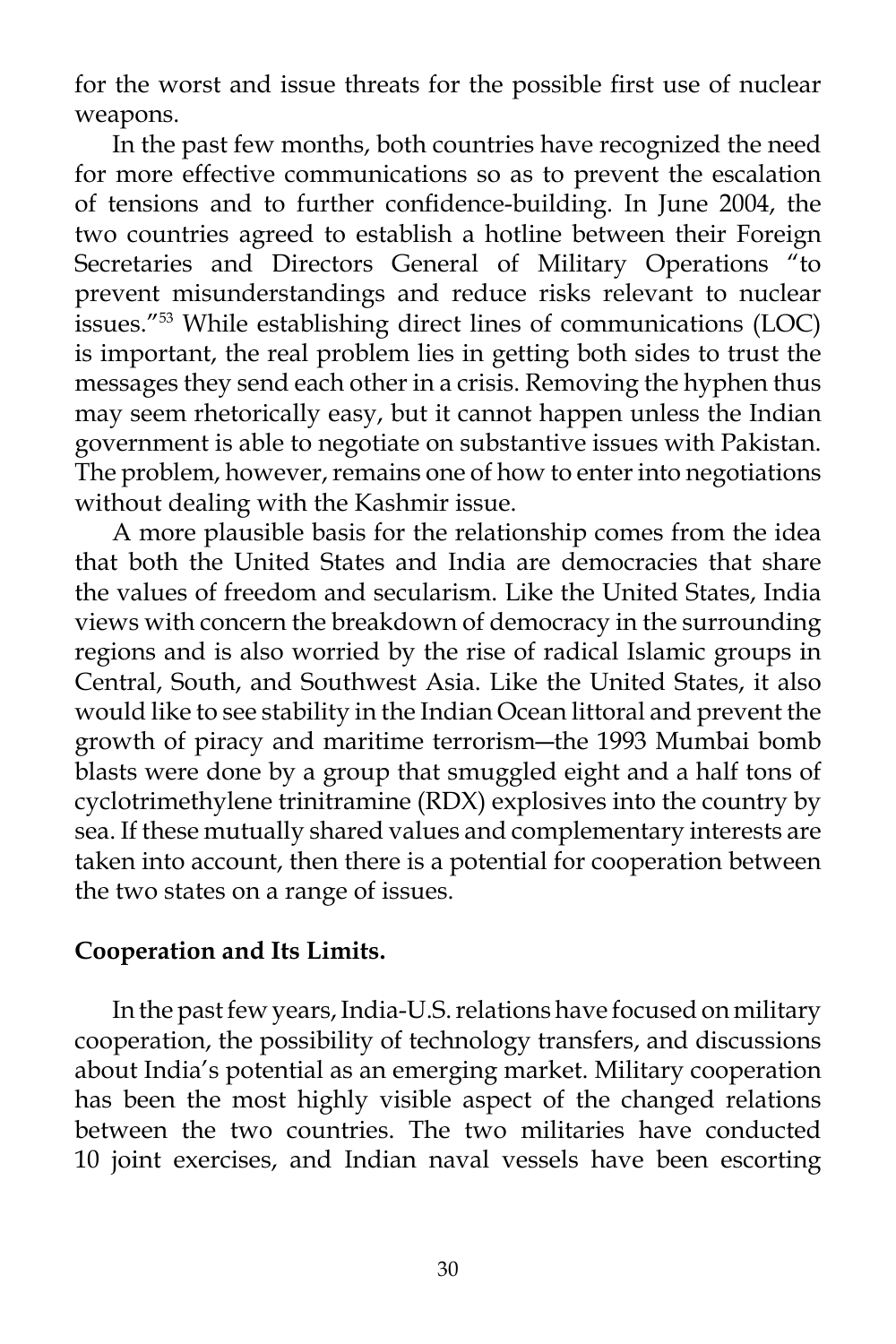American naval assets from the Straits of Malacca to the Arabian Sea, thus freeing up American ships for other operations.

 Military cooperation can be carried out in joint operations or in India providing forces for peacekeeping operations. Both technological limitations and political attitudes make joint operations difficult in the near future. At the technological level, Indian military equipment and communications infrastructure is a generation to a generation-and-a-half behind that of the United States. This makes it difficult to launch operations or share information in real time. Unless the United States is willing to transfer the requisite technologies, such cooperation would not be possible. For India to acquire this technology, a qualitatively different relationship would have to emerge where the United States trusted India's ability to keep transferred technology secure from theft or illegal transfers. It would also require the type of close political and military cooperation that the United States has with its NATO allies.

## **Technology Transfers: The Development of India's Space Program.**

 The NSSP undertakes to move India gradually from a country that was on various U.S. export control lists to one that can avail itself of civilian nuclear, civilian space, dual-use, and eventually ballistic missile defense (BMD) technology―what has been dubbed the glide path. Of these, BMD technology transfers will only happen in the long run because, given India's creeping weaponization, it will take New Delhi considerable time to figure out what its BMD and theater missile defense (TMD) requirements are. In the short run, the transfer of civilian space technology may work to further the relationship, but here, too, there is a divergence of views on the utility of the NSSP. On the American side, Deputy Assistant Secretary for Export Administration Matthew S. Borman has pointed out that the significance of the NSSP lies in the fact that both the United States and India share common interests of nonproliferation and facilitating high-technology trade. Consequently, they have taken a set of reciprocal steps that are consistent with each others' laws. The United States has removed the Indian Space Research Organization's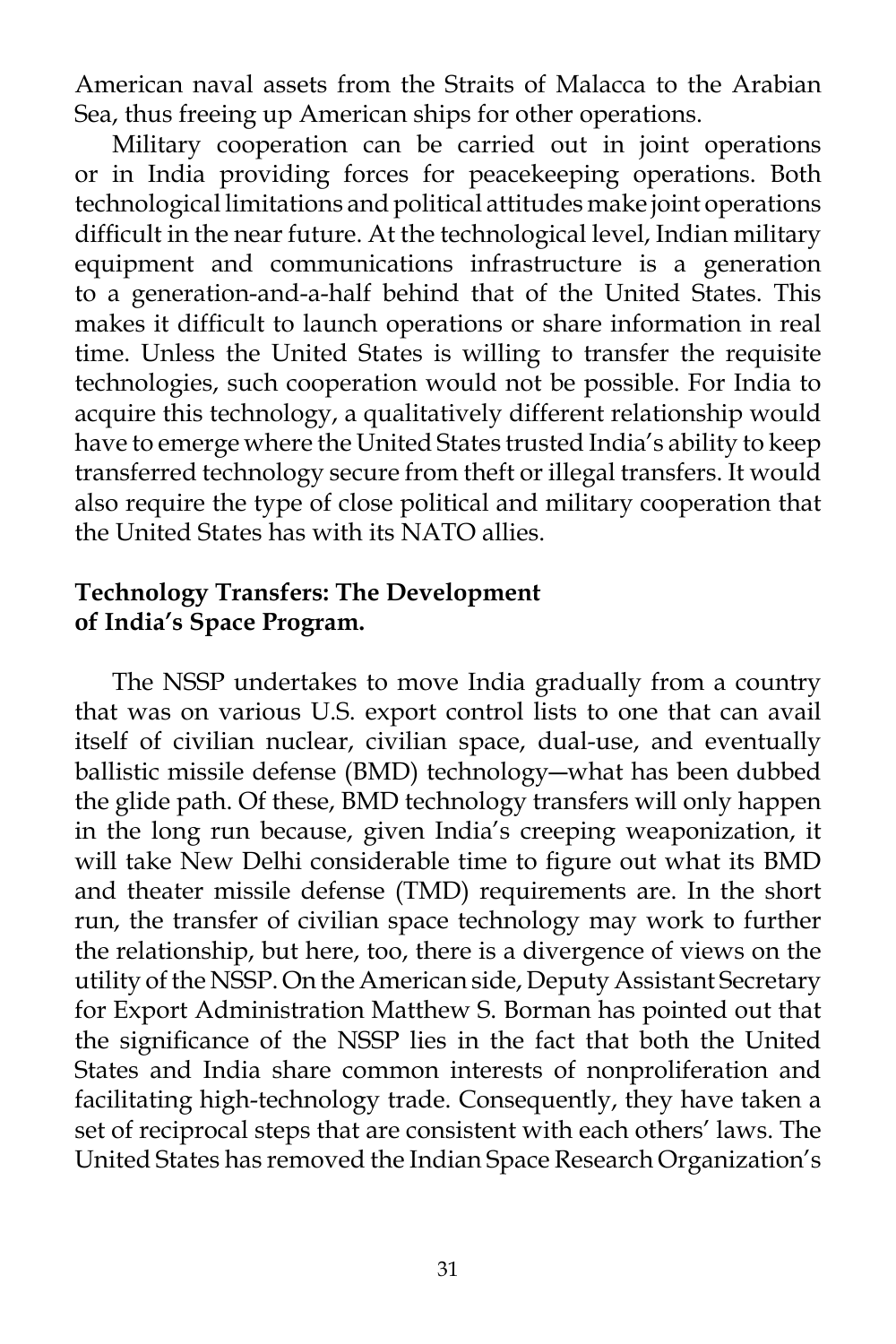(ISRO) headquarters from the Commerce Department's entity list. It has also applied a presumption of approval for all dual-use items (although this does not cover the troubled Indian nuclear reactors at Tarapur that come under restrictions placed by the Nuclear Suppliers Group). The United States has also agreed to eliminate the need for export licenses for 25 percent of U.S. items that India seeks to import.<sup>54</sup>

 On the Indian side, doubts remain about the reliability of the United States as a supplier and the extent to which restrictions, in fact, have been removed. It has been argued that because the United States will adhere to its international commitments and to its domestic laws, India will acquire few substantive items for its space program. Further, the fact that ISRO's subsidiaries remain on the restricted list means that the space organization will be able to import few of the items it requires.<sup>55</sup>

 Traditional Indian concerns about the challenges posed to Indian sovereignty have also been raised. Indian commentators point out that the sanctions on particular Indian scientists have not been raised, that the Indian Ministry of External Affairs has not clarified what reassurances India had to give the United States, and that India had to accept the appointment of a technology control attaché at the U.S. embassy in New Delhi as examples of how the country's sovereignty was being restricted.<sup>56</sup>

 If the NSSP is to work, therefore, it becomes imperative that a satisfactory level of technology transfers takes place in this area, satisfying supporters of the initiative in the Indian government as well as silencing critics both within and outside it. The only way to do this is to develop a credible record of technology transfers over a period of time. At the same time, the Indian government would need to prove that the technology transfers it receives continue to be protected and are not leaked to third parties. If such a track record is created by both countries, then a level of mutual trust would arise and permit them to graduate to more significant levels of cooperation.

### **Peacekeeping and Peace Enforcement.**

 India has a long tradition of peacekeeping, and it could play an important part in future nation-building efforts by the United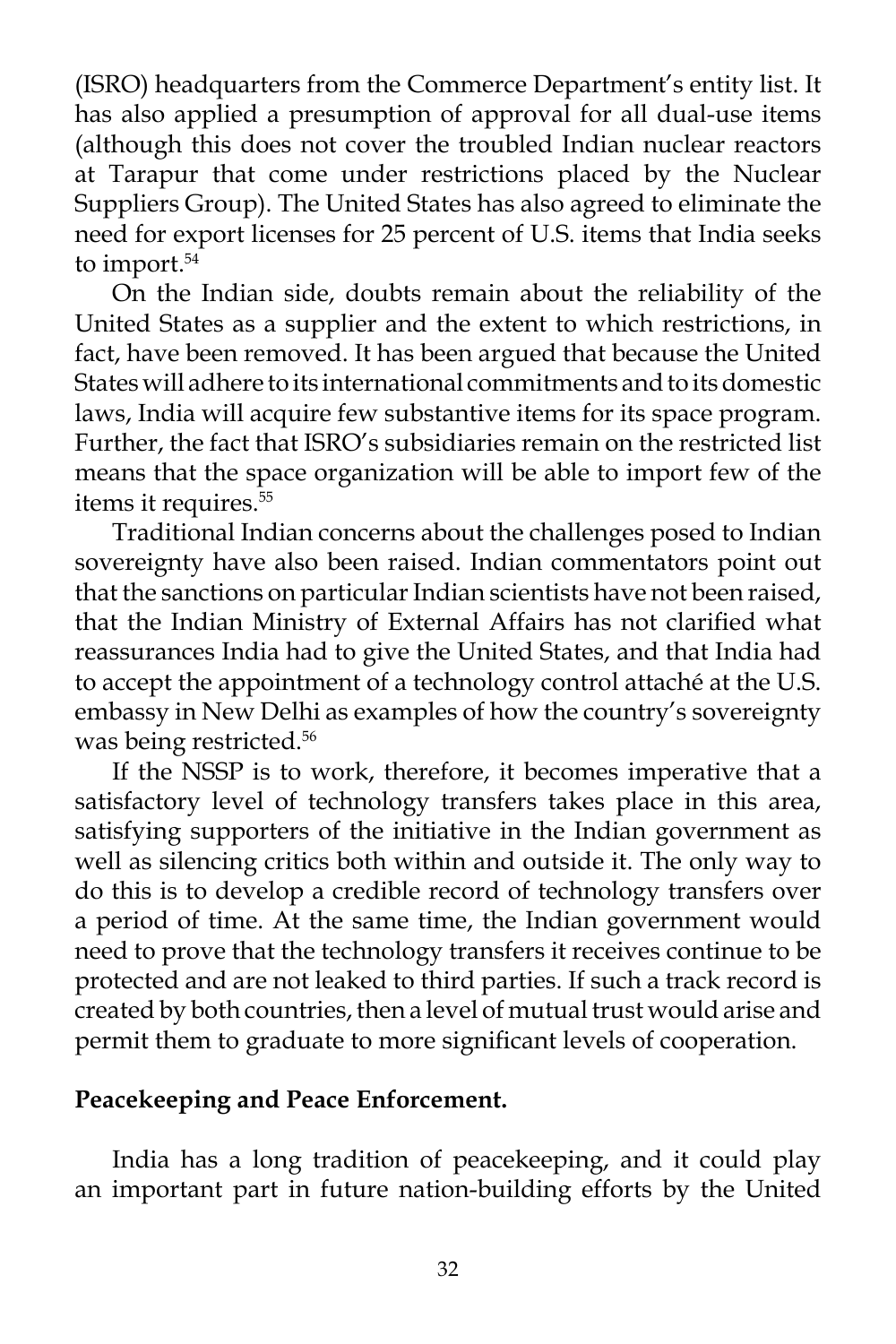States around the world. As General Arjan Ray has pointed out, the Indian armed forces have experience, or trained for, diverse military operations that include nuclear war, conventional war, counterinsurgencies, and civilian relief efforts. The Indian armed forces also have combat experience in high altitude warfare, as well as desert and jungle warfare. The strong tradition of civil-military relations in the country are also beneficial to peacekeeping efforts since it means the Indian military force is conducive to receiving orders from civilian administrators and implementing them.

 Additionally, the Indians have a rich experience in peacekeeping, having participated in UN efforts since the Korean War. In Somalia, for instance:

The Indian contingent dug a large number of wells, constructed schools and mosques, and ran mobile dispensaries and relief camps, which provided veterinary care, and medical and humanitarian relief to a large number of Somalis and their livestock. It also organized and carried out rehabilitation and resettlement of thousands of refugees and helped to repatriate them to their homes. The Indian contingent played a vital role in reviving the political process by organizing reconciliation meetings.<sup>57</sup>

 Politically, peacekeeping missions run into Indian concerns about American unilateralism and the differing worldviews on the threats in the international system. India is unlikely to send troops on peacekeeping or joint military operations unless it is legitimized by a resolution from the UN or some other multilateral institution. The decision to not send troops to Iraq was taken because such a multilateral consensus was unavailable. Having said that, the Indian government would be particularly interested in maintaining peace in the Indian Ocean littoral and in the broader Asian region. It would, therefore, seriously consider all requests for peacekeeping forces. What would make India more proactive in this area would be recognition of its regional role and a formal recognition of its global role through UN Security Council membership. The other area where India could facilitate America's broader military-strategic interests is helping to promote strategic stability in Asia.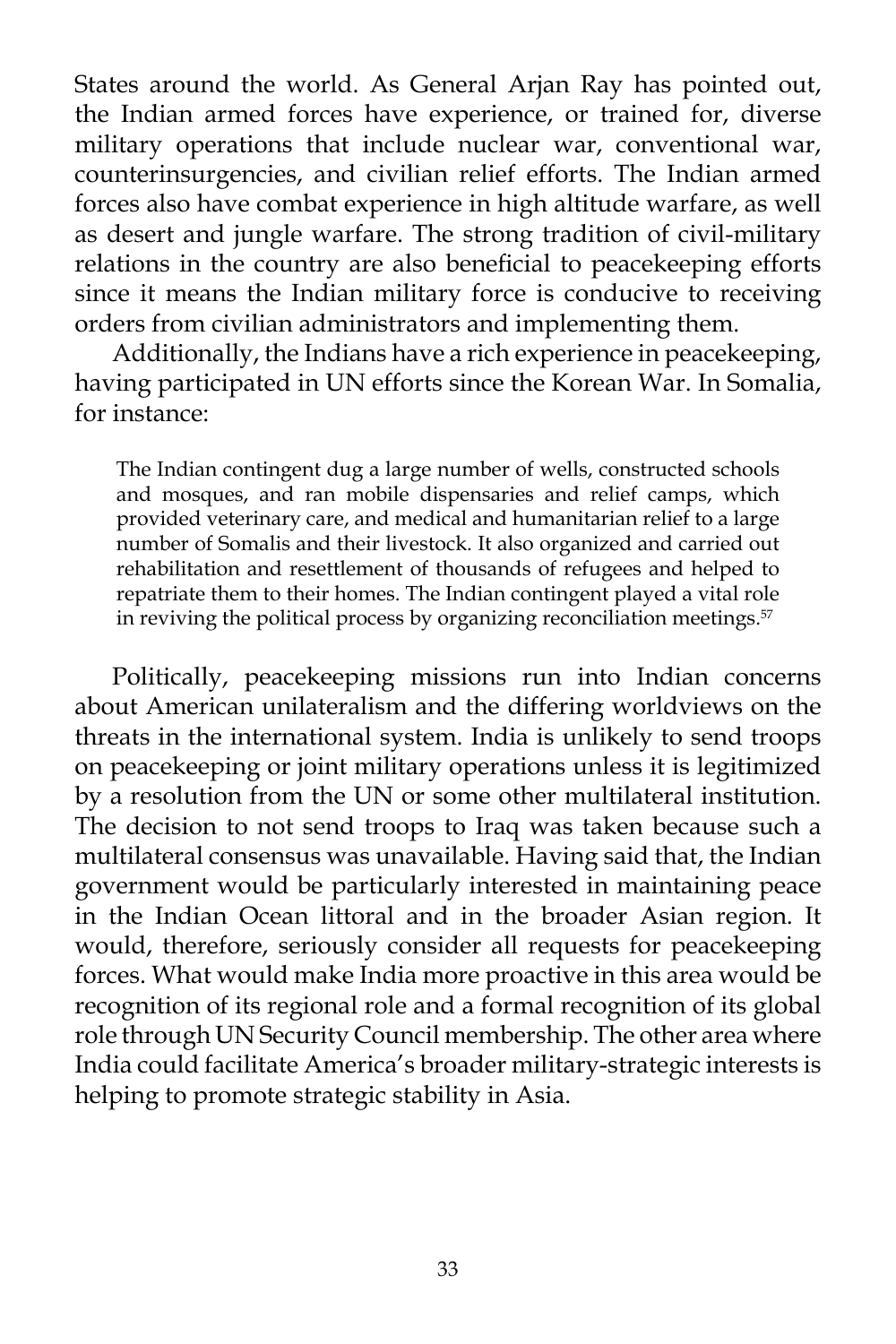# **India in Asia: Implications for the United States.**

 India's growing role in Asia and its perceived security challenges mean that it shares complementary interests with the United States. These interests can be summed up in three words: terrorism, energy, and China. From 1962, when India lost its border war with China, until the mid-1980s, when India was to engage in a military show of strength along the Sino-Indian border, New Delhi had maintained a policy on non-antagonism vis-à-vis Beijing. This did not mean that the Indian government did not see China as a threat or that New Delhi had given up its claim to the territories that China had seized in 1962. Instead, there was a recognition that little could be done to get China to withdraw from its aggression. At the same time, India also tolerated Chinese assistance to the Pakistani nuclear program.

 After the 1998 nuclear tests, however, India started to show a new confidence in its dealings with China, and the country's strategic analysts began to discuss possible ways to contain China. India's shift in thinking came from a growing confidence in the country's military capabilities, as well as an increasing irritation with China for having provided Pakistan with a missile capability that gave it a credible nuclear delivery system against India.

 Since then, India has followed a dual path in its relations with China. On the one hand, it has sought to normalize relations and, in 2003, the visit of Prime Minister Vajpayee brought about significant progress in this area. The two countries agreed to appoint special representatives to resolve the border dispute. More crucially, India stated that Tibet was a part of China, thus removing a long-standing irritant in the relationship. China reciprocated by tacitly accepting that the state of Sikkim was part of India.<sup>58</sup> Second, trade between the two countries has flourished as China has replaced Japan as India's largest trading partner in Asia. The two countries expect bilateral trade to cross \$10 billion by the end of 2004.<sup>59</sup>

 The burgeoning economic ties also have important consequences for the development of their respective domestic economies. For China, the economic development of its western regions lies in moving south through India and Burma. Lhasa to Kolkota was, until the Chinese takeover of Tibet, a long-standing trade route. For India,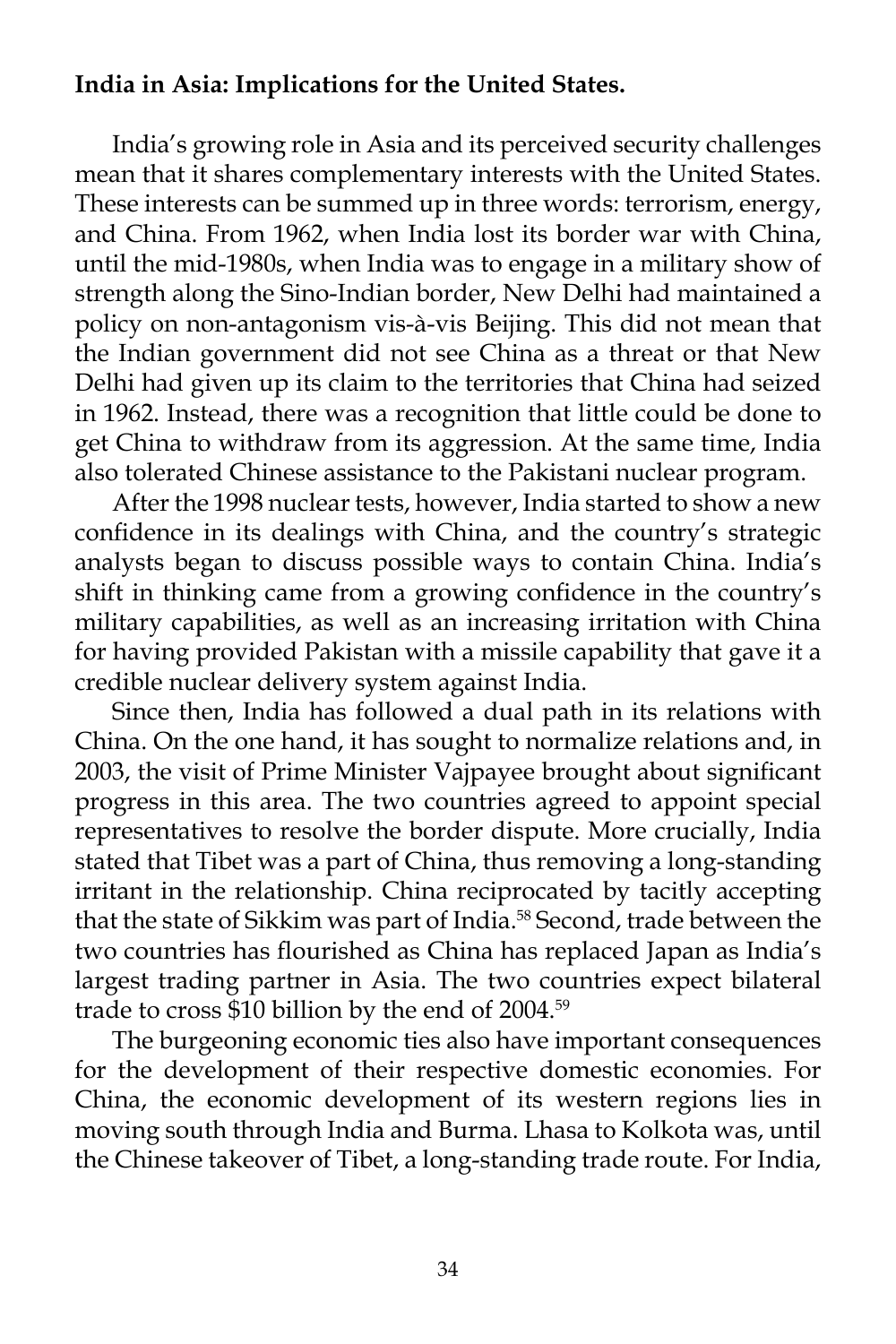its eastern and northeastern regions would benefit similarly from the opening of trade with China.<sup>60</sup> The Northeast remains relatively underdeveloped, and Indian observers believe that greater trade with China would not only lead to greater prosperity, but also serve to lessen the support to existing insurgencies in the region.

 On the other hand, Indian military capabilities that have been growing incrementally provide India with the ability to contain Chinese expansion in Asia. Indian military doctrine has also started to shift from a South Asian focus to one that recognizes the need for a greater role in Asia. Indian Naval doctrine, for example, has been rewritten to give the Navy a blue water role and an operational sphere that stretches from the Straits of Hormuz to the Straits of Malacca.<sup>61</sup> With this in mind, the Indian naval chief has publicly asked for the acquisition of two nuclear submarines so that the Navy can be part, ostensibly, of the country's Minimum Nuclear Deterrent, and India is reportedly in the last stages of negotiating the acquisitions of two *Akula* class nuclear submarines.<sup>62</sup>

 The Indian Navy is concerned about the growing Chinese presence in the Indian Ocean, particularly its using Myanmar as a location for monitoring facilities. Further, Indian defense analysts point out that the Chinese development of the Pakistani port of Gwadar helps the Chinese Navy encircle India. In fact, the fear of encirclement by China, coupled with the use of proxies like Pakistan, has driven India's plans to build up its long-range military capability. The Indian Air Force is now planning to have its *Su*-30s visit the Andaman Islands (that belong to India but are 1,200 miles from the Indian coastline) so as to give the military a strike capability that can reach Southeast Asia. The obvious mission would be to stop a hostile Chinese incursion into the Indian Ocean. Indian nuclear submarines, armed with the 300 kilometer *Klub* missile or the *BrahMos* PJ-10 supersonic missile, could give the Indian Navy a second use capability against China.<sup>63</sup>

 At the same time, India has been cautious about provoking China with its military buildup. It has repeatedly postponed the testing of the *Agni-III* missile that would give it the capability to hit targets deeper in China. It has committed itself to a reduction of forces along the Sino-Indian border, and in 1993 and 1996 signed confidence-building measures with China―the Peace and Tranquility Agreements―that reduced force levels and pulled backed forces along the border.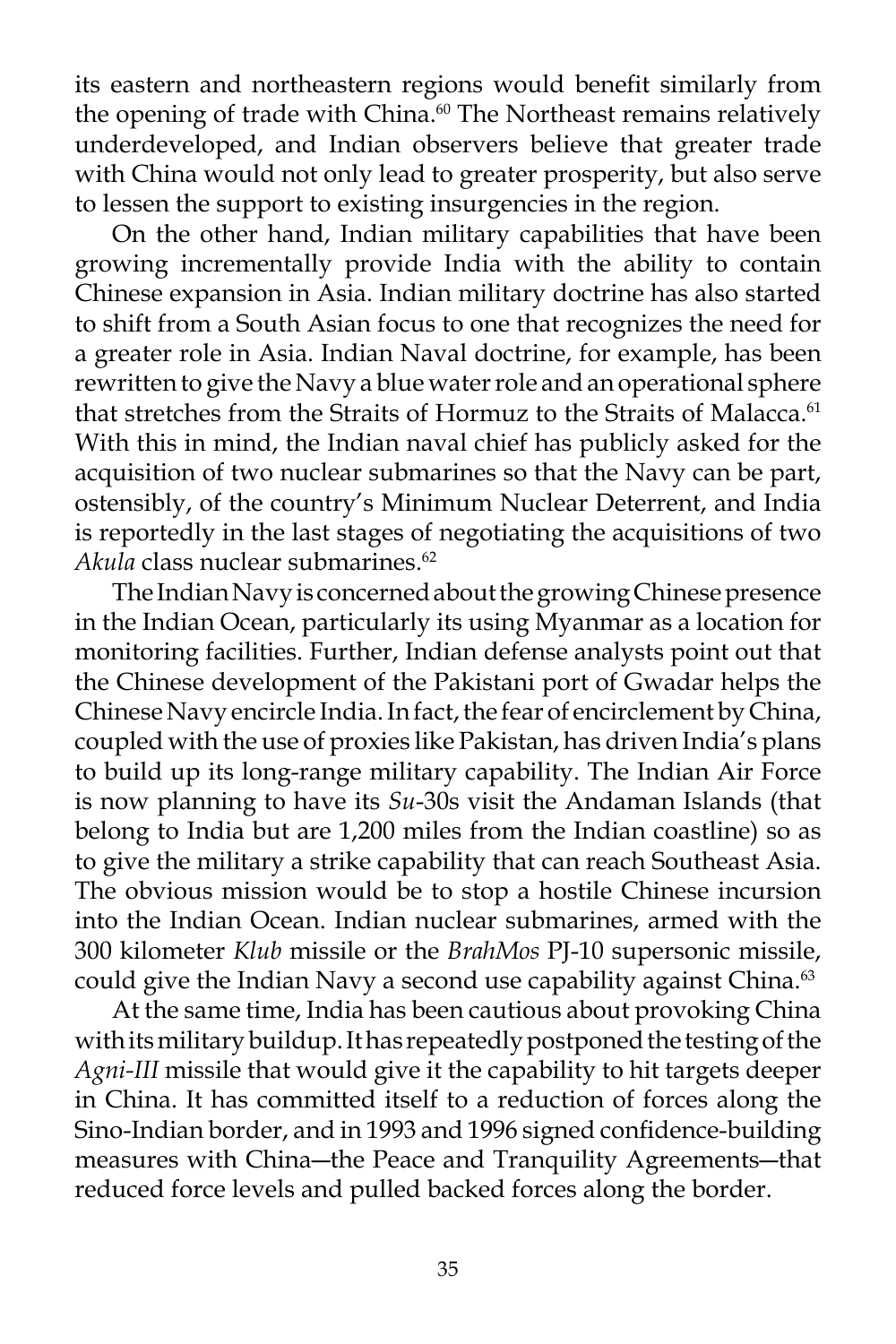Practical considerations also limit the extent to which the Indians can project military capability against China. India's new aircraft carrier, the *Admiral Gorshkov*, will not enter service till the end of the decade. Nuclear submarines, when procured, are likely to have a similar time frame for induction.

 The pace at which Indian nuclearization is being carried out also indicates the Indian belief that, while China's intentions may be suspect, Beijing is unlikely to attempt to alter dramatically the status quo in the near future. Ashley Tellis has described India's nuclear buildup as creeping weaponization.<sup>64</sup> The slow speed at which warheads and delivery systems are being put together would suggest that Indian security perceptions do not require rapid development of a warfighting force.

 To sum up, the Indians are cautious about China's future ambitions but, at the same time, are beginning to recognize that India-China relations are not necessarily a zero-sum game. India-China relations could go in three possible directions―coexistence, cooperation, and conflict. Coexistence would entail the following trends:

- A slow movement towards the resolution of the Sino-Indian border dispute. While there might be rhetorical exchanges, a backslide in the progress made in the resolution of the dispute is unlikely.
- A growth in trade with slower movement on the Indian side towards greater regional integration between the Chinese west and the Indian eastern and northeastern states.
- A slow move to build up the conventional and nuclear forces so that India would be in a position to deter China's extraregional power projection, should the political-military situation change.

A cooperative relationship, on the other hand, would mean:

- Continuing progress that led to the relatively quick resolution of the border dispute.
- A move towards force reductions, especially reducing Chinese nuclear force levels.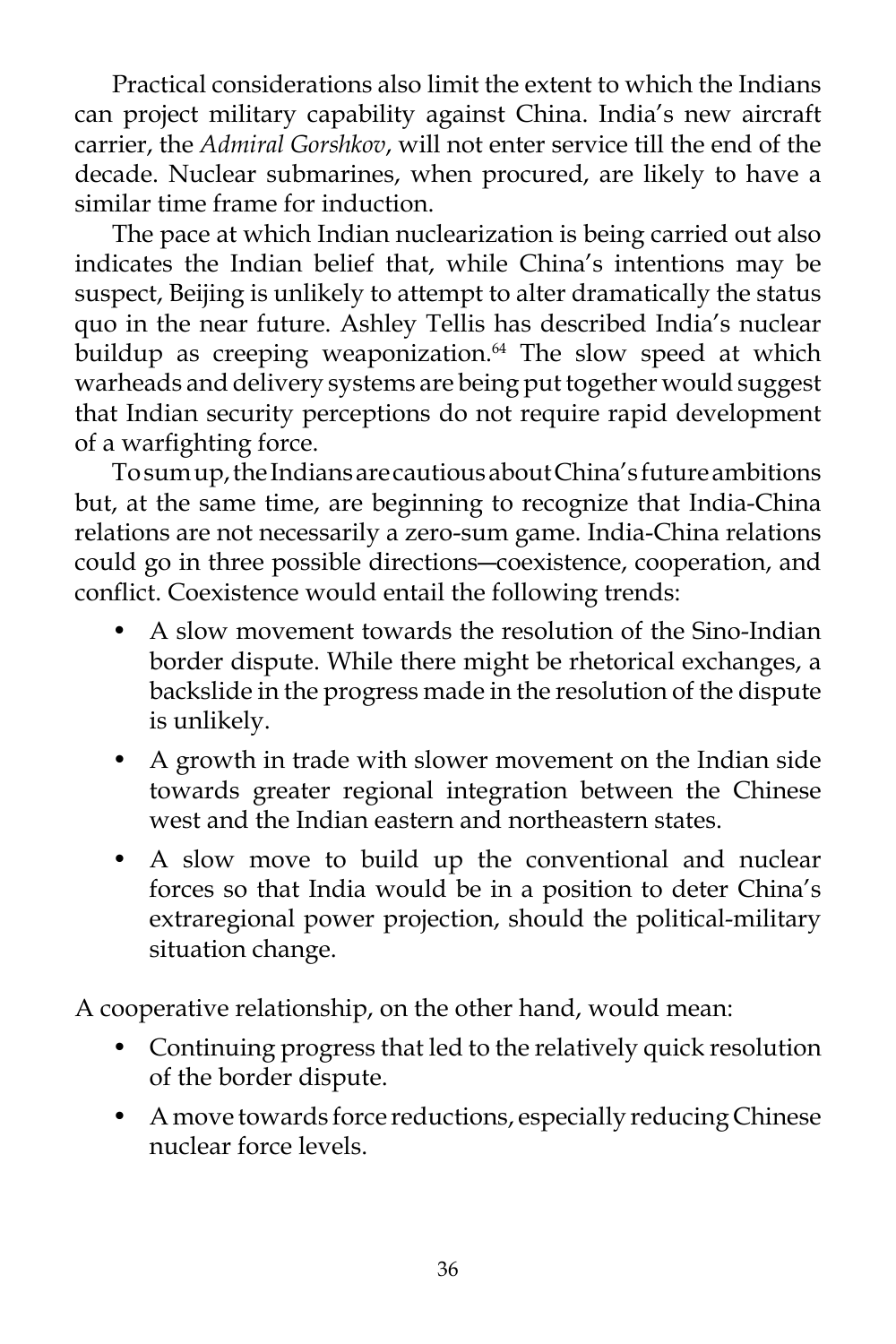- A concerted move by both countries towards regional economic integration, and attempts at joint research and development of civilian and possibly defense related technologies.
- China's recognition of India's role as a major Asian power and commensurate moves by Beijing to accommodate Indian interests. These would include dampening the Chinese relationship with Pakistan.

A conflictual relationship could arise because of:

- The irretrievable collapse of the border talks and hostile Chinese movements in South East Asia. A significant Chinese boost to Pakistan's nuclear and missile capabilities would also provoke a hostile reaction from India.
- A rapid move by India to militarize and upgrade its long range military capability. This would mean a move from creeping nuclearization to rapid nuclearization.
- A growing Chinese military presence in the Indian Ocean, particularly if one sees the entry of Chinese nuclear submarines into the area.

 In the two less optimistic scenarios, Indian military power will continue to develop and serve to counterbalance Chinese military growth. The optimistic scenario, on the other hand, can only happen when there is a transformation of Chinese behavior that leads to a more cooperative framework of relations with all the major countries of Asia. If that happens, not only would the Chinese threat be reduced, but also true strategic stability would be established in Asia. Since the coexistence and conflict scenarios are more likely, it remains in American interests (as well as in those of the smaller Southeast Asian and East Asian nations) to see the emergence in Asia of a counterbalance to China. This particularly would be the case if China sought to use force to change the status quo vis-à-vis Taiwan.

 As an Asian power, India would be ideologically and militarily different from China. Being a democracy that espouses social justice and economic growth, India provides an alternative role model to the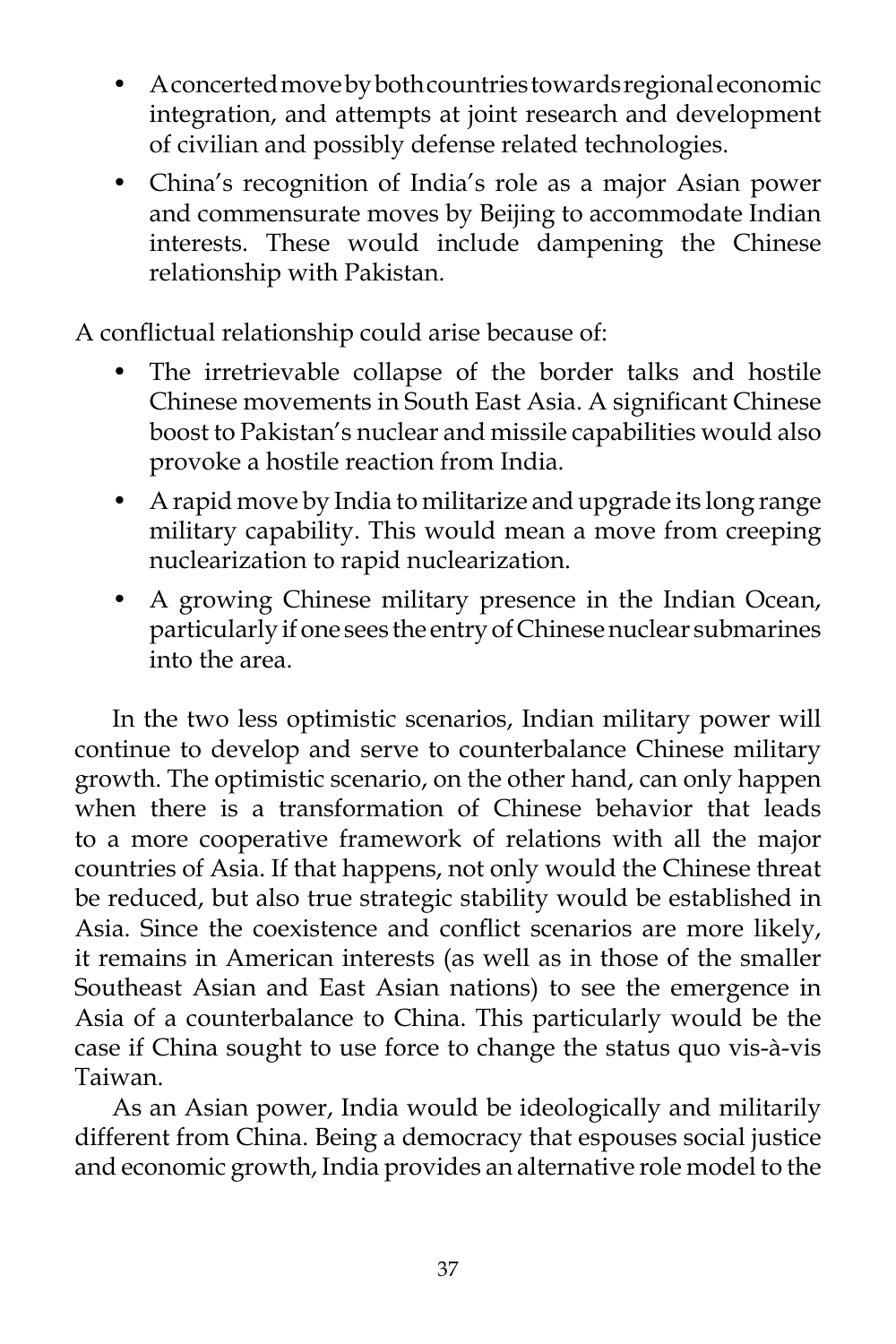nations of Asia that have based their economic growth models on the Chinese approach―one that places community rights over individual liberty. In its external policies, India, as a democracy, believes both in multilateralism and the rule of international law. While China also officially subscribes to both, its totalitarian structure and past behavior make it suspect in the eyes of its neighbors. Economically, India is a large market with a bourgeoning middle class and technologically skilled labor force. This provides an alternative to China, although substantial reforms will be required before India becomes as attractive a market for foreign direct investments as China is.

 The other area where Indian military capability could be harnessed to facilitate American interests is in Central Asia. Indian interests there are driven by three factors: the need for energy resources and the potential of the Central Asian market; the attempt to counterbalance Chinese and Pakistani presence in the region; and the concern about radical Islam spreading from the region into India (especially Kashmir).65

 India viewed with concern the rise of the Taliban in Afghanistan and the subsequent destabilization of the region caused by that fundamentalist regime. It provided support to the Northern Alliance and, with the Taliban's ouster, has sought to develop a presence in Central Asia. India has increased its cooperation with the Central Asian states, particularly Tajikistan, where it has reportedly established an air base.<sup>66</sup> Such a base would not only permit military action against anti-government forces in Central Asia, but also serve to counter Pakistan's efforts to establish "defense in depth" in the region. Like India, the Central Asian states are concerned about the growth of radical Islam and the threat it poses to their regimes that, because they are post-Soviet in orientation, tend to be secular.

 It has also actively engaged the Karzai government and established a major diplomatic presence in Afghan cities and has reached an agreement to train the Afghan national army.<sup>67</sup> Like most regional countries, India would like to prevent the reemergence of radical Islamic groups in Central Asia and therefore would be willing to help build the indigenous security capabilities of these countries. For a United States strapped for manpower, Indian security assistance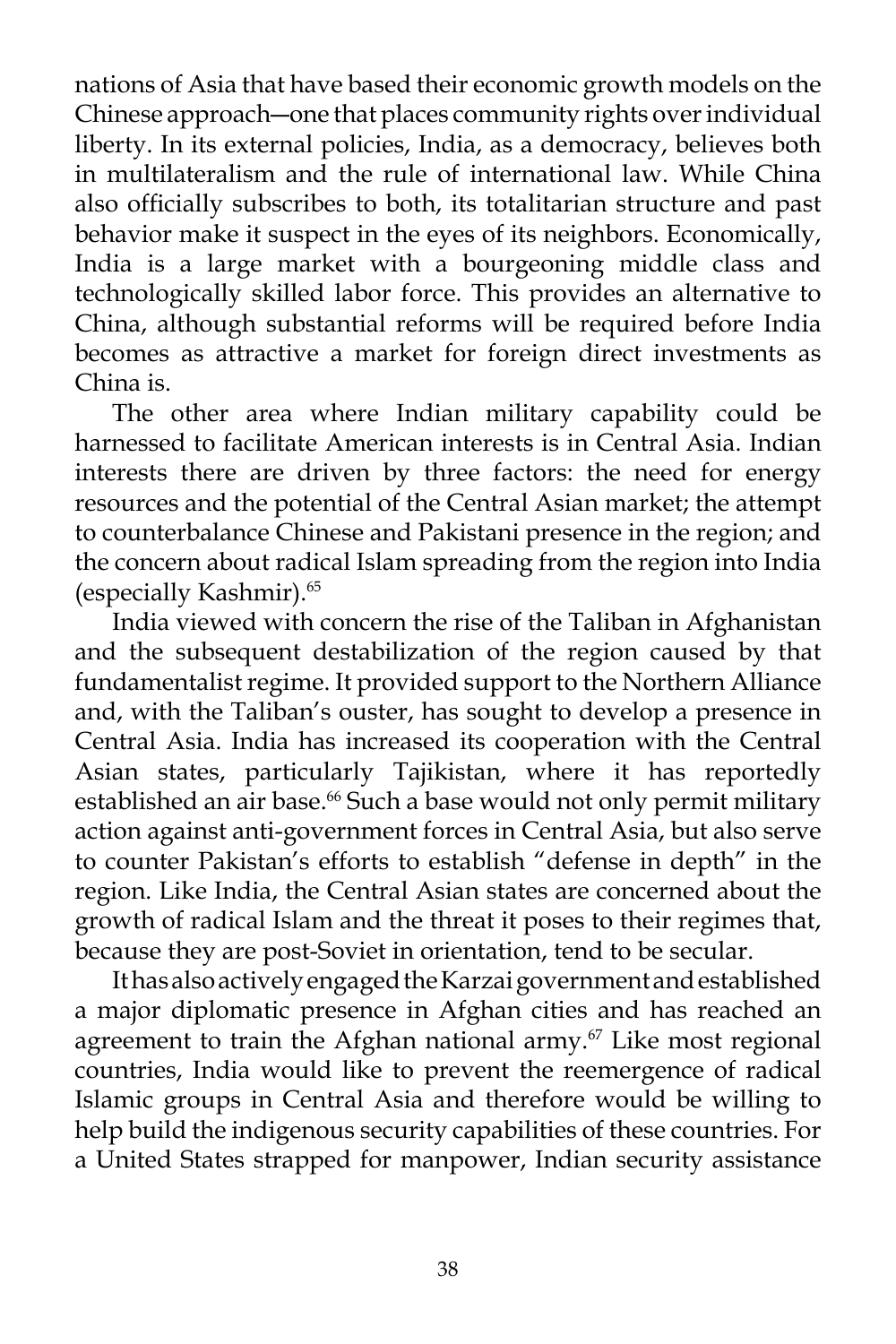especially would be welcome since it would further Washington's own goal of checking radical Islam in the region―thereby freeing U.S. troops for action in other theaters in the war against terror.

 In terms of energy and economics, India would like to play a growing role in Central Asia both to check the role of China and Pakistan but also to satisfy its own developmental needs. By 2010, Indian demand for natural gas may be as high as 77 billion cubic meters, and a steady supply of gas from the resource rich Central Asian countries would satisfy this demand.<sup>68</sup> India, with Russia and Iran, is engaged, therefore, in the development of a North-South corridor (one that passes from Mumbai to Tehran and from there to St. Petersburg) that would, among other things, open the Central Asian economies to the outside world.<sup>69</sup> India's stakes in Central Asia are, therefore, expanding, and we are seeing a series of complementary U.S. interests emerge. For both countries, checking the rise of radical Islam in the region is important. The opening of the Central Asian economies, in which India is participating, will reduce these countries' crippling dependence on the other former Soviet states, particularly Russia. And if India is able to help bring Iran back into the international community of nations, it will create a safer energy corridor than the one currently proposed to run through Afghanistan and Pakistan.

 As mentioned earlier, a growth in security cooperation between the United States and India would rest on the removal of constraints on Indian military and technological development, as well as an appreciation of India's emerging power potential. This, however, is likely to be a long-term process and one marked with several speed bumps as the American war against terror and the global policies of nonproliferation work to limit what can be achieved in Indo-U.S. relations. Given these limitations, it is important that India, in the short-to-medium term, look for other avenues for successfully engaging the United States. Two such avenues are that both the United States and India share democratic values, and the other is to look at nonmilitary approaches to engagement. Both these avenues intersect in the growth of India's soft power.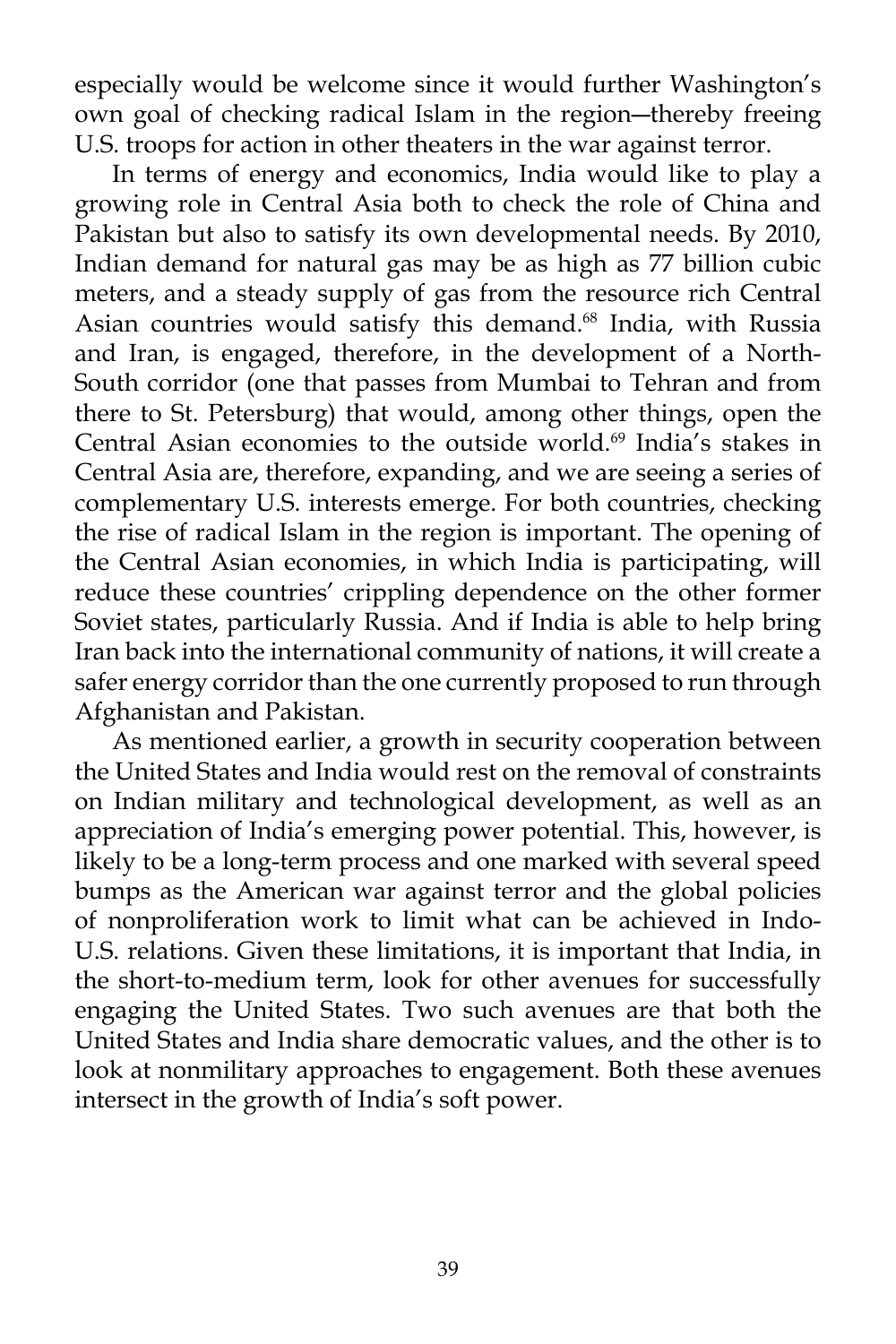# **The Value of Indian Soft Power.**

 As one of the major democracies of the world, India also has a degree of soft power. It is a secular democracy, with a good and affordable education system as well as an independent media. As a secular democracy, India would like to see its immediate neighborhood and the larger Asian region comprise nations that share its political and cultural values. The spread of these values is important if a long-term solution to the radicalization of Asian societies is to be effected. The War on Terror attempts to deal only with the symptoms of the greater problems of social injustice and economic underdevelopment that plague developing societies. To bring about such changes, there is a pressing need to provide such societies with better educational training―especially for the young people who form the majority populations in some of these countries.

 The United States has attempted to do this in Pakistan by providing money to improve that nation's phantom educational system. But this effort is localized to one country, and its effectiveness has yet to be determined. For such measures to have a significant impact, however, there is the need to provide higher technological and managerial education to a growing number of students in such countries. And there the United States runs into to both security and resource problems.

 In the post 9/11 world, the United States has started to place restrictions on the entry of Muslim students. Even when it has allowed students in, the high educational costs in the United States make it difficult to educate more than a very small number of students from these countries. India, with its large number of universities and its ability to provide a cheap and good education, makes a very attractive alternative. India has approximately 226 universities, 428 engineering colleges, and more than 100 medical colleges, but the number of foreign students studying in India is small―in 2003, it was only 8,145.70

 What India needs to do, therefore, is propose that the United States help in expanding the Indian educational sector to make Indian universities a viable and cost-effective alternative for students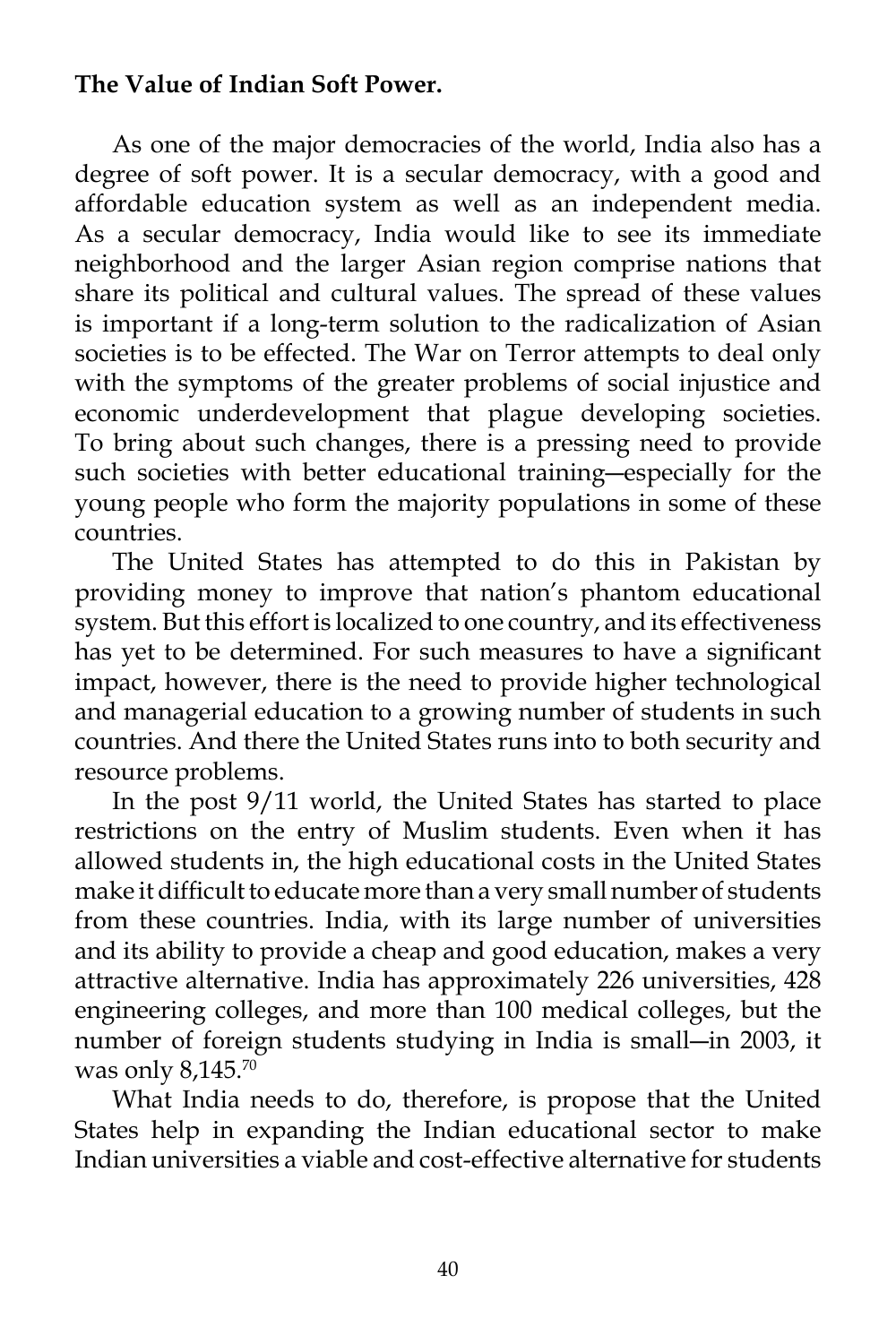from West, Southwest, and Central Asia. The Indian government could ask American educational institutions to collaborate with it to develop educational programs as well as provide fellowships to students from these countries. From an Indian perspective, such an influx of foreign students would increase India's soft power, provide it with greater influence in neighboring countries since it had trained their technocratic elite, and help create a new leadership in these states. For the United States, a population with a modern technocratic education would serve as the entry point for American corporations into such countries.

 The other way of spreading Indian soft power is to create a virtual classroom that can be accessed across Asia. Some have discussed making Indian Institute of Technology classes accessible virtually across Asia, and this would be the first step in bringing about a larger educational system that is deliverable across the world wide web. It is envisaged that, "A hybrid satellite-based network capable of digital video broadcast over two or three channels, data broadcasting, to use idle hours between video broadcasting and very small aperture terminal (VSAT), all coexistent on the same transponder, will form the backbone of the virtual institute."<sup>71</sup>

 Following the launch in September 2004 of the Geostationary Satellite 3 (GSAT 3 or EDUSAT) by the Indian Space Resesarch Organization (ISRO), the ability to cover other South Asian countries, either partially or fully, already exists.<sup>72</sup> With this comes the ability to impart a quality education in the rural areas of South Asia, thus helping alleviate the problem created by the phantom education system that exists in these areas.

### **Making New Delhi a Partner.**

 While such possibilities for cooperation exist, the question becomes, "What incentives must be provided to make New Delhi a willing player in securing complementary security goals?" The Indian government would like to secure three objectives in its foreign relations―the legalization of its nuclear status, a permanent seat on the Security Council, and international recognition of the Line of Control as the border between India and Pakistan.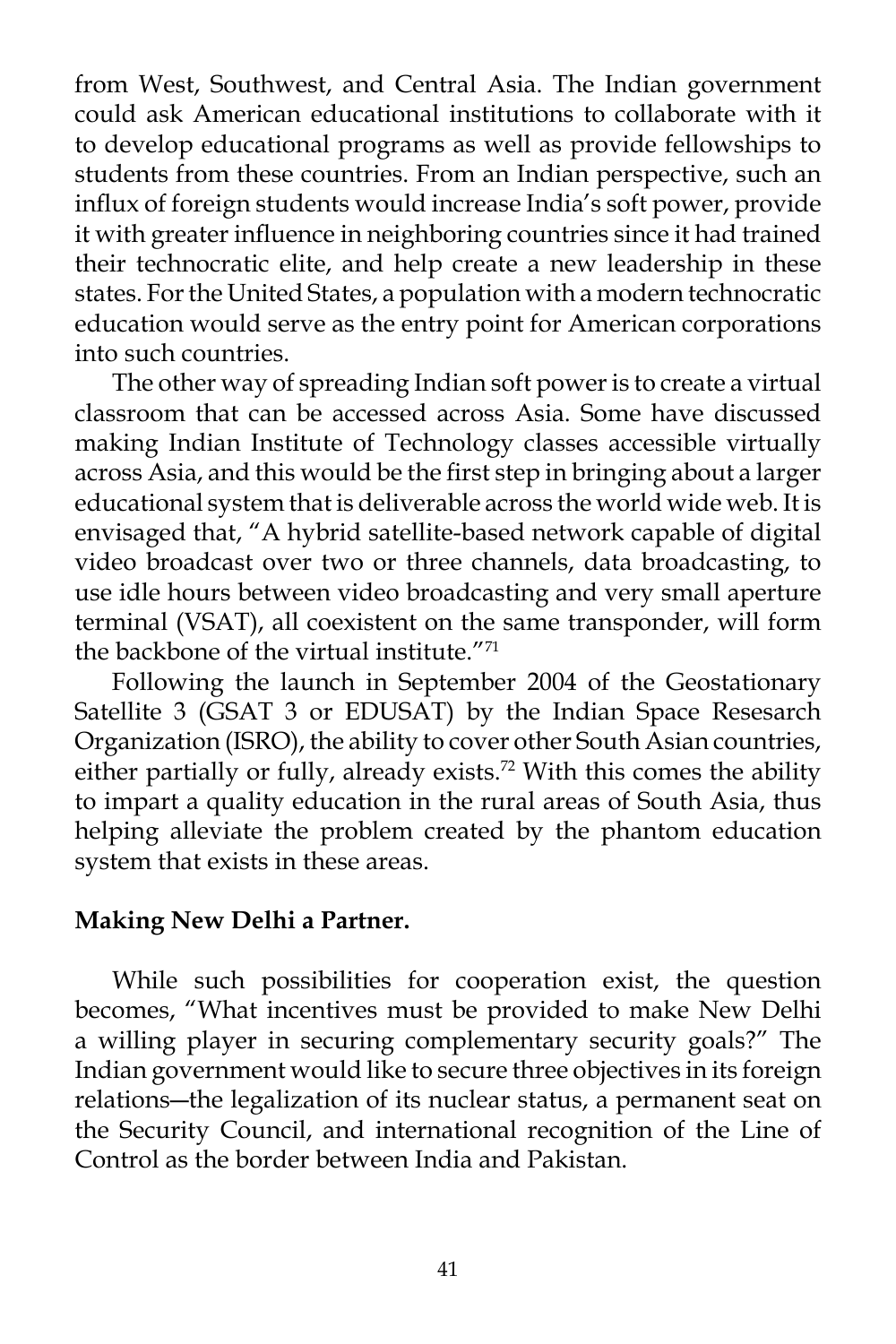Although not a member of the NPT, India has adhered to the terms and conditions of the treaty insofar as they seek to prevent the proliferation of nuclear weapons, technology, and materials. Thus the Indian government has not transferred nuclear technology or materials to other states and reportedly refused to sell nuclear weapons to Libya. Yet official U.S. policy, and indeed that of the other established nuclear weapons states, remains one of asking India to rollback its nuclear weapons program and sign the NPT.

 The American position of adhering to legal technicalities rather than accepting the nuclear reality in South Asia hurts India's nuclear weapons program, undermines its security, and prevents India from rising to its perceived international status. Given the U.S. role as the remaining superpower and its leadership in nonproliferation initiatives, it is imperative to start a change of official policy in Washington.

 The general consensus is that the NPT is set in stone and that the presence of arms control supporters in various branches of the U.S. Government makes it difficult to change this policy. Yet such a belief goes against the actions the United States has taken in reshaping, or moving away from, treaties written during the Cold War. Thus the Bush administration decided to walk out of the Anti-Ballistic Missile (ABM) treaty and instead go ahead with the development of a NMD capability. Despite dire warnings about the consequences, the American action actually elicited no strident and aggressive response from Russia. Similarly, the Bush administration decided to move beyond the Strategic Arms Reduction Treaty (START) negotiations and call for deep cuts in the existing nuclear weapons inventories. It is not inconceivable, therefore, that the Bush administration could consider a revision of the NPT to include the three de facto nuclear states that were left out of the original treaty.

 A realistic appraisal would suggest that bringing India, Israel, and Pakistan into the nuclear club has advantages, particularly in the attempts to halt the further spread of nuclear weapons. As members of the club, the three countries would have to abide by the rules of membership, which include the refusal to transfer technology and materials.73 Further, it would permit the legal transfer of technologies like PALs, at least in the case of Pakistan, would help increase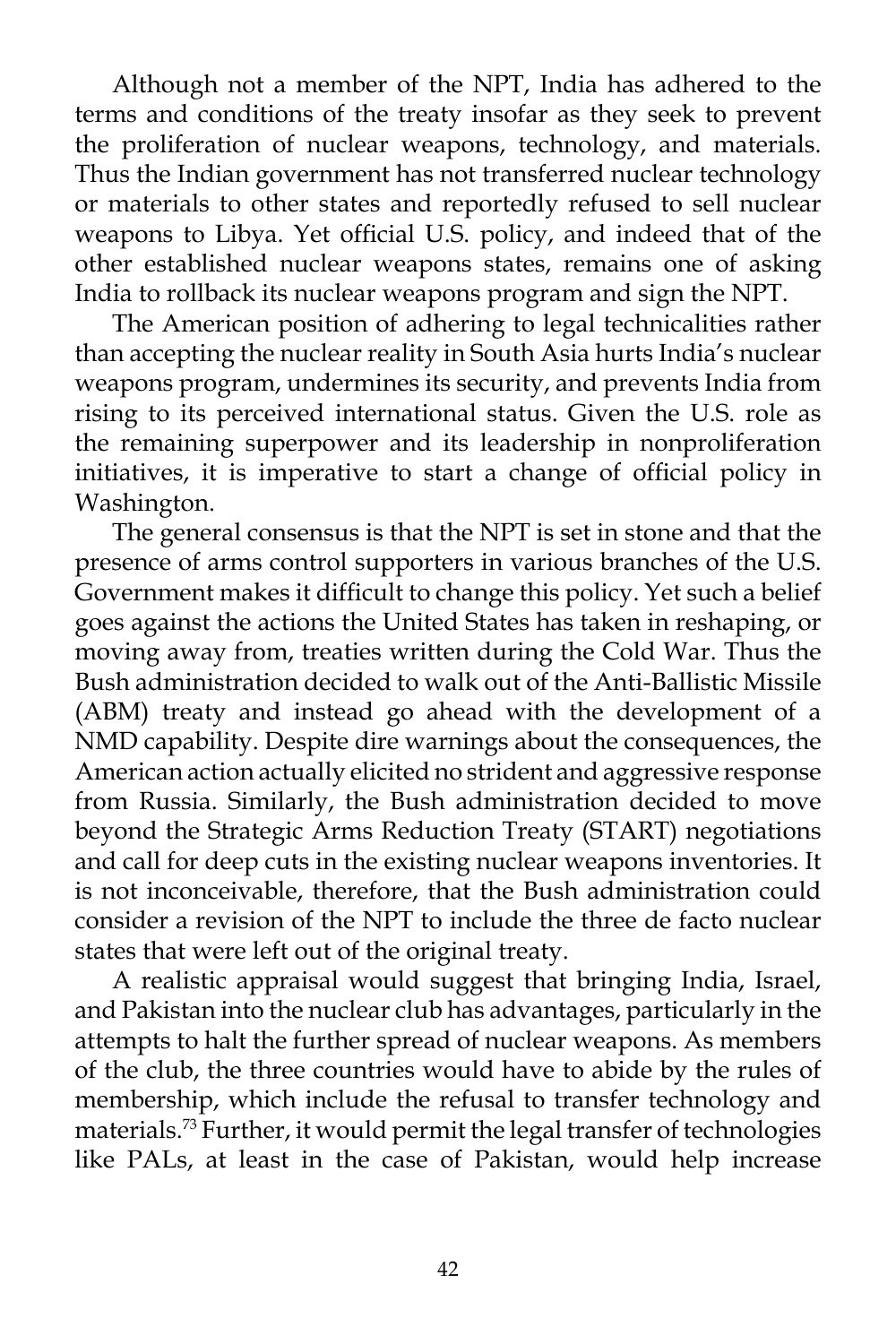the security and safety of these arsenals. It is also in India's interests to ensure that the Pakistani nuclear arsenal was secure since it would reduce the risk of an accidental or unauthorized launch of these weapons.

 Both India and Pakistan can also make the convincing argument that the knowledge that their nuclear weapons are secure from international censure makes it possible for them to be more transparent in their dealings with each other and with the greater international community.

 The second Indian objective is to attain a permanent seat on the Security Council since this provides formal acceptance of the country's status as a nuclear power and as a major actor in the international system. India has succeeded in getting Britain, Japan, Germany, Russia, and even China to endorse its case. The United States remains opposed to this proposal. There are advantages to the greater international community in Indian inclusion in the Security Council. India has diplomatic links with nations like Iran, Syria, and Libya that, while having rocky relations with the international community, are important to any long-term solution of regional disputes. Further, Indian peacekeeping and peace enforcement capabilities make it a good partner in the quest to maintain regional security and deal with problem of reestablishing order in failed states. A permanent seat in the Security Council would not only give India the encouragement to act more proactively in the quest to maintain international peace and security, but it would also provide greater legitimacy to Indian initiatives in this process.

 The third objective must be to get the United States to officially declare its support for the Line of Control as the official border between India and Pakistan. It is stating the obvious that until India is no longer immersed in the India-Pakistan dispute, it will be unable to carry out effectively its policies in the rest of the world. An India that has a less hostile relationship with Pakistan also becomes more attractive to investors, particularly if it means using the economic advantages provided by the geographical linkages between the two countries. Pipelines from Central Asia and Iran make the most sense if they can come through Pakistan to the large energy market that is India.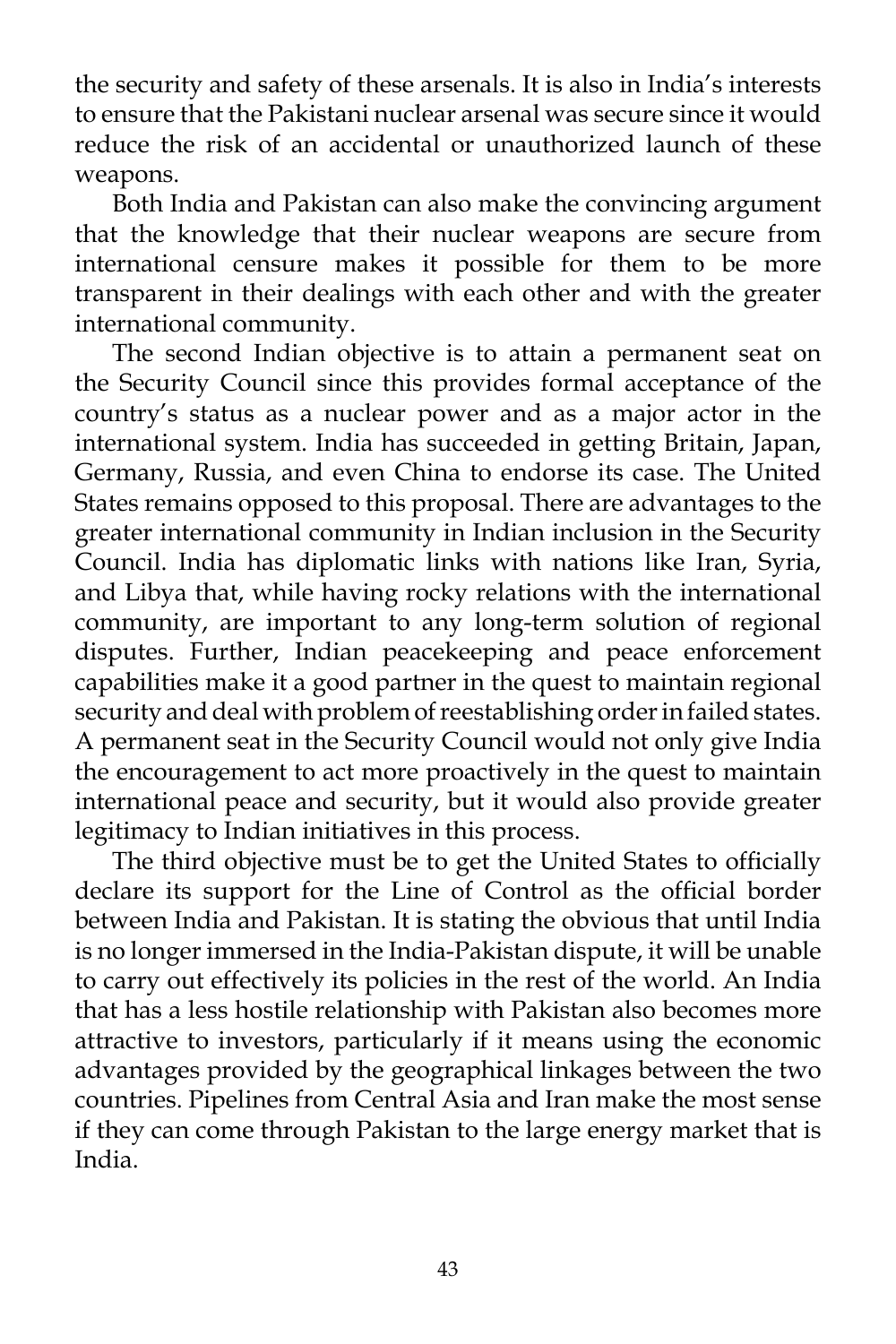Potentially, this is not a position that the White House would be averse to taking. In the Arab-Israeli context, it has advocated a two state solution, but one that would require moving away from established UN resolutions to a more pragmatic approach that recognizes the realities on the ground. Further, the legalization of the LOC helps reduce tensions between two nuclear rivals and thus does not complicate American efforts in the War on Terror. Legitimizing the LOC also makes a statement in the global War on Terrorism― that the international community will not reward terrorist actions. While this may be the weakest point to make, given the American focus on anti-American terrorist organizations, it has relevance in sending a clear signal to other terrorist groups about the value of violent actions in precipitating political change.

 The question then arises, why would any American administration agree to even consider the Indian policy objectives? The answer lies in the greater problems the United States faces in the pursuit of its post-9/11 international security policy. Manpower shortages, an expanding global battlefield, and a potential resource crunch make the prosecution of the War on Terror increasingly difficult. These constraints are felt not only in the short-term objective of destroying terrorist networks and regime change, but also in the more long-term and problematic issue of nation-building. For both such objectives, India has the trained manpower to be an ally in constructing a more secure world.

 In any such arrangement, Indian concerns about deploying troops and using military force will, however, have to be accommodated. Any Indian government would require the legitimacy provided by resolutions from international organizations like the UN or from regional organizations like the African Union. Thus India readily provided naval vessels to ensure maritime security for the 2003 African Union summit.<sup>74</sup> Similarly, the Indian Navy will work alongside its Singaporean, Thai, and Filipino counterparts to check piracy, weapons, narcotics trafficking, and other maritime threats.<sup>75</sup> On the other hand, India backed down from providing troops for the Iraq war because of the lack of a UN mandate.

 The other aspect of peacekeeping and peace enforcement is the need to give diplomatic efforts a better chance at succeeding and, as mentioned earlier, India has the ability to serve as a facilitator in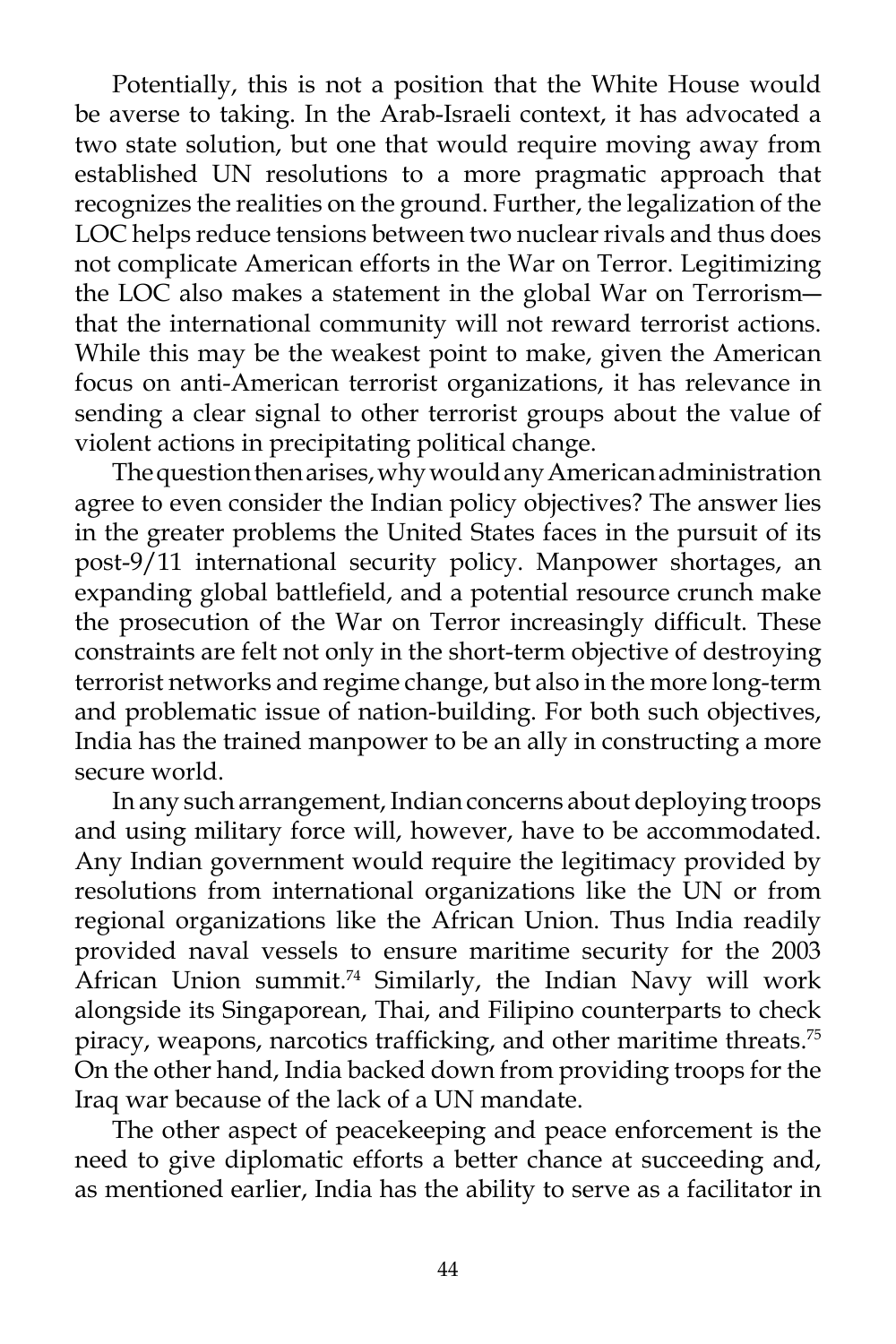discussions with several national regimes that the United States has major problems with. The United States has traditionally depended on its NATO allies and Japan for this type of role but, as the Chinese role in getting North Korea to the multiparty talks shows, new allies can be equally effective. India could, therefore, offer its good offices to help engage the United States in new discussions with, for example, Iran.

 A complementary security worldview on Asia would also help build the Indian case to secure its objectives. Maritime security efforts that began with the escort of American naval vessels can now be expanded to create a maritime security framework for Asia that attempts to counter threats that all states face―piracy, weapons trafficking, and the transport of illegal narcotics―and are, therefore, least controversial. If India were to take the first step to develop a Maritime Security Cooperation Regime, this would serve as a major contribution towards developing a common security perspective in Asia.

 In conclusion, one must, therefore, argue that there is a need for a more proactive policy towards India that helps secure its national objectives and, in doing so, makes it easier to attain broader U.S. goals.

### **ENDNOTES**

 1. Dennis Kux, *Estranged Democracies: India and the United States,* Washington, DC: National Defense University Press, 1993, p. 307.

 2. Raju G. C. Thomas, "U.S. Transfers of "Dual-Use" Technologies to India," *Asian Survey*, Vol. XXX, No. 9, September 1990, pp. 840-843.

 3. Strobe Talbott, "Dealing with the bomb in South Asia," *Foreign Affairs*, Vol. 78, No. 2, March 1999, p. 120. For greater details, see Talbott, *Engaging India: Diplomacy, Democracy, and the Bomb*, Washington, DC: Brookings Institution Press, 2004.

 4. The U.S. role in getting Pakistan's troops to withdraw from Kargil is described in Bruce Riedel, "American Diplomacy and the 1999 Kargil Summit at Blair House," Center for the Advanced Study of India, Policy Paper Series 2002, available at *http:// www.sas.upenn.edu/casi/reports/RiedelPaper051302.htm*.

5. *Washington File*, January 17, 2001.

 6. Dennis Kux, "India's Fine Balance," *Foreign Affairs*, May/June 2002, Vol. 81, No. 3, p. 97.

7. *Ibid*.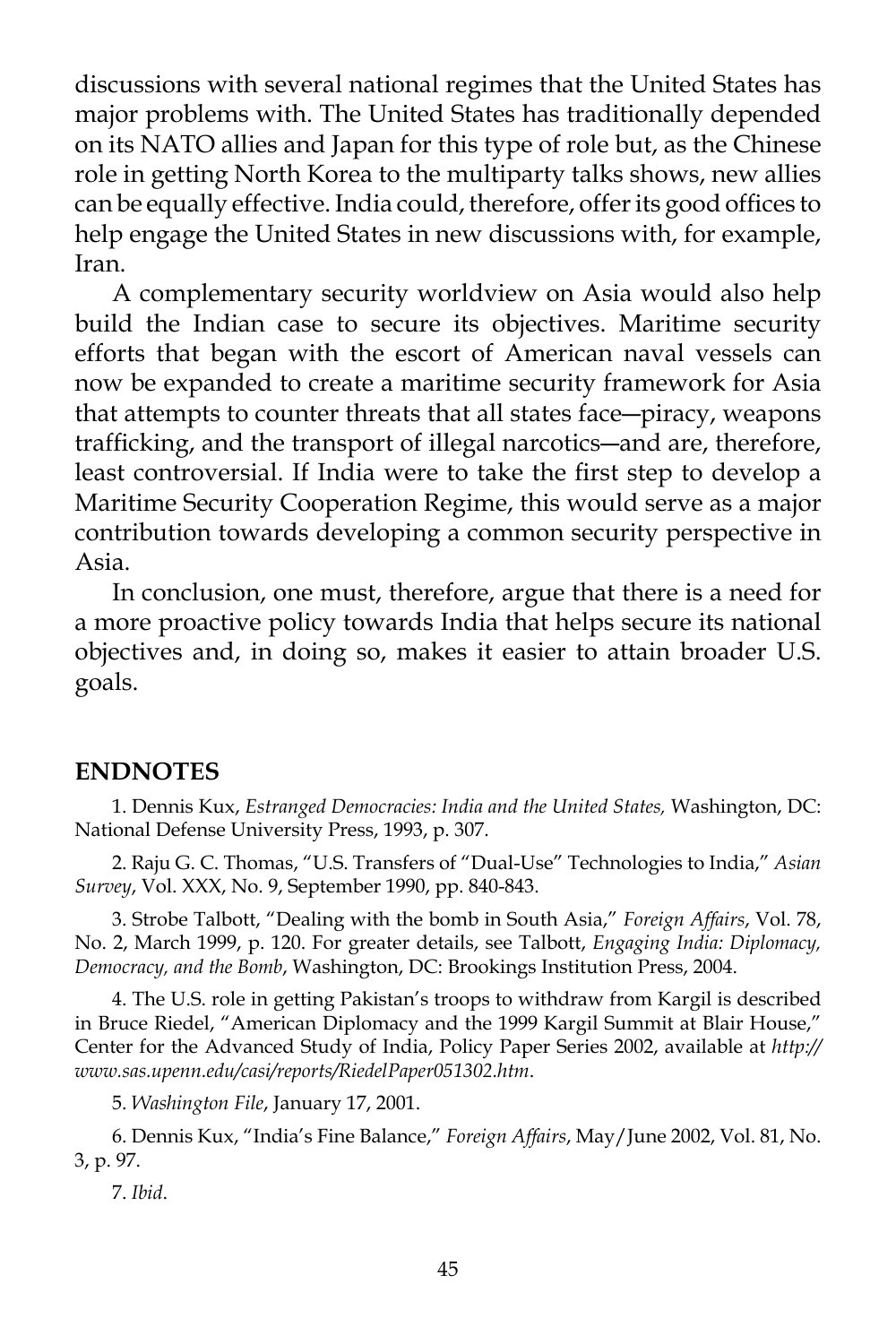8. Ranjit Bhushan, "Shock Therapy," *Outlook India*, December 24, 2001.

 9. K. Subrahmanyam, "Enduring Failures: US Dancing to Pakistan's Tune," *The Times of India*, July 26, 2002.

 10. B. Muralidhar Reddy, "Pak. Rejects Sinha's 'Talk of Pre-emption'," *The Hindu*, April 4, 2003.

 11. Barry R. Posen, "Command of the Commons: The Military Foundation of U.S. Hegemony," *International Security*, Vol. 28, No. 1, Summer 2003, pp. 7-15.

12. Posen, *Ibid*., p. 10.

13. *Ibid*., pp. 16-19.

 14. See Niall Ferguson, *Colossus: The Price of America's Empire*, New York: Penguin, 2004, p. 290.

 15. See Pierre Lanfranchi and Matthew Taylor*, Moving with the Ball: Migration of Professional Footballers*, New York: Berg Press, 2001, pp. 69-110, 167-190.

 16. See Robert Sutter, "Grading Bush's China Policy: A-," *CSIS Pacnet Newsletter* #10, March 8, 2002.

 17. The best discussion of the assumptions, motivations, and style of India's foreign policy is provided in Sisir Gupta, *India and Regional Integration in Asia*, Bombay: Asia Publishing House, 1964, pp. 1-27.

 18. For a discussion of the restrictive nature of Indian arms transfer policies, see Amit Gupta, "I Want My M-i-G: How India's Force Structure and Military Doctrine are Determined," *Asian Survey*, Vol. XXXV, No. 5, May 1995, pp. 441-458.

19. Speech to The Brookings Institution, Washington, DC, September 9, 2002.

 20. For a discussion of the pros and cons of such a relationship, see Galina Yaskina, "Russia-China-India: Prospects for Trilateral Cooperation," *Far Eastern Affairs*, Vol. 31, No. 1, 2003, pp. 16-27.

 21. Amit Baruah, "India, Russia May Invite China to Join Fighter Aircraft Project, *The Hindu*, June 27, 2004.

 22. Amit Baruah, "Multilateralism the Best Solution," *The Hindu*, October 11, 2004.

 23. See Robert Hathaway, "Unfinished Passage: India, Indian Americans, and the U.S. Congress," *The Washington Quarterly*, Vol. 24, No. 2, Spring 2001, pp. 21-22.

24. Available at *http://www.state.gov/t/np/rls/rm/32293.htm*.

 25. For a discussion of U.S. concerns see, Anupam Srivastava**, "**Positive-Sum Game Accruals in US-India Relations," *Bharat Rakshak Monitor*, Vol. 51, July-September, 2002. Available at *http://www.bharat-rakshak.com/MONITOR/ISSUE5-1/anupam.html*.

 26. Sridhar Krishnaswami, "U.S. to Ease Curbs on Space, N-facilities," *The Hindu*, September 20, 2004.

 27. K. Alan Kronstadt, "India-U.S. Relations," *CRS Issue Brief for Congress*, July 29, 2004, p. 15.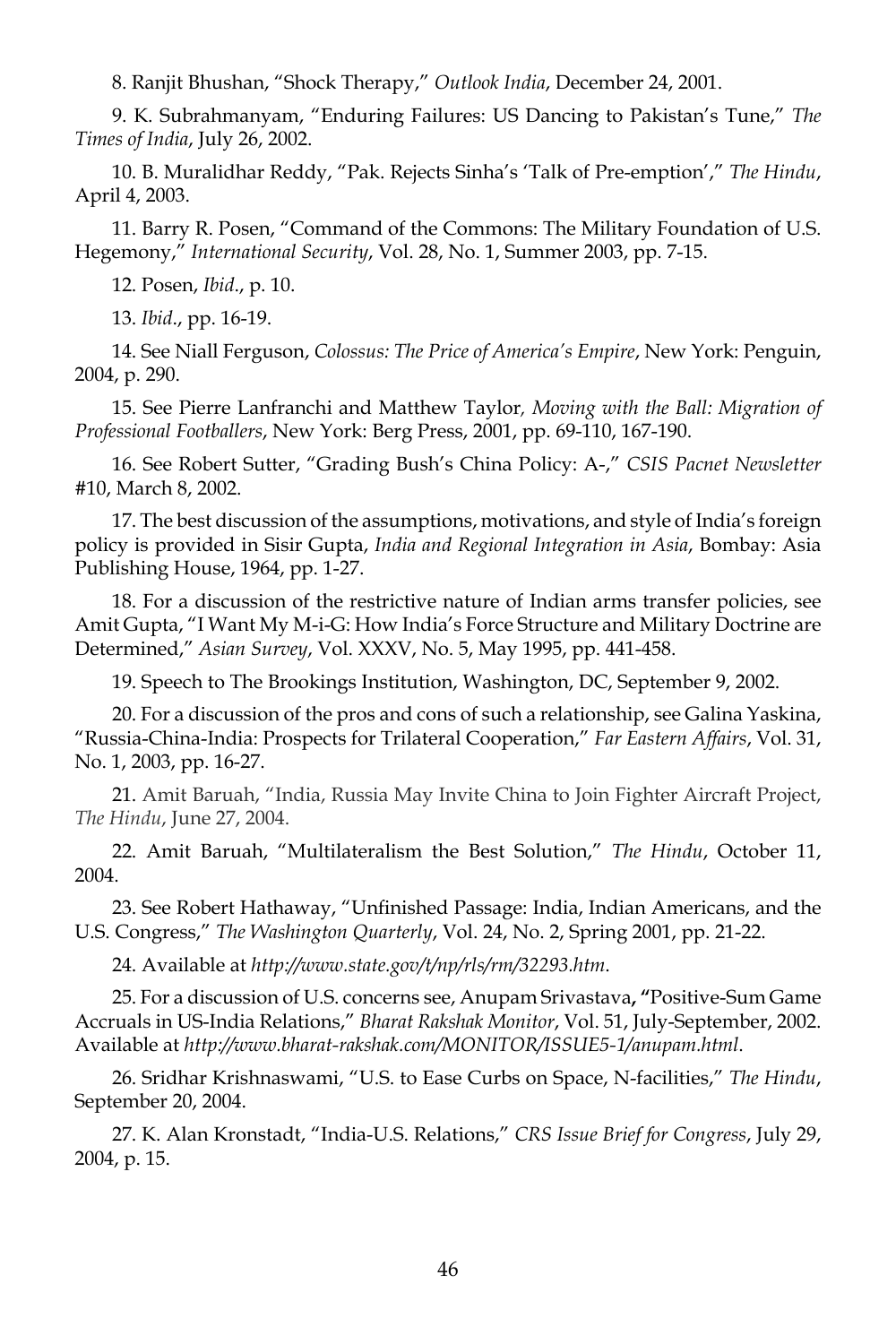28. R. Ramachandran, "India, U.S. & Trade in Technology, *The Hindu*, September 27, 2004.

 29. Matthew S. Borman, "NSSP: U.S., India Interests in Action," *The Hindu*, October 2, 2004.

 30. The definition of first, second, and third tier nuclear states and the implications for state behavior are discussed in Amit Gupta, "N plus 20? India's Third Tier Nuclear State Dilemma," *Asian Survey*, Vol. XLI, No. 10, November/December 2001, pp. 1054- 1055.

 31. There are, of course, exceptions to the idea of deterrence. North Korea may have a deterrent capability against the United States because it has the capacity to destroy Seoul and to kill thousands of U.S. soldiers based in South Korea. While not threatening the United States homeland with acceptable damage, Pyongyang still has a deterrent capability that prevents a U.S. invasion.

 32. Sisir Gupta, "The Indian Dilemma," in Alastair Buchan, ed., *A World of Nuclear Powers?* Englewood Cliffs, NJ: Prentice Hall, 1966, pp. 58-60.

33. "Seal Scorpene Deal Fast: Navy Chief," *The Times of India*, August 12, 2004.

 34. Ashley J. Tellis, "The Strategic Implications of a Nuclear India," *Orbis*, Vol. 26, No. 1, Winter, 2002, p. 41.

 35. For a recent discussion of the different problems associated with securing the Pakistani nuclear weapons, see Graham Allison, "Tick, Tick, Tick," *The Atlantic Monthly*, Vol. 294, Issue 3, October 2004, p. 60.

 36. Indian analysts have exaggerated the number of weapons needed to deliver a second strike against Pakistan. Pakistan has three major cities, and their destruction essentially would destroy the country's industrial and administrative capability.

 37. Ashley J. Tellis, *India's Emerging Nuclear Posture: Between Recessed Deterrence and Ready Arsenal*, New Delhi: Oxford University Press, 2001, p. 61.

 38. Amit Gupta, "Fire in the Sky: The Indian Missile Program," *Defense and Diplomacy*, October 1990.

 39. "Bad Domestic Policy can never Produce Good Diplomacy," *Frontline*, Vol. 19, Issue 16, August 3-16, 2002.

 40. "Left Turns Red at Natwar's Iraq Troops Remark," *The Times of India*, June 11, 2004.

 41. Jay Bushkinsky, "Radar System Sale to India Approved," *The Washington Times*, March 1, 2004.

 42. *High Level Committee Report on the Indian Diaspora*, New Delhi: Government of India, January 8, 2002, pp. xx-xxi.

 43. Amit Gupta, "The Indian Diaspora's Political Efforts in the United States, *ORF Occasional Paper*, September 2004, pp. 11-12.

44. *Ibid*., p. 12.

45. C. Raja Mohan, "Indo-U.S. Dialogue on Pakistan?" *The Hindu*, April 10, 2003.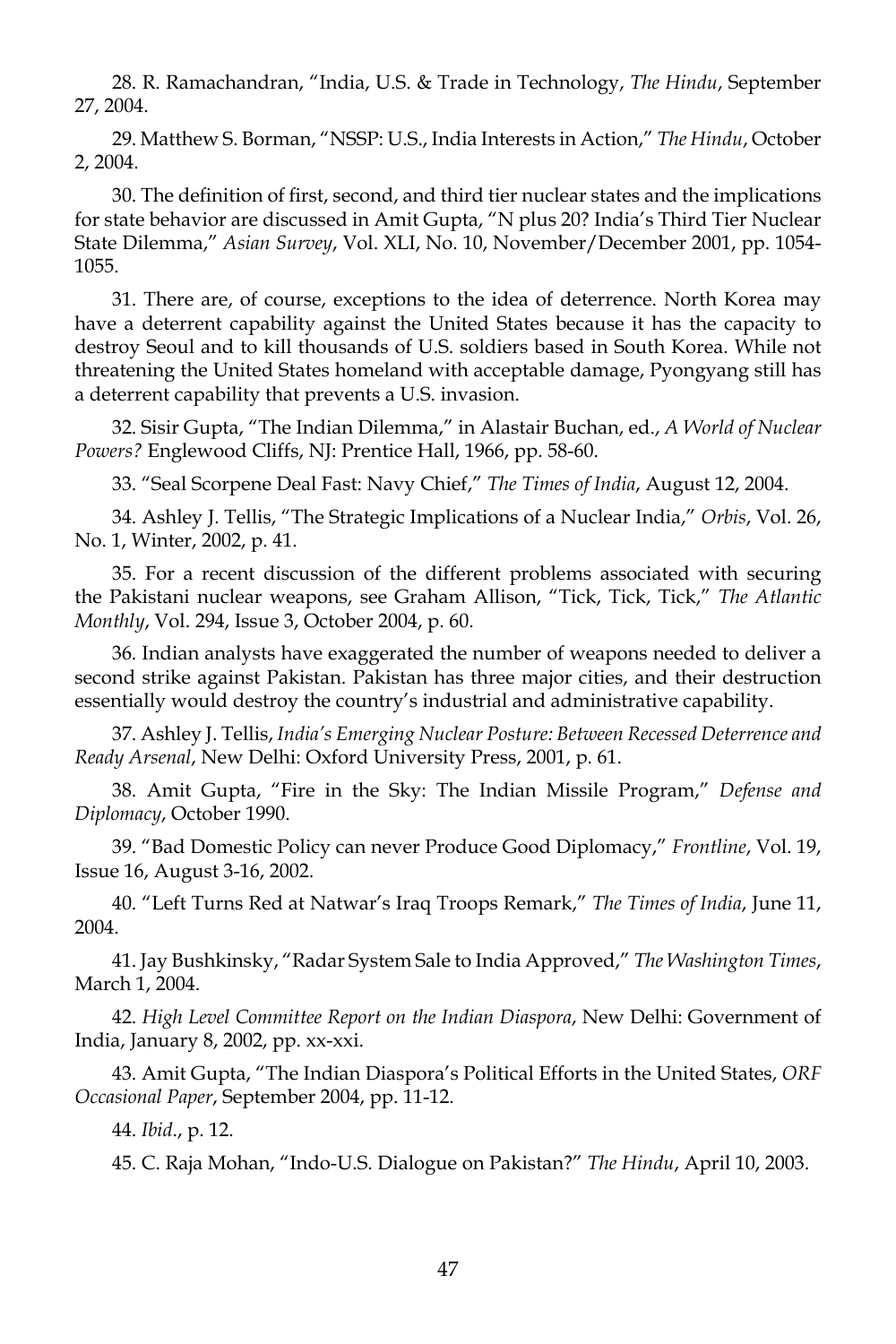46. Harish Khare, "We Will Carry Forward Composite Dialogue, Says Manmohan," *The Hindu*, September 24, 2004.

47. "Indo-Pak Confederation Possible: Advani," *The Times of India*, June 8, 2002.

 48. "Sixth and Seventh Reviews Under the Three Year Arrangement Under the Poverty Reduction and Growth Facility and Request for Waiver of Performance Criteria," *IMF Country Report,* No. 03/338, Washington: IMF Publications Services, October 2003, p. 13.

 49. For a discussion of both sides' concerns and objectives on the Kashmir issue, see "India/Pakistan Relations and Kashmir: Steps Toward Peace," *International Crisis Group Asia Report No. 79*, June 24, 2004, Islamabad, New Delhi, Brussels.

50. Aslam Siddiqi, *Pakistan Seeks Security*, Karachi: Longman Green, 1960, p.17.

 51. "'Unconventional' Warning Averted War: Musharraf," *Daily Times*, December 31, 2002. Pakistani officials subsequently backtracked and suggested that what President Musharraf had meant was that, "[I]n case of an Indian attack, the people of Pakistan would fight alongside the Pakistan military." See "Editorial: Unconventional Wisdom," *Daily Times*, January 1, 2003. In India, however, President Musharraf's statement was seen as a threat to carry out a first use of nuclear weapons.

 52. Interview with Fox News Sunday, June 2, 2002, available at *http://www.foxnews. com/story/0,2933,54270,00.html.*

 53. John Cherian, "Building Confidence: India and Pakistan," *Frontline*, Vol. 21, Issue 14, July 3-16, 2004.

54. Borman.

55. Ramachandran.

 56. Harinder Sekhon, "NSSP—Are We Really Moving Forward?" *ORF Strategic Trends*, Vol. II, No., 43, November 1, 2004.

 57. *A History of Indian Participation in UN Peacekeeping Operations*, Embassy of India, Washington, DC, release, available at *http://www.indianembassy.org/policy/Peace\_ Keeping/history\_india\_UN\_peace\_keeping.htm*.

 58. Mira Sinha Bhattacharjea, "A New Phase," *Frontline*, Vol. 20, Issue 14, July 5-18, 2003.

 59. C. Raja Mohan, "India and China: A Shifting Paradigm," *The Hindu*, July 29, 2004.

 60. Kalyan Chaudhuri, "Routes of Promise," *Frontline*, Vol. 20, Issue 14, July 5-18, 2004.

 61. Rahul Bedi, "A New Doctrine for the Navy," *Frontline*, Vol. 21, Issue 14, July 3-16, 2004.

62. *Ibid*.

 63. "The Seventh Flight of the Brahmos," *Frontline*, Vol. 21, Issue 13, June 19-July 2, 2004.

 64. Tellis, *India's Emerging Nuclear Posture: Between Recessed Deterrence and Ready Arsenal*, p. 474.